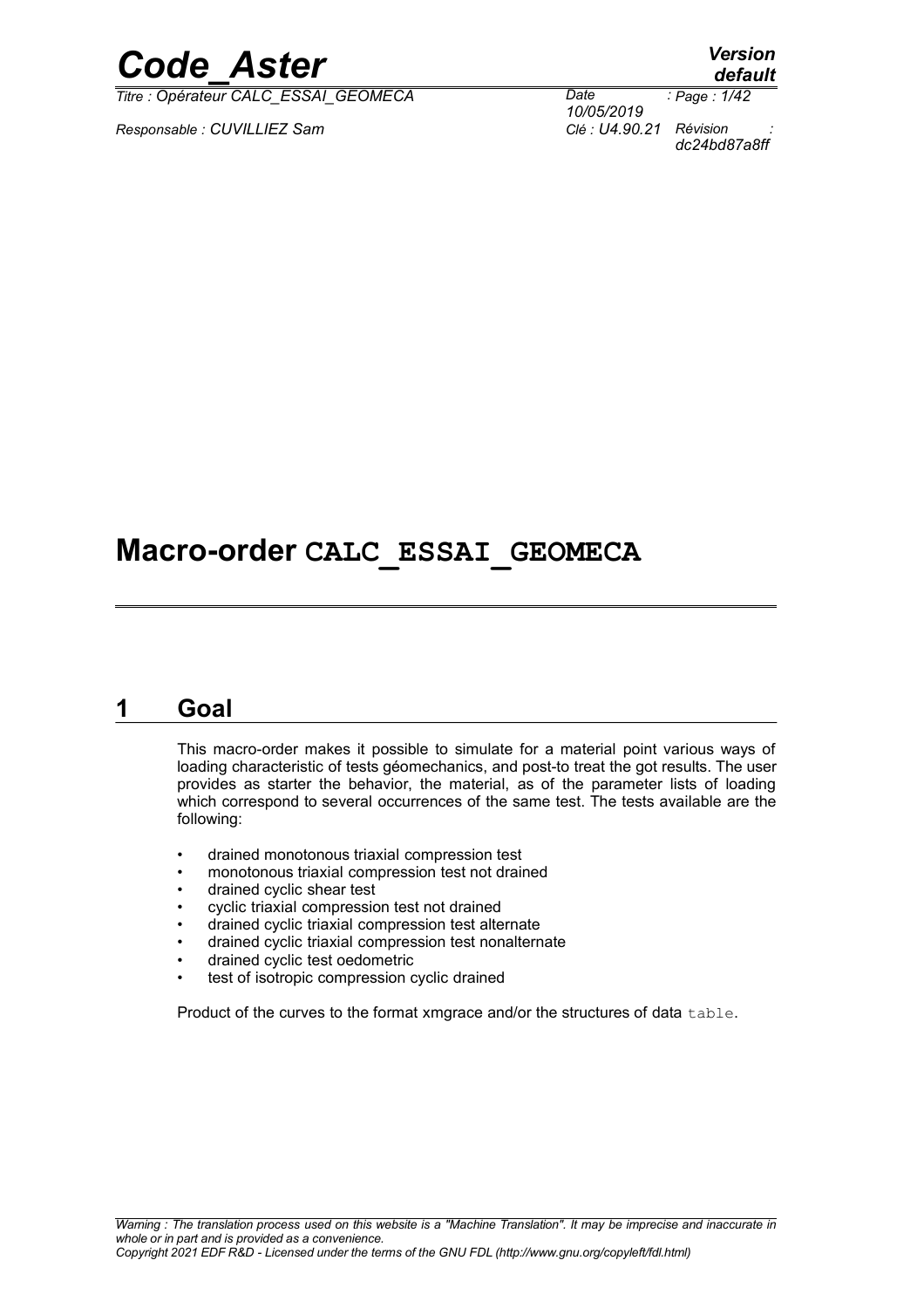*Titre : Opérateur CALC\_ESSAI\_GEOMECA Date :*

*Responsable : CUVILLIEZ Sam Clé : U4.90.21 Révision :*

### **Contents**

| GIILƏ                                                      |  |
|------------------------------------------------------------|--|
|                                                            |  |
|                                                            |  |
|                                                            |  |
|                                                            |  |
|                                                            |  |
|                                                            |  |
|                                                            |  |
|                                                            |  |
|                                                            |  |
|                                                            |  |
| 3.4.2 Operands PRES_CONF, EPSI_IMPOSE, NB_INST11           |  |
|                                                            |  |
|                                                            |  |
|                                                            |  |
|                                                            |  |
|                                                            |  |
|                                                            |  |
|                                                            |  |
|                                                            |  |
| 3.5.2 Operands PRES_CONF, EPSI_IMPOSE, NB_INST15           |  |
|                                                            |  |
|                                                            |  |
|                                                            |  |
|                                                            |  |
|                                                            |  |
|                                                            |  |
|                                                            |  |
|                                                            |  |
|                                                            |  |
| 3.6.2 Operands PRES_CONF, GAMMA_IMPOSE, NB_CYCLE, NB_INST, |  |
|                                                            |  |
|                                                            |  |
|                                                            |  |
|                                                            |  |
|                                                            |  |
|                                                            |  |
|                                                            |  |

# *default*

*10/05/2019 Page : 2/42 dc24bd87a8ff*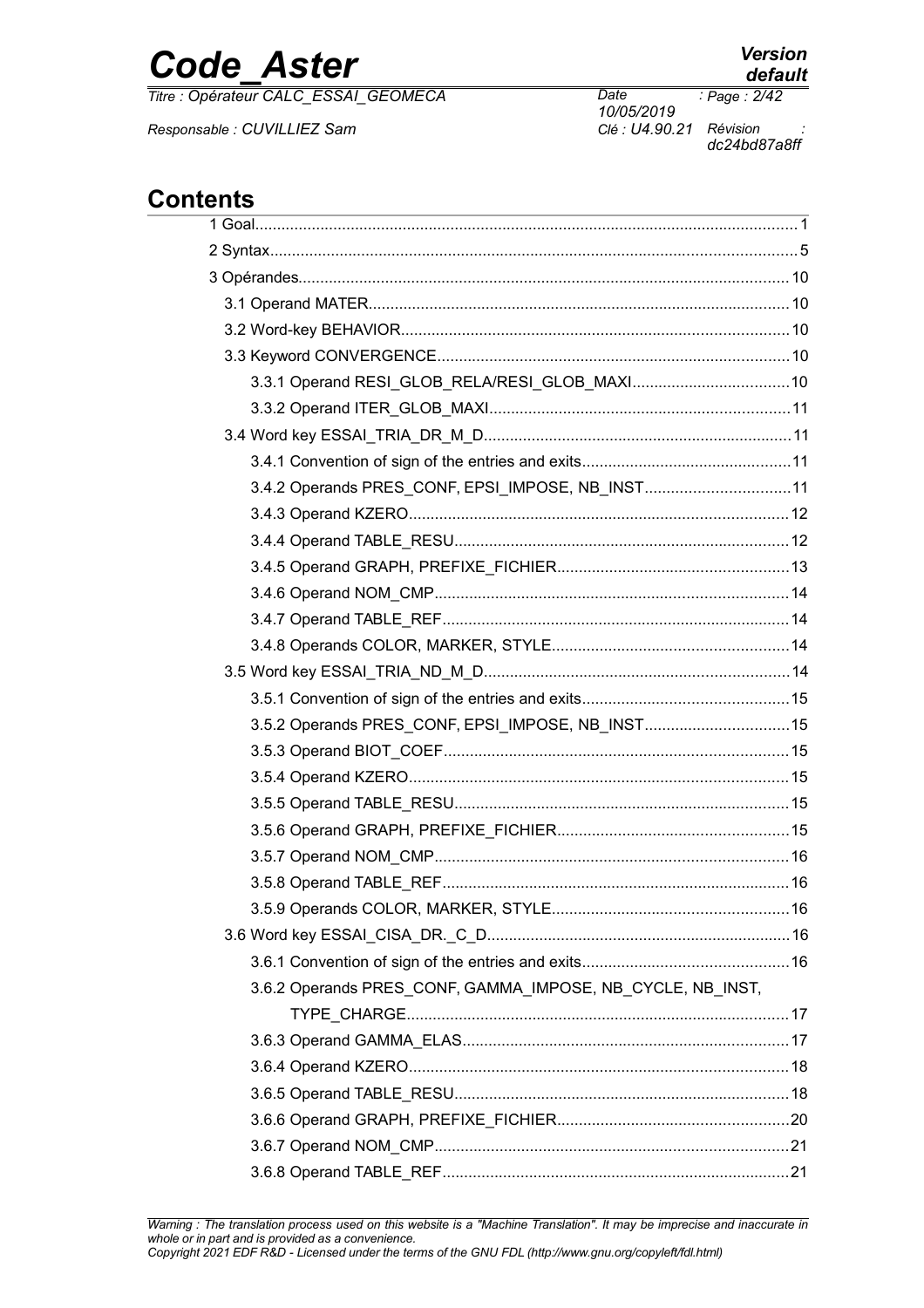| <b>Code Aster</b>                                                                                                        |                                       | <b>Version</b><br>default |
|--------------------------------------------------------------------------------------------------------------------------|---------------------------------------|---------------------------|
| Titre : Opérateur CALC ESSAI GEOMECA                                                                                     | Date                                  | Page: 3/42                |
| Responsable : CUVILLIEZ Sam                                                                                              | 10/05/2019<br>Clé : U4.90.21 Révision | dc24bd87a8ff              |
| 3.6.9 Operands COULEUR_NIV1, MARQUEUR_NIV1, STYLE_NIV1,                                                                  |                                       |                           |
|                                                                                                                          |                                       |                           |
|                                                                                                                          |                                       |                           |
|                                                                                                                          |                                       |                           |
| 3.7.2 Operands PRES_CONF, SIGM_IMPOSE, NB_CYCLE, NB_INST,                                                                |                                       |                           |
|                                                                                                                          |                                       |                           |
| 3.7.3 Operand CRIT_LIQUEFACTION, VALE_CRIT, ARRET_LIQUEFACTION25                                                         |                                       |                           |
|                                                                                                                          |                                       |                           |
|                                                                                                                          |                                       |                           |
|                                                                                                                          |                                       |                           |
|                                                                                                                          |                                       |                           |
|                                                                                                                          |                                       |                           |
|                                                                                                                          |                                       |                           |
|                                                                                                                          |                                       |                           |
| 3.7.11 Operands COULEUR NIV1, MARQUEUR NIV1, STYLE NIV1,                                                                 |                                       |                           |
|                                                                                                                          |                                       |                           |
|                                                                                                                          |                                       |                           |
|                                                                                                                          |                                       |                           |
| 3.8.2 Operands PRES_CONF, EPSI_MAXIMUM, EPSI_MINI, NB_CYCLE,                                                             |                                       |                           |
|                                                                                                                          |                                       |                           |
|                                                                                                                          |                                       |                           |
|                                                                                                                          |                                       |                           |
|                                                                                                                          |                                       |                           |
|                                                                                                                          |                                       |                           |
|                                                                                                                          |                                       |                           |
|                                                                                                                          |                                       |                           |
| 3.8.9 Operands COULEUR_NIV1, MARQUEUR_NIV1, STYLE_NIV1,                                                                  |                                       |                           |
| COULEUR NIV2, MARQUEUR NIV2, STYLE NIV234                                                                                |                                       |                           |
|                                                                                                                          |                                       |                           |
|                                                                                                                          |                                       |                           |
| 3.9.2 Operands PRES_CONF, EPSI_MAXIMUM, EPSI_MINI, NB_CYCLE,                                                             |                                       |                           |
|                                                                                                                          |                                       |                           |
|                                                                                                                          |                                       |                           |
|                                                                                                                          |                                       |                           |
|                                                                                                                          |                                       |                           |
|                                                                                                                          |                                       |                           |
|                                                                                                                          |                                       |                           |
|                                                                                                                          |                                       |                           |
|                                                                                                                          |                                       |                           |
|                                                                                                                          |                                       |                           |
| Warning : The translation process used on this website is a "Machine Translation". It may be imprecise and inaccurate in |                                       |                           |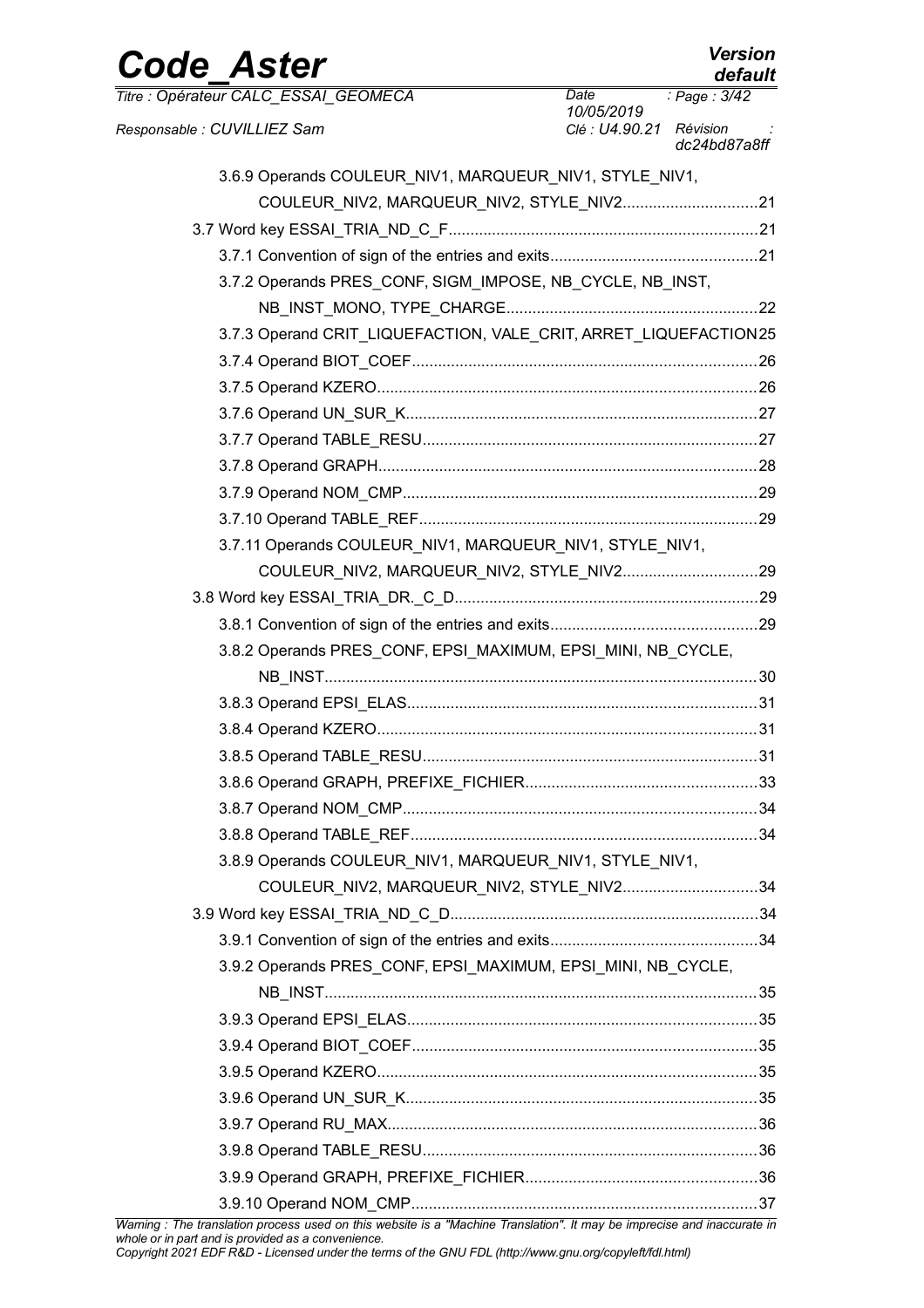| <b>Code Aster</b>                                            |                         | <b>Version</b><br>default |
|--------------------------------------------------------------|-------------------------|---------------------------|
| Titre : Opérateur CALC ESSAI GEOMECA                         | Date<br>10/05/2019      | : Page: $4/42$            |
| Responsable : CUVILLIEZ Sam                                  | Clé : U4.90.21 Révision | dc24bd87a8ff              |
|                                                              |                         |                           |
| 3.9.12 Operands COULEUR_NIV1, MARQUEUR_NIV1, STYLE_NIV1,     |                         |                           |
| COULEUR NIV2, MARQUEUR NIV2, STYLE NIV237                    |                         |                           |
|                                                              |                         |                           |
|                                                              |                         |                           |
| 3.10.2 Operands PRES_CONF, SIGM_IMPOSE, SIGM_DECH, NB_CYCLE, |                         |                           |
|                                                              |                         |                           |
|                                                              |                         |                           |
|                                                              |                         |                           |
|                                                              |                         |                           |
|                                                              |                         |                           |
|                                                              |                         |                           |
|                                                              |                         |                           |
|                                                              |                         |                           |
|                                                              |                         |                           |
| 3.11.2 Operands PRES_CONF, SIGM_IMPOSE, SIGM_DECH, NB_CYCLE, |                         |                           |
|                                                              |                         |                           |
|                                                              |                         |                           |
|                                                              |                         |                           |
|                                                              |                         |                           |
|                                                              |                         |                           |
|                                                              |                         |                           |
|                                                              |                         |                           |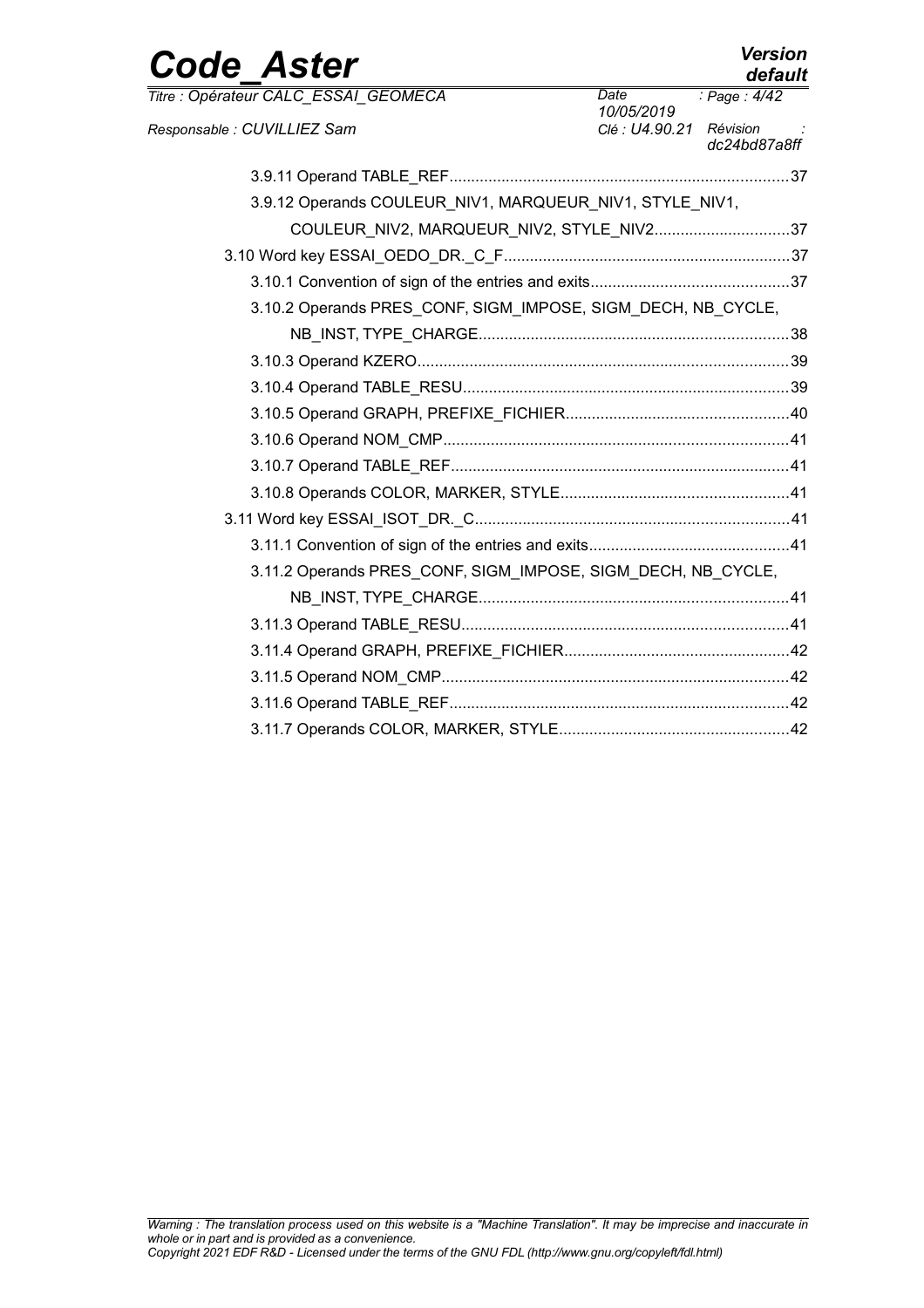*Titre : Opérateur CALC\_ESSAI\_GEOMECA Date :*

*Responsable : CUVILLIEZ Sam Clé : U4.90.21 Révision :*

*default Page : 5/42*

*10/05/2019 dc24bd87a8ff*

### **2 Syntax**

The syntax of names of test is written as follows:

### $\overline{ESSAI}$   $\overline{XXX}$   $\overline{XX}$   $\overline{XX}$   $\overline{X}$   $\overline{X}$   $\overline{X}$   $\overline{X}$   $\overline{X}$ *A B C D*

with A indicate the type of test:

WITH = | SORTED triaxial compression test | CISA shear test<br>| OEDO test oedome test oedometric | ISOT isotropic test

#### and B, C and D conditions of test:

| $B =   DR$ .                                                   |           | – ND | drained test<br>test not drained                         |
|----------------------------------------------------------------|-----------|------|----------------------------------------------------------|
| $C =   M$<br>$\overline{\phantom{a}}$ $\overline{\phantom{a}}$ |           |      | monotonous test<br>cyclic test                           |
| $D =   D$                                                      | $\perp$ F |      | test with imposed deformation<br>test with imposed force |

CALC\_ESSAI\_GEOMECA(

| ٠ | $=$ chechmate,<br>MATER |                                                 | [to      |
|---|-------------------------|-------------------------------------------------|----------|
|   | subdue]                 |                                                 |          |
| ۰ |                         | BEHAVIOR= $F$ (see the document $[U4.51.11]$ ), |          |
| ♦ | $CONVERGENCE = F$       |                                                 |          |
|   | ♦ RESI GLOB RELA        | $= 1.E-6$ ,                                     | [DEFECT] |
|   | RESI GLOB MAX           | $=$ LMBOi maxI,                                 | [R]      |
|   | RESI GLOB RELA          | = LMBOi relhas,                                 | R1       |
|   | ♦ ITER GLOB MAXI        | $= 10$                                          | [DEFECT] |
|   |                         | nb iter,                                        | [I]      |
|   |                         |                                                 |          |

#### # **Drained monotonous triaxial compression test with imposed deformation** :

|  |   | ESSAI TRIA DR M $D = F$  |                                                   |                                           |
|--|---|--------------------------|---------------------------------------------------|-------------------------------------------|
|  |   |                          | PRES CONF = $1$ sigma conf,                       | $\begin{bmatrix} 1 & R \end{bmatrix}$     |
|  |   |                          | EPSI IMPOSE = $1$ epsi Impo,                      | $\begin{bmatrix} 1 & R \end{bmatrix}$     |
|  | ♦ | KZERO                    | $= 1.$                                            | [DEFECT]                                  |
|  |   |                          | kzero,                                            | $\lceil R \rceil$                         |
|  | ♦ | NB INST                  | $= 100$ ,                                         | [DEFECT]                                  |
|  |   |                          | nbinst,                                           | $\begin{bmatrix} 1 \end{bmatrix}$         |
|  | ♦ | TABLE RESU = $1$ tabres, |                                                   | $\begin{bmatrix} 1 & C & O \end{bmatrix}$ |
|  | ♦ |                          | GRAPH = $  (P-Q', YES AXI-Q', YEPS AXI-EPS VOL',$ |                                           |
|  |   |                          | $'P-EPS VOL')$ ,                                  | [DEFECT]                                  |
|  |   |                          | 1 graphic,                                        | $\lceil 1 \rceil$ Kn                      |
|  | ♦ | NAME CMP                 | $=$ 1 component,                                  | $\lceil 1 \rceil$ Kn                      |
|  | ♦ |                          | TABLE REF $= 1$ tabref,                           | [l table]                                 |
|  | ♦ |                          | PREFIXE FICHIER = $prefix,$                       | [KN]                                      |
|  | ♦ | COLOR                    | $= 1$ color,                                      | $ I-I $                                   |
|  | ♦ | MARKER                   | $= 1$ marker,                                     | $[1 1]$                                   |
|  | ♦ | STYLE                    | $= 1$ style,                                      | נב בן                                     |
|  |   |                          |                                                   |                                           |

#### # **Monotonous triaxial compression test not drained with imposed deformation** :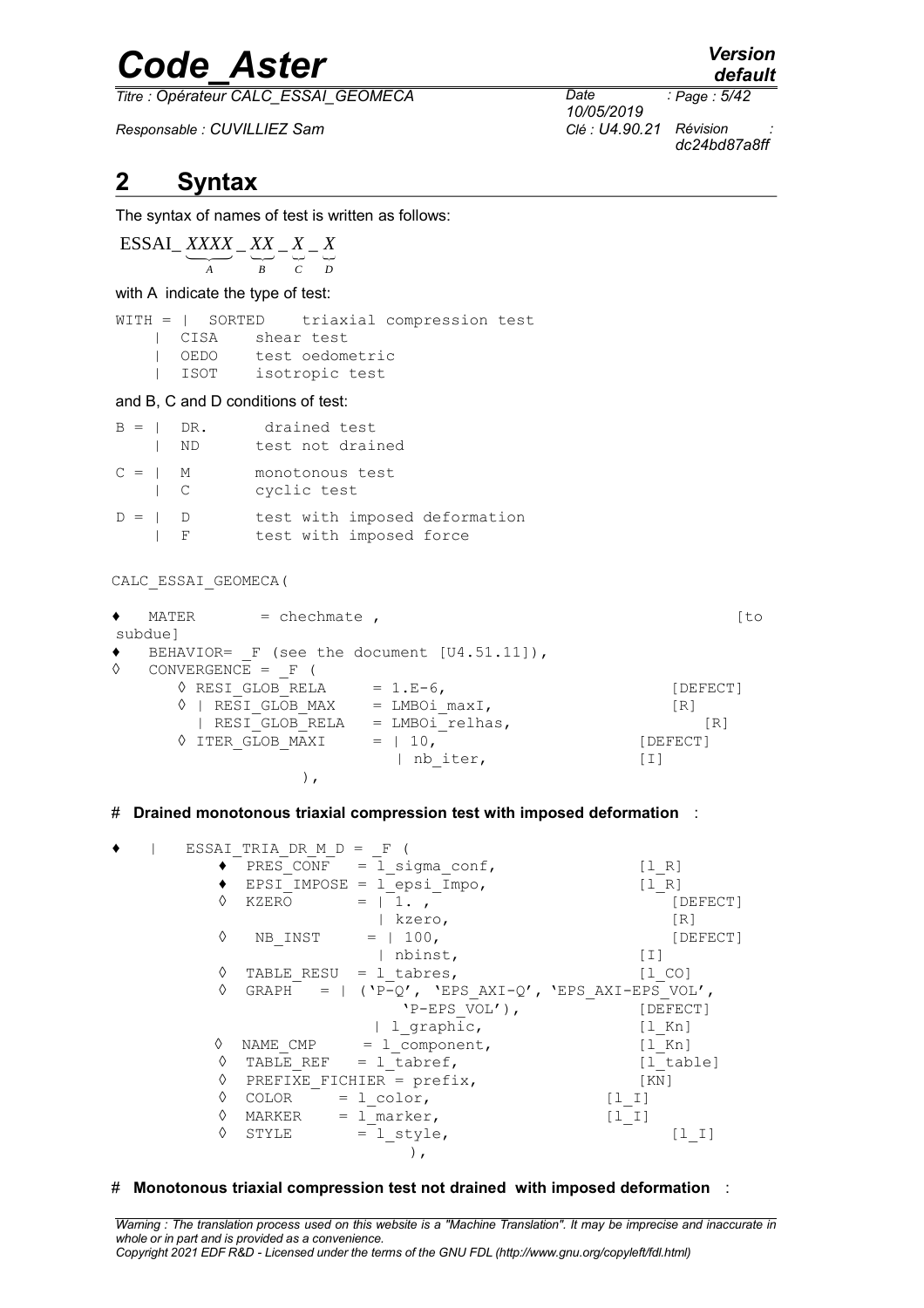| <b>Code Aster</b>                    |                           |                                |                         | <b>Version</b><br>default |
|--------------------------------------|---------------------------|--------------------------------|-------------------------|---------------------------|
| Titre : Opérateur CALC ESSAI GEOMECA |                           |                                | Date<br>10/05/2019      | : Page : 6/42             |
| Responsable : CUVILLIEZ Sam          |                           |                                | Clé : U4.90.21 Révision | dc24bd87a8ff              |
|                                      | ESSAI TRIA ND $M D = F$ ( |                                |                         |                           |
|                                      |                           | PRES CONF = $1$ sigma conf,    | [1 R]                   |                           |
|                                      |                           | EPSI IMPOSE = $l$ epsi Impo,   | [1 R]                   |                           |
| ♦                                    |                           | BIOT COEF = $ 1.$              |                         | [DEFECT]                  |
|                                      |                           | $\vert$ biot,                  |                         | [R]                       |
| ♦                                    | KZERO                     | $= 1.7$                        |                         | [DEFECT]                  |
|                                      |                           | kzero,                         |                         | $\lceil R \rceil$         |
| ♦                                    |                           | NB INST = $  100$ ,            |                         | [DEFECT]                  |
|                                      |                           | nbinst,                        | [T]                     |                           |
| ♦                                    |                           | TABLE RESU = $1$ tabres,       | $[1\  \, \mathrm{CO}]$  |                           |
| ♦                                    |                           | GRAPH = $ (P-Q', YEPS AXI-Q',$ |                         |                           |
|                                      |                           | 'EPS AXI-PRE EAU'),            |                         | [DEFECT]                  |
|                                      |                           | 1 graphic,                     |                         | $[1$ Kn]                  |
| ♦                                    | NAME CMP                  | $= 1$ component,               | $[1$ Kn]                |                           |
| ♦                                    |                           | TABLE REF = $1$ tabref,        |                         | [1 table]                 |
| ♦                                    |                           | PREFIXE FICHIER = $prefix,$    | KN                      |                           |
| ♦                                    | $COLOR = 1 color,$        |                                | [1 I]                   |                           |
| ♦                                    | MARKER                    | $= 1$ marker,                  | [1 1]                   |                           |
| ♦                                    | STYLE                     | $= 1$ style,                   |                         | $[1 1]$                   |
|                                      | $\,$ ,                    |                                |                         |                           |

#### # **Drained cyclic shear test with imposed deformation** :

 | ESSAI\_CISA\_DR\_C\_D = \_F (  $\blacklozenge$  PRES CONF  $=$  l sigma conf,  $[1\ R]$  ♦ GAMMA\_IMPOSE = l\_gamma\_impo, [l\_R]  $\bullet$  NB CYCLE = nbcyc, [I]  $\sqrt{VPE}$  CHARGE = | 'SINUSOIDAL' ,  $[DEFECT]$  | ' TRIANGULAR ',  $\Diamond$  GAMMA ELAS = | 1.E-7 , [DEFECT] | gamma\_elas, [R]  $\sqrt{C}$  KZERO = | 1.,  $\sqrt{C}$  [DEFECT] | kzero, [R]  $\sqrt[3]{}$  NB INST = | 25 , [DEFECT] | nbinst, [I]  $\sqrt{1}$  TABLE RESU = 1 tabres, [1 CO]  $\Diamond$  GRAPH = | ('GAMMA- SIG XY', 'GAMMA-G SUR GMAX', 'GAMMA-DAMPING', 'G\_SUR\_GMAX- DAMPING'), [DEFECT]<br>1 graph ic, [1 Kn]  $\begin{array}{ccc} | & \text{l\_graph} \text{ic} \end{array}$ ,<br>  $\begin{array}{ccc} \text{NAME } \text{CMP} & = & \text{l} \text{ component} \end{array}$  $= 1$  component,  $[1]$ Kn]  $\sqrt{N_{\text{ATHE}}-N_{\text{HTHE}}}=1_{\text{tabref}}$ , [l\_table]  $\sqrt{PRE}$  PREFIXE FICHIER = prefix, [KN]  $\Diamond$  COULEUR NIV1 = 1 couleur niv1, [1\_I]  $\sqrt{N}$  MARQUEUR NIV1 = l\_marqueur niv1,  $\frac{1}{\sqrt{N}}$  [l\_I]  $\sqrt{2}$  STYLE NIV1 = l style niv1, [l\_I]  $\sqrt[6]{}$  COULEUR NIV2 = l<sup>-</sup>couleur niv2, [l\_I]  $\%$  MARQUEUR\_NIV2 = 1\_marqueur\_niv2, [1\_I]<br>  $\%$  STYLE NIV2 = 1 style niv2, [1 I]  $\Diamond$  STYLE NIV2 = l style niv2,  $\left( \begin{array}{c} 0 \\ 0 \end{array} \right)$ ,

#### # **Cyclic triaxial compression test not drained with imposed force** :

 | ESSAI\_TRIA\_ND\_C\_F = \_F (  $\blacklozenge$  PRES CONF = l sigma conf,  $[1\ R]$  $\triangleleft$  SIGM IMPOSE =  $1$  sigmy impo,  $[1 \rceil R]$  $\bullet$  NB CYCLE = nbcyc,  $\overline{1}$  [I]  $\bullet$  UN SUR K = unsurk, [R]

*Warning : The translation process used on this website is a "Machine Translation". It may be imprecise and inaccurate in whole or in part and is provided as a convenience. Copyright 2021 EDF R&D - Licensed under the terms of the GNU FDL (http://www.gnu.org/copyleft/fdl.html)*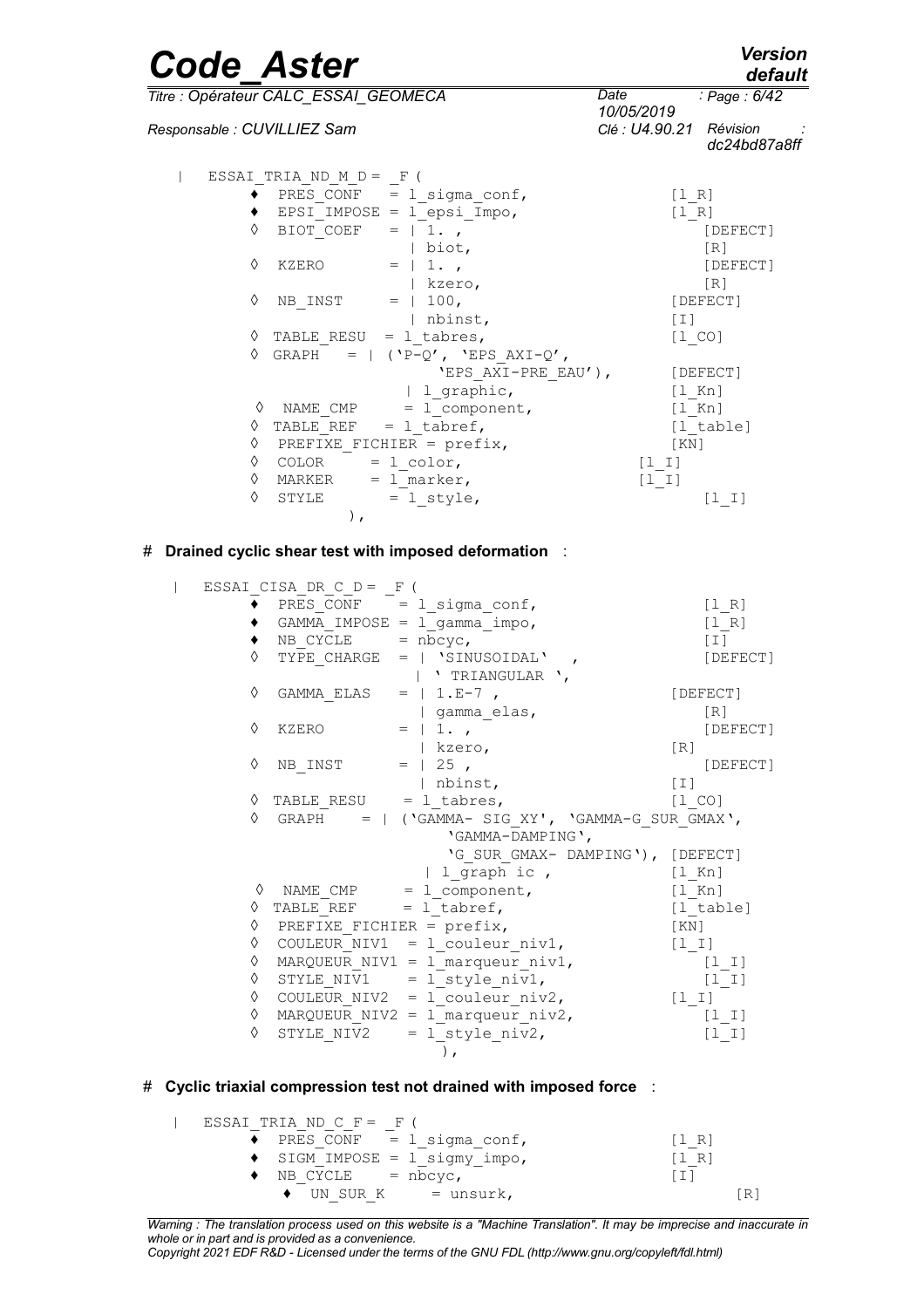#### *Code\_Aster Version default*

*Page : 7/42*

*10/05/2019*

*Titre : Opérateur CALC\_ESSAI\_GEOMECA Date :*

| Responsable : CUVILLIEZ Sam |                           |                                                                         | 1 <i>0/05/2019</i><br>Clé : U4.90.21 Révision | dc24bd87a8ff |
|-----------------------------|---------------------------|-------------------------------------------------------------------------|-----------------------------------------------|--------------|
|                             |                           | CRIT LIQUEFACTION = $(\$ EV MAX', 'EPSI ABSO MAX',<br>'EPSI RELA MAX'), |                                               |              |
|                             |                           | VALE CRIT $= 1$ vale,                                                   |                                               | [1 R]        |
| ♦                           |                           | ARRET LIQUEFACTION = $ $ 'YES',<br>$\vert$ ' NOT ',                     |                                               | [DEFECT]     |
| ♦                           |                           | TYPE CHARGE = $ $ 'SINUSOIDAL',<br>  'TRIANGULAR ',                     |                                               | [DEFECT]     |
| ♦                           | KZERO                     | $= 1.7$                                                                 |                                               | [DEFECT]     |
|                             |                           | kzero,                                                                  | $\lceil R \rceil$                             |              |
| ♦                           | NB INST                   | $=$   25 ,                                                              |                                               | [DEFECT]     |
|                             |                           | nbinst,                                                                 | [T]                                           |              |
| ♦                           | NB INST MONO = $ $ 400,   |                                                                         |                                               | [DEFECT]     |
|                             |                           | nbinst mono,                                                            | $\lceil 1 \rceil$                             |              |
| ♦                           | BIOT COEF = $ 1.7$        |                                                                         |                                               | [DEFECT]     |
|                             |                           | $\vert$ biot,                                                           |                                               | [R]          |
| ♦                           | TABLE_RESU = $l$ _tabres, |                                                                         | $[1\  \, \mathrm{CO}]$                        |              |
| ♦                           |                           | GRAPH = $  (P-Q', YSTG AXI-PRE EAU',$                                   |                                               |              |
|                             |                           | 'SIG AXI-RU', 'EPS AXI-PRE EAU',                                        |                                               |              |
|                             |                           | 'EPS $AXI-Q'$ , 'EPS $AXI-RU'$ ,                                        |                                               |              |
|                             |                           | 'NCYCL-DSIGM'), [DEFECT]                                                |                                               |              |
|                             |                           | 1 graphic,                                                              | $[1$ Kn]                                      |              |
|                             |                           | $\Diamond$ NAME CMP = 1 component,                                      | $[1$ Kn]                                      |              |
|                             |                           | $\Diamond$ TABLE REF = 1 tabref,                                        | [l table]                                     |              |
|                             |                           | $\Diamond$ PREFIXE FICHIER = prefix,                                    | $\lceil KN \rceil$                            |              |
|                             |                           | $\Diamond$ COULEUR NIV1 = 1 couleur niv1,                               | $[1 I]$                                       |              |
| ♦                           |                           | MARQUEUR NIV1 = 1 marqueur niv1,                                        |                                               | $[1 1]$      |
|                             |                           | $\Diamond$ STYLE_NIV1 = l_style_niv1,                                   |                                               | $[1 \t1]$    |
|                             |                           | $\Diamond$ COULEUR NIV2 = 1 couleur niv2,                               | $[1 I]$                                       |              |
| ♦                           |                           | MARQUEUR NIV2 = 1 marqueur niv2,                                        |                                               | $[1 1]$      |
| ♦                           | STYLE NIV2                | $= 1$ style niv2,                                                       |                                               | [1 1]        |
|                             | $\rightarrow$             |                                                                         |                                               |              |

#### # **Drained cyclic triaxial compression test with imposed deformation** :

```
 | ESSAI_TRIA_DR_C_D = _F (
\blacklozenge PRES_CONF = l_sigma_conf, [1_R]\bullet EPSI<sup>-</sup>MAXIMUM = l epsi_maxi_impo, [1_R]\triangleleft EPSI_MINIS = l epsi_mini_impo, [l_R]
          \bullet NB CYCLE = nbcyc, [I]
          \Diamond EPSI ELAS = | 1.E-7 , [DEFECT]
                         | epselas, [R]
           ◊ TYPE_CHARGE = | 'SINUSOIDAL', [DEFECT]
          \begin{array}{ccc}\n & - & \cdot & \cdot & \cdot \\
\circ & \text{KZERO} & = & | & 1. \end{array},
                       = | 1. , [DEFECT]
                         | kzero, [R]
         \Diamond NB INST = | 25 , [DEFECT]
                         | nbinst, [I]
           ◊ TABLE_RESU = l_tabres, [l_CO]
          \Diamond GRAPH = | ('P-Q', 'EPS AXI-Q', 'EPS VOL-Q',
                             'EPS_AXI-EPS_VOL', 'P-EPS_VOL',
                             'DEPSI-E_SUR_EMAX',
                             'DEPSI-DAMPING'), [DEFECT]
                         | l_graphic, [l_Kn]
         \sqrt[3]{} NAME_CMP = 1_component, [1_Kn]<br>
\sqrt[3]{} TABLE REF = 1 tabref, [1 tab
                     = l<sup>-</sup>tabref, [l<sup>-table</sup>]
         \Diamond PREFIXE FICHIER = prefix, [KN]
           ◊ COULEUR_NIV1 = l_couleur_niv1, [l_I]
           ◊ MARQUEUR_NIV1 = l_marqueur_niv1, [l_I]
```
*Warning : The translation process used on this website is a "Machine Translation". It may be imprecise and inaccurate in whole or in part and is provided as a convenience.*

*Copyright 2021 EDF R&D - Licensed under the terms of the GNU FDL (http://www.gnu.org/copyleft/fdl.html)*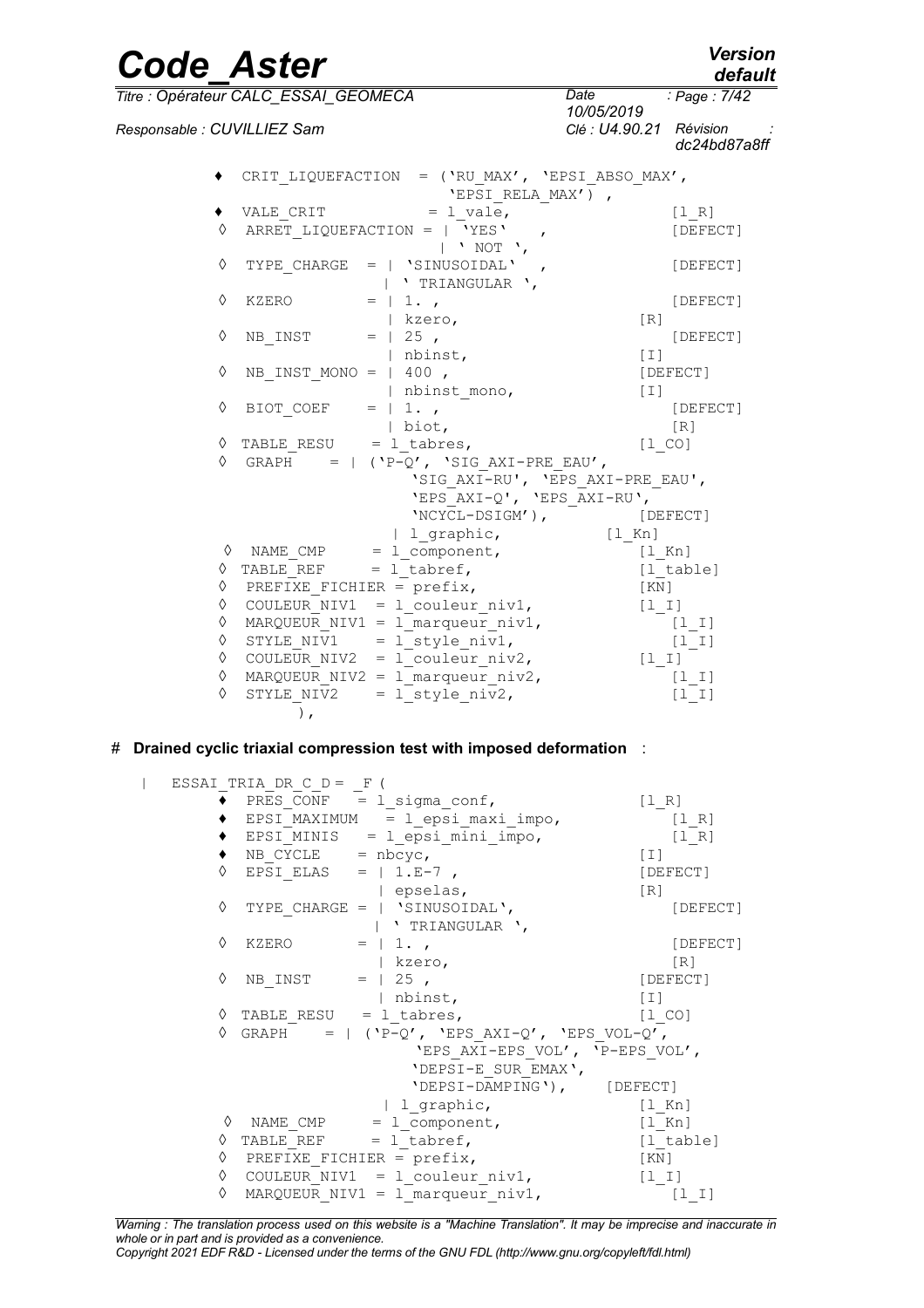| <b>Code Aster</b>           |                                      |                                                                                                                                                                                           |                                       | <b>Version</b><br>default                    |
|-----------------------------|--------------------------------------|-------------------------------------------------------------------------------------------------------------------------------------------------------------------------------------------|---------------------------------------|----------------------------------------------|
|                             | Titre : Opérateur CALC_ESSAI_GEOMECA |                                                                                                                                                                                           | Date                                  | : Page : 8/42                                |
| Responsable : CUVILLIEZ Sam |                                      |                                                                                                                                                                                           | 10/05/2019<br>Clé : U4.90.21 Révision | dc24bd87a8ff                                 |
| ◇<br>♦                      | $\,$ ,                               | $\Diamond$ STYLE_NIV1 = l_style_niv1,<br>$\circ$ COULEUR_NIV2 = $1$ couleur_niv2,<br>MARQUEUR NIV2 = 1 marqueur niv2,<br>STYLE NIV2 = $1$ style niv2,                                     |                                       | $[1 1]$<br>$[1 1]$<br>[1 I]<br>$[1 \quad I]$ |
|                             |                                      | # Cyclic triaxial compression test not drained with imposed deformation :                                                                                                                 |                                       |                                              |
|                             | ESSAI TRIA_ND_C_D = _F (             |                                                                                                                                                                                           |                                       |                                              |
|                             |                                      | $PRES_CONF = 1_sigma_Conf,$                                                                                                                                                               | [1 R]                                 |                                              |
|                             |                                      | $EPSI_MAXIMUM = 1 epsi maxi impo,$                                                                                                                                                        |                                       | $[1 R]$                                      |
|                             |                                      | EPSI_MINIS = l_epsi_mini_impo,<br>NB_CYCLE = nbcyc,                                                                                                                                       |                                       | [1 R]                                        |
| ٠                           |                                      |                                                                                                                                                                                           | [T]                                   |                                              |
| ◇                           | EPSI ELAS = $  1.F^{-7}$ ,           |                                                                                                                                                                                           | [DEFECT]                              |                                              |
|                             |                                      | epselas,                                                                                                                                                                                  | [R]                                   |                                              |
| ♦                           | RU MAX = $  0.8$ ,                   |                                                                                                                                                                                           |                                       | [DEFECT]                                     |
| ♦                           |                                      | crit liquefaction,<br>TYPE CHARGE = $ $ 'SINUSOIDAL',<br>  ' TRIANGULAR ',                                                                                                                | [R]                                   | [DEFECT]                                     |
| ♦                           | KZERO                                | $= 1.7$                                                                                                                                                                                   |                                       | [DEFECT]                                     |
|                             |                                      | kzero,                                                                                                                                                                                    |                                       | [R]                                          |
| ♦                           | NB INST                              | $=$   25,                                                                                                                                                                                 |                                       | [DEFECT]                                     |
|                             |                                      | nbinst,                                                                                                                                                                                   | $[1]$                                 |                                              |
|                             | $\Diamond$ TABLE RESU = 1 tabres,    |                                                                                                                                                                                           | $[1 \tC0]$                            |                                              |
|                             |                                      | $\Diamond$ GRAPH =   ('NCYCL-DEPSI', 'DEPSI-RU MAX',<br>'DEPSI-E SUR EMAX', 'DEPSI-DAMPING',<br>'P-Q', 'EPS AXI-EPS VOL'<br>'EPS AXI-Q', 'P-EPS VOL',<br>'EPS AXI-PRE EAU', 'EPS AXI-RU', |                                       |                                              |
|                             |                                      | $'P-PRE$ $EAU'$ ),                                                                                                                                                                        | $[$ DEFECT $]$                        |                                              |
|                             |                                      | 1 graphic,                                                                                                                                                                                | $[1$ Kn]                              |                                              |
| ♦                           |                                      | NAME CMP = $1$ _component,                                                                                                                                                                |                                       | $[1$ Kn]                                     |
| ♦                           | TABLE REF $= 1$ tabref,              |                                                                                                                                                                                           |                                       | [1 table]                                    |
| $\Diamond$                  | PREFIXE FICHIER = $prefix,$          | $\Diamond$ COULEUR NIV1 = 1 couleur niv1,                                                                                                                                                 | [ KN ]                                |                                              |
| ♦                           |                                      | MARQUEUR NIV1 = 1 marqueur niv1,                                                                                                                                                          | $[1 1]$                               | $[1 1]$                                      |
| ♦                           |                                      | STYLE NIV1 = $1$ style niv1,                                                                                                                                                              |                                       | $[1 1]$                                      |
| ♦                           |                                      | COULEUR NIV2 = $1$ couleur niv2,                                                                                                                                                          |                                       | [1 I]                                        |
| ♦                           |                                      | MARQUEUR NIV2 = 1 marqueur niv2,                                                                                                                                                          |                                       | [1 I]                                        |
| ◇                           | $\rightarrow$                        | STYLE NIV2 = $1$ style niv2,                                                                                                                                                              |                                       | $[1 1]$                                      |
|                             |                                      | # Test oedom é cyclic cudgel drained with imposed force :                                                                                                                                 |                                       |                                              |
| $\mathbf{L}$                | ESSAI OEDO DR. $C_F = F$ (           |                                                                                                                                                                                           |                                       |                                              |
|                             | $\bullet$ PRES CONF = 1 sigma conf,  |                                                                                                                                                                                           | [1 R]                                 |                                              |

|                   |                        | PRES CONF = $1$ sigma conf,      | [1 R]              |
|-------------------|------------------------|----------------------------------|--------------------|
|                   |                        | SIGM IMPOSE = $1$ sigmy impo,    | [1 R]              |
|                   |                        | SIGM DECH $=$ 1 sigmy discharge, | '1 R]              |
|                   |                        | TYPE CHARGE = $ $ 'SINUSOIDAL',  | [DEFECT]           |
|                   |                        | TRIANGULAR <sup>'</sup> ,        |                    |
| ♦                 | KZERO                  |                                  | [DEFECT]           |
|                   |                        | kzero,                           | $\lceil R \rceil$  |
| ♦                 | NB INST                | 25,                              | [DEFECT]           |
|                   |                        | nbinst,                          | [I]                |
| $\langle \rangle$ | TABLE RESU             | $= 1$ tabres,                    | $[1 \, \text{CO}]$ |
| $\langle \rangle$ | GRAPH<br>$\alpha = -1$ | $('P-EPS VOL',$                  |                    |
|                   |                        | 'SIG AXI-EPS VOL'),              | [DEFECT]           |
|                   |                        | 1 graph ic                       | 'l Kn]             |

*Warning : The translation process used on this website is a "Machine Translation". It may be imprecise and inaccurate in whole or in part and is provided as a convenience.*

*Copyright 2021 EDF R&D - Licensed under the terms of the GNU FDL (http://www.gnu.org/copyleft/fdl.html)*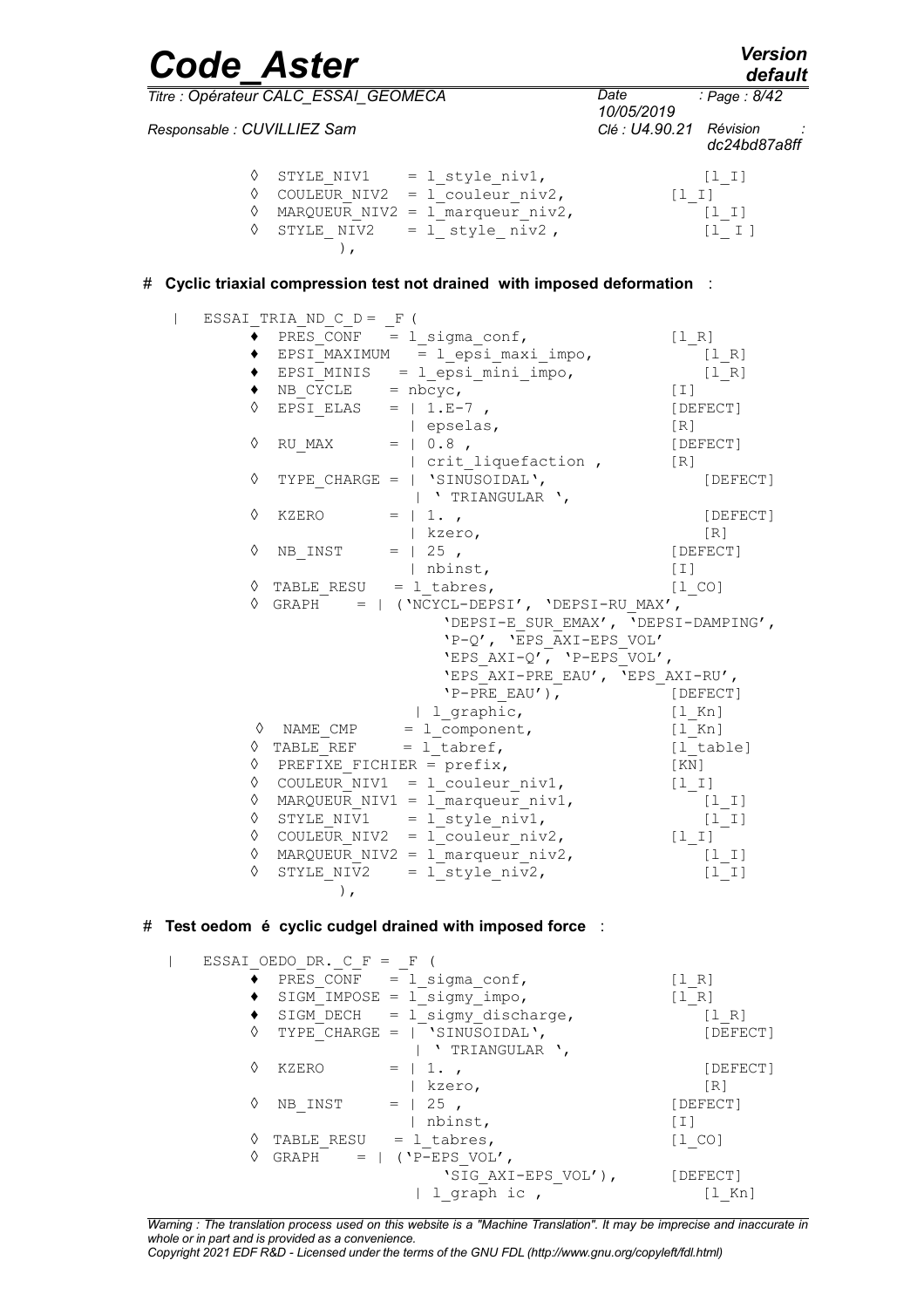*Code\_Aster Version default*

*Page : 9/42*

*Titre : Opérateur CALC\_ESSAI\_GEOMECA Date :*

*Responsable : CUVILLIEZ Sam* 

*10/05/2019 dc24bd87a8ff* ◊ NAME\_CMP = l\_component, [l\_Kn]  $\Diamond$  TABLE\_REF = l\_tabref,  $[1$ \_table]  $\Diamond$  PREFIXE FICHIER = prefix,  $[KN]$  $\sqrt{0}$  COLOR = 1 color, [l\_I]  $\Diamond$  MARKER =  $1$  marker,  $[1]$  $\Diamond$  STYLE = l style,  $[1\ 1]$  $\left( \begin{array}{c} 0 \\ 0 \end{array} \right)$ ,

# **Cyclic isotropic compression test drained with imposed force** :

|                   | ESSAI ISOT DR C F = F |                                   |                                       |
|-------------------|-----------------------|-----------------------------------|---------------------------------------|
|                   |                       | PRES CONF $=$ 1 sigma conf,       | [1 R]                                 |
|                   |                       | SIGM IMPOSE = $1$ sigmy impo,     | $\begin{bmatrix} 1 & R \end{bmatrix}$ |
|                   |                       | SIGM DECH $=$ 1 sigmy discharge,  | $\begin{bmatrix} 1 & R \end{bmatrix}$ |
| ♦                 |                       | TYPE CHARGE = $ $ 'SINUSOIDAL',   | [DEFECT]                              |
|                   |                       | 'TRIANGULAR',                     |                                       |
| ♦                 | NB INST               | $=$   25,                         | [DEFECT]                              |
|                   |                       | nbinst,                           | $\lceil 1 \rceil$                     |
|                   |                       | $\Diamond$ TABLE RESU = 1 tabres, | $[1\  \, \mathrm{CO}]$                |
|                   |                       | $\text{GRAPH}$ =   ('P-EPS VOL'), | [DEFECT]                              |
|                   |                       | 1 graph ic ,                      | [1 Kn]                                |
| ♦                 |                       | NAME CMP $= 1$ component,         | $[1$ Kn]                              |
|                   |                       | TABLE REF $= 1$ tabref,           | [1 table]                             |
|                   |                       | PREFIXE FICHIER = $prefix,$       | KN                                    |
| $\langle \rangle$ | COLOR                 | $= 1$ color,                      | $[1 1]$                               |
| ♦                 | MARKER                | $= 1$ marker,                     | $[1 1]$                               |
| ♦                 | STYLE                 | $= 1$ style,                      | [1 1]                                 |
|                   |                       | $\lambda$ ,                       |                                       |
|                   |                       |                                   |                                       |

 $\Diamond$  INFORMATION = | 1, [DEFECT]  $| 2, \rangle;$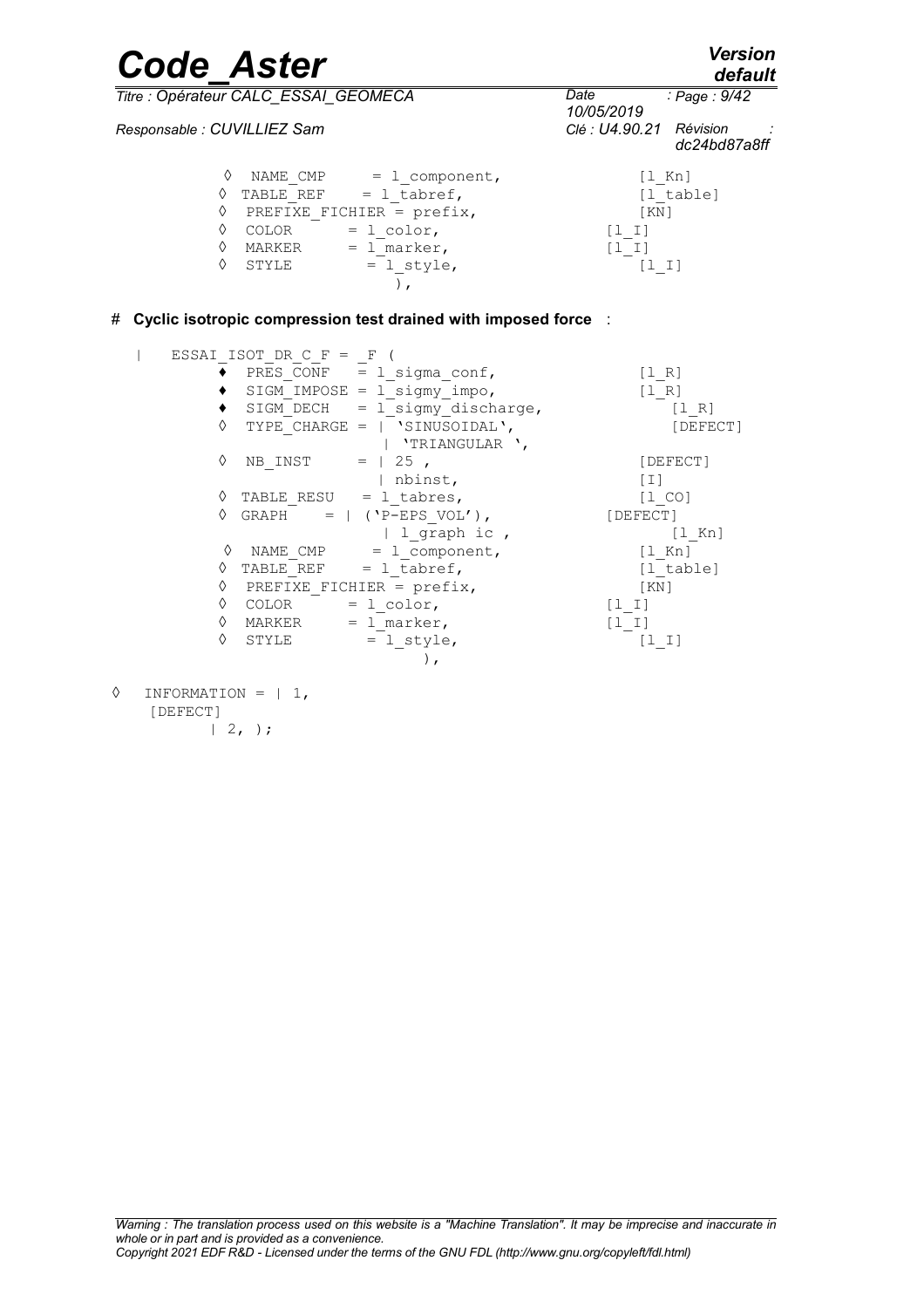*Titre : Opérateur CALC\_ESSAI\_GEOMECA Date :*

*Responsable : CUVILLIEZ Sam Clé : U4.90.21 Révision :*

*10/05/2019 Page : 10/42 dc24bd87a8ff*

## **3 Opérandes**

### **3.1 Operand MATER**

 $MATER = chechmate$  [to subdue]

This keyword makes it possible to inform the name of material defined by DEFI\_MATERIAU [U4.43.01], where are provided the parameters necessary to the selected behavior.

### **3.2 Word-key BEHAVIOR**

The syntax of this keyword is described in the document [U4.51.11]. In the framework of this macro-order, the use of the operand RELATION keyword BEHAVIOR is limited to the elastoplastic laws of ground following:

- 'MOHR\_COULOMB'
- 'CAM\_CLAY'
- 'CJS'
- 'DRUCK\_PRAGER'
- 'DRUCK\_PRAG\_N\_A'
- 'HUJEUX'
- 'IWAN'
- 'MFRONT'

#### **3.3 Keyword CONVERGENCE**

**◊** CONVERGENCE = \_F ()

If none of the two operands following is present, then all occurs like if: RESI GLOB RELA =  $1.E-6$ 

#### **3.3.1 Operand RESI\_GLOB\_RELA/RESI\_GLOB\_MAXI**

◊ | RESI\_GLOB\_RELA = LMBOi\_relhas [R]

The algorithm continues the total iterations as long as:

 $max$   $|F_i^n|$  > resi\_rela $\times max|L|$ *i*=1,*nbddl*

where  $\boldsymbol{F}^n$  is the residue of the iteration  $\,n\,$  and  $\,\boldsymbol{L}\,$  the vector of the imposed loading and the reactions of supports (cf [R5.03.01] for more details).

When the loading and the reactions of support become worthless, i.e. when *L* is null (for example in the case of a total discharge), one tries to pass from the relative convergence criteria RESI\_GLOB\_RELA with the absolute convergence criteria RESI GLOB MAXI. This operation is transparent for the user (message of alarm emitted in the file .mess). When the vector *L* becomes again different from zero, one passes by again automatically with the relative convergence criteria RESI\_GLOB\_RELA.

However, this mechanism of swing cannot function with the first step of time. Indeed, to find a value of RESI GLOB MAXI reasonable in an automatic way (since the user did not inform it), one needs to have had at least a step converged on mode RESI GLOB RELA. Consequently, if the loading is null as of the first moment, calculation stops. The user must already then check that the null loading is normal from the point of view of the modeling which it carries out, and if such is the case, to find another convergence criteria (RESI GLOB\_MAXI for example).

If this operand is absent, the test is carried out with the value by default, except if RESI GLOB MAXI is present.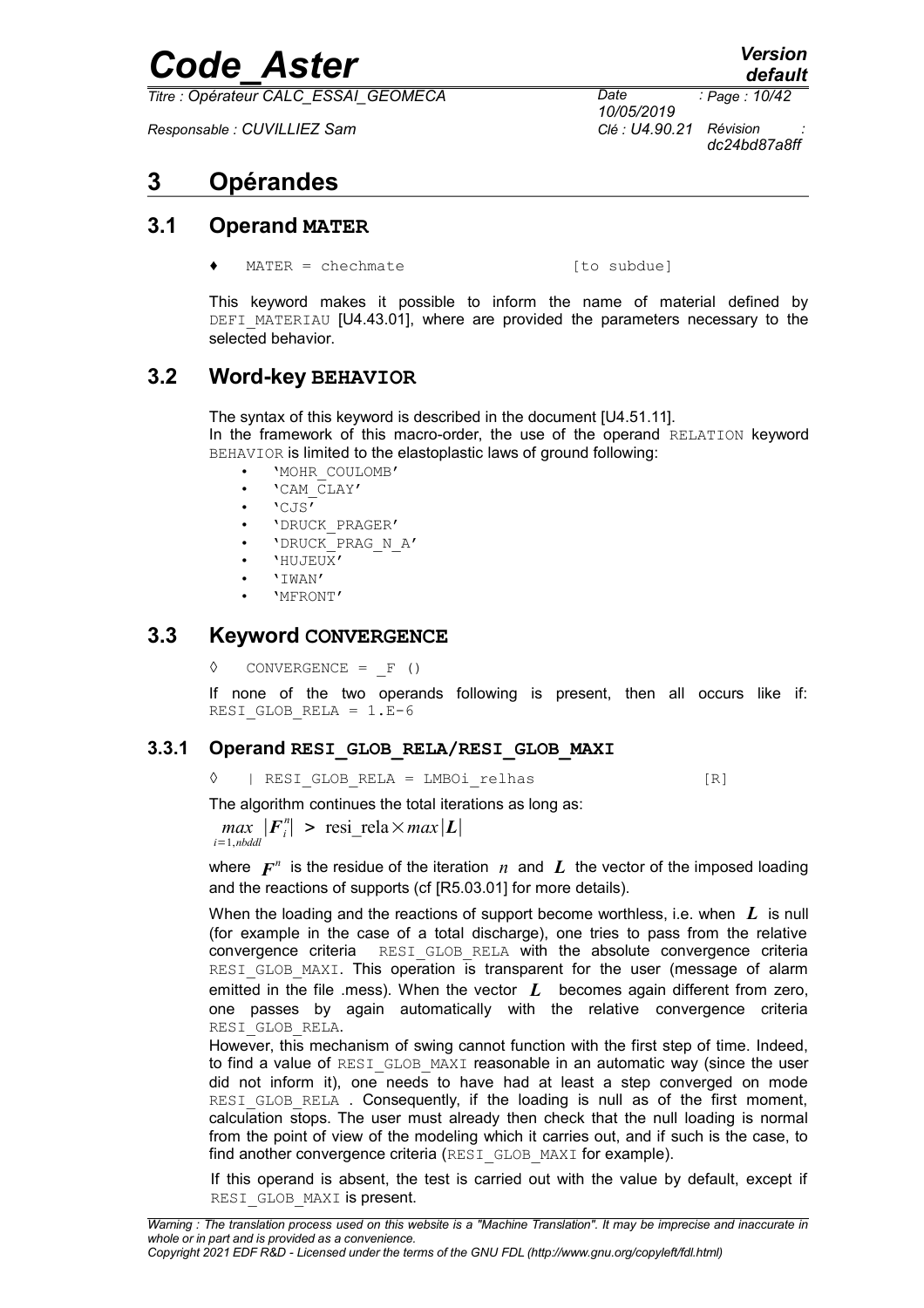*Titre : Opérateur CALC\_ESSAI\_GEOMECA Date :*

*Responsable : CUVILLIEZ Sam Clé : U4.90.21 Révision :*

*10/05/2019 Page : 11/42 dc24bd87a8ff*

◊ | RESI\_GLOB\_MAXI = LMBOi\_maxI [R]

The algorithm continues the total iterations as long as:

 $max$   $|F_i^n| >$  resi\_maxi *i*=1,*nbddl*

where  $\boldsymbol{F}^n$  is the residue of the iteration  $n$  (Cf. [R5.03.01] for more details). If this operand is absent, the test is not carried out.

If RESI GLOB RELA and RESI GLOB MAXI both are present, the two tests are carried out.

#### **3.3.2 Operand ITER\_GLOB\_MAXI**

◊ ITER\_GLOB\_MAXI = | 10 [DEFECT] | nb\_iter

Maximum iteration count carried out to solve the total problem at every moment.

### **3.4 Word key ESSAI\_TRIA\_DR\_M\_D**

<span id="page-10-2"></span>This keyword factor (répétable) makes it possible to carry out a series of simulations of the same drained triaxial compression test montone with imposed deformation for which one varies the parameters of loading (confining pressure and axial deformation imposed), post-to treat the got results and to write them in the form of graphs (with the format xmgrace) and/or of tables.

#### **3.4.1 Convention of sign of the entries and exits**

<span id="page-10-0"></span>The convention of sign of the geomecanicians applies to the parameters of entry in constraints or imposed deformations, i.e. that the values are positive S in compression.

This convention applies D E m ême on the variables of predefined exits of which complete listing for this test is the following one:

- INST : moment
- EPS AXI : axial deformation
- EPS LAT : lateral distortion
- EPS VOL : voluminal deformation
- SIG\_AXI : axial effective constraint
- SIG\_LAT : side effective constraint
- **P** : average effective constraint
- $\circ$  : diverter of the constraints

On the other hand, this convention does not apply to the nonpredefined variables required at exit in  $NOM$  CMP (§ [3.4.6](#page-13-0) ).

#### **3.4.2 Operands PRES\_CONF, EPSI\_IMPOSE, NB\_INST**

<span id="page-10-1"></span>

|                             | PRES CONF $= 1$ sigma idiotF | $\begin{bmatrix} 1 & R \end{bmatrix}$ |
|-----------------------------|------------------------------|---------------------------------------|
| EPSI IMPOSE = $l$ epsi Impo |                              | $\begin{bmatrix} 1 & R \end{bmatrix}$ |
| $NB$ INST $=$ 100           |                              | [DEFECT]                              |
|                             | l nbinst                     | $\perp$                               |

The operand PRES CONF allows to define the list of the confining pressures which will be kept with the course of each test. In the same way the operand EPSI IMPOSE allows to define the list of the end values of the loading of compression ( slope of imposed axial deformation).

For this test, one makes correspond to each confining pressure an end value for slope of axial deformation (see figure [3.4.2-a\)](#page-11-0) : lists PRES\_CONF and EPSI\_IMPOSE must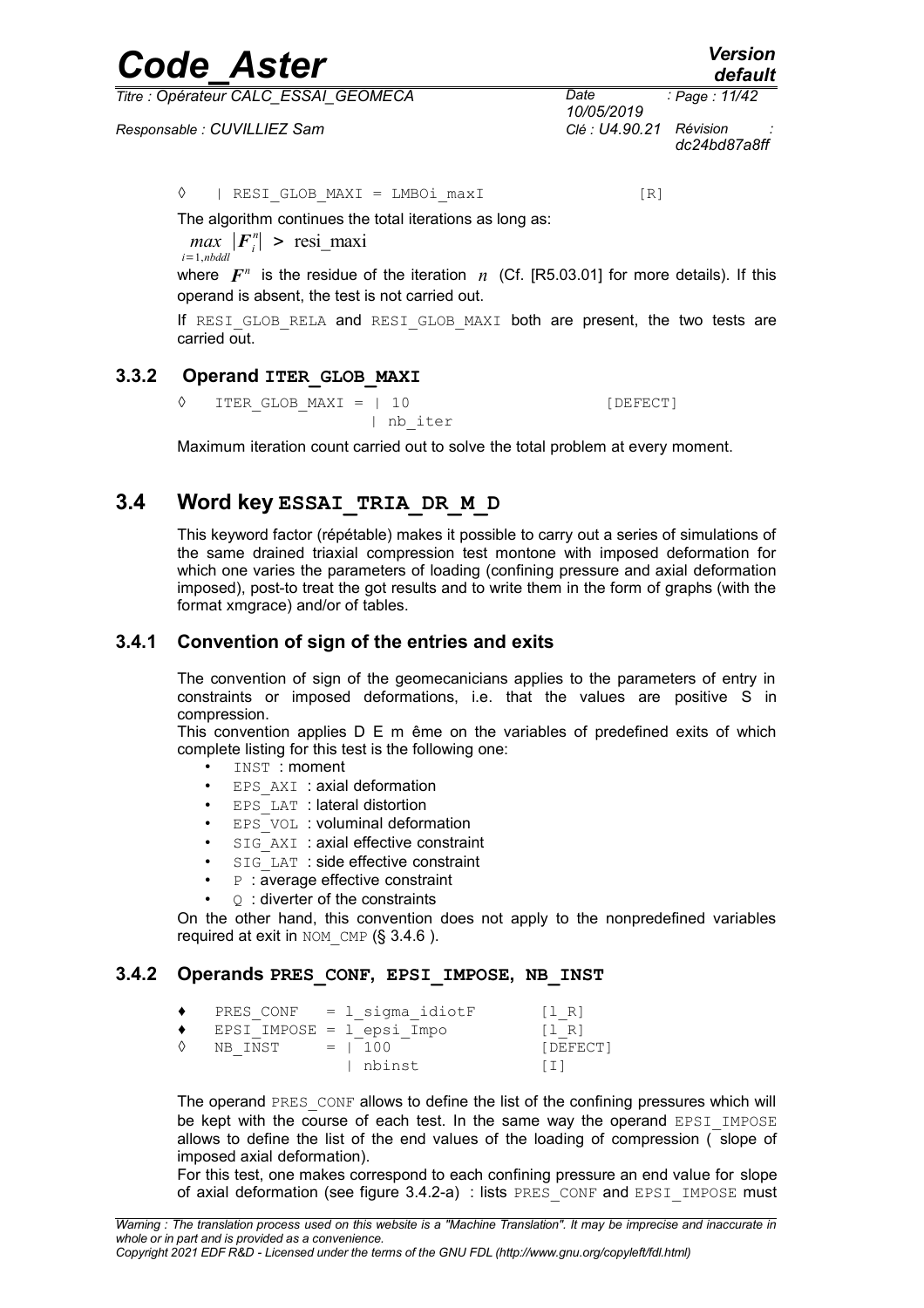| <b>Code Aster</b>                    |                    | <b>Version</b><br>default |
|--------------------------------------|--------------------|---------------------------|
| Titre : Opérateur CALC ESSAI GEOMECA | Date<br>10/05/2010 | : Page : 12/42            |

*Responsable : CUVILLIEZ Sam Clé : U4.90.21 Révision :*

*10/05/2019 Page : 12/42 dc24bd87a8ff*

thus have even cardinal. This cardinal corresponds to the number of simulations which will be carried out under this keyword factor.

Constraints and deformations being counted positivement in compression, values indicated for PRES\_CONF\_must be strictly positives. Values indicated in EPSI\_IMPOSE are strictly positive or negative, a negative value indicating a loading in extension.

The operand  $NB$  INST allows to define the temporal discretization of the loading (see figure [3.4.2-a](#page-11-0) ) , with a value by default of 100 pas de loading during the slope.



<span id="page-11-0"></span>**Figure 3.4.2-a: discretization and pace of the loading for the keywords ESSAI\_TD and ESSAI\_TND**

#### **3.4.3 Operand KZERO**

<span id="page-11-2"></span>

| $\Diamond$ KZERO = 1 1 |         | [DEFECT] |
|------------------------|---------|----------|
|                        | l kzero | [R]      |

Valor of the coefficient of the grounds at rest, allows to define an anisotropic state of containment:  $\sigma_{xx} = \sigma_{yy} = K_0 \sigma_{zz} = K_0 \times \text{PRES\_CONF}$ 

*Note:* When the value of KZERO is well informed different from 1, the real confining pressure of the test is not more PRES\_CONF , it becomes:

$$
P_c = \frac{1 + 2 K_0}{3} \times \text{PRES\_CONF}
$$

#### **3.4.4 Operand TABLE\_RESU**

<span id="page-11-1"></span>◊ TABLE\_RESU = l\_tabres [l\_CO ]

This operand optional makes it possible to give the list of the names of the concepts produced by the macro-order which will be then of type [table] . Each produced table contains the gross profits and post-treaties of a simulation of test: the list TABLE RESU must thus have even cardinal that the lists PRES CONF and EPSI\_IMPOSE .

The title of each produced table is supplemented by the macro-order, it understands:

the name of the keyword factor (here ESSAI TRIA DR  $M$  D) and its number of occurrence (this one being répétable);

the couple of values (PRES CONF, EPSI IMPOSE) characterizing it loading of the test;

Example :

```
TABRES1 =CO ('TRES1')
TABRES2 =CO ('TRES2')
TABRES3 =CO ('TRES3')
```
*Copyright 2021 EDF R&D - Licensed under the terms of the GNU FDL (http://www.gnu.org/copyleft/fdl.html)*

*default*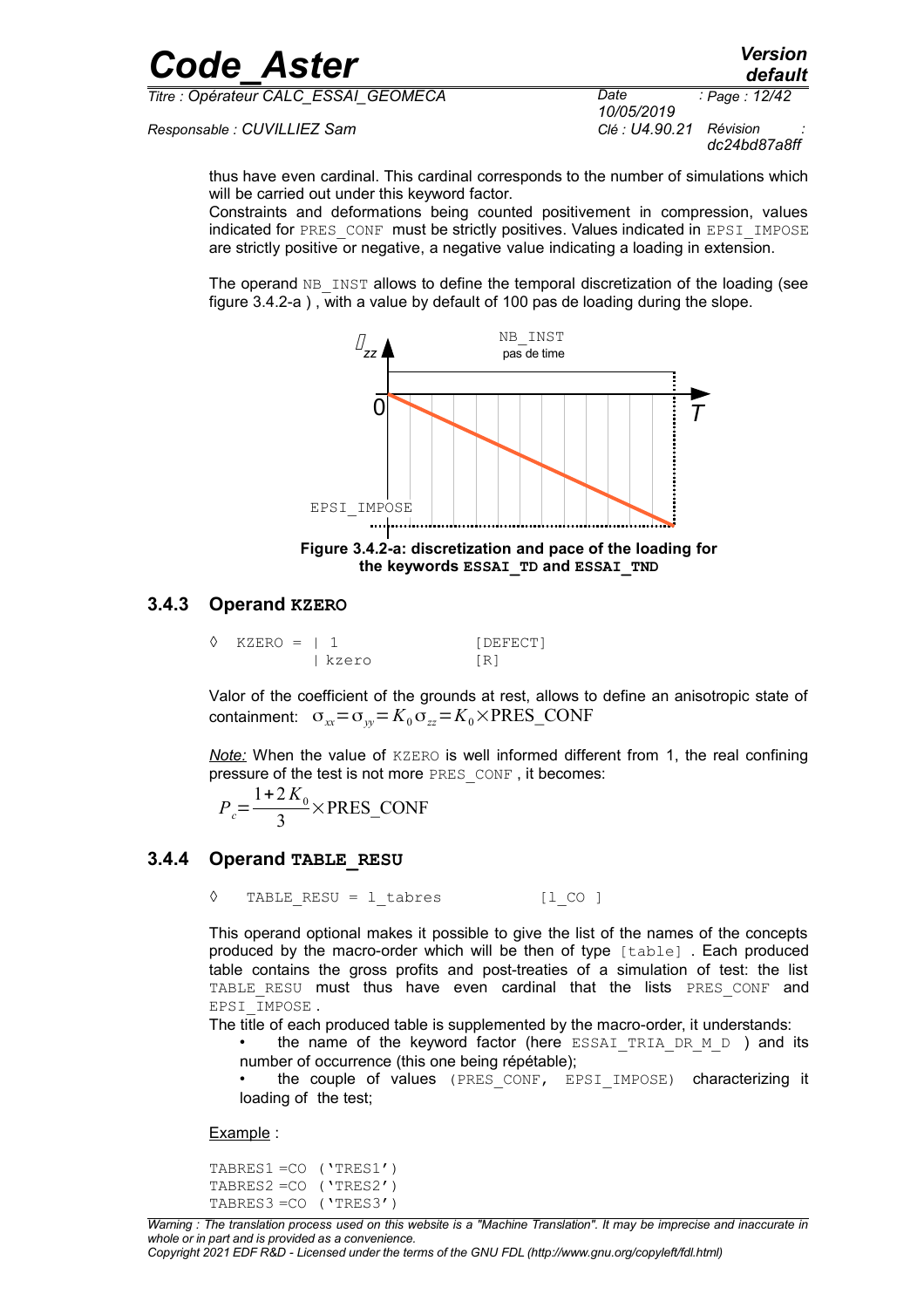*default*

*Titre : Opérateur CALC\_ESSAI\_GEOMECA Date :*

*Responsable : CUVILLIEZ Sam Clé : U4.90.21 Révision :*

*10/05/2019 Page : 13/42 dc24bd87a8ff*

```
CALC _ ESSAI_GEOMECA (
…
  ESSAI TRIA DR M D = F (
```
PRES CONF =  $(- 1.E4, -1.5E4, -2.E4)$ EPSI<sup>I</sup>MPOSE =  $(-1.E-2, -1.E-2, -1.E-2)$ TABLE RESU = ( TABRES1, TABRES2, TABRES3 ), ),  $)$  ;

TABRES1 , TABRES2 , and TABRES3 are successively filled according to the order of the lists PRES\_CONF and EPSI\_IMPOSE, the table below specifies the test results contained in each table.

| EPSI IMPOSE I | $-1.0E-2$ | $-1.0E-2$ | $-1.0E-2$ |
|---------------|-----------|-----------|-----------|
| PRES CONF     |           |           |           |
| $-1.0E4$      | TABRES1   |           |           |
| $-1.5E4$      |           | TABRES2   |           |
| $-2.0 E4$     |           |           | TABRES3   |

#### **3.4.5 Operand GRAPH, PREFIXE\_FICHIER**

```
\Diamond GRAPH = | ('P-Q', 'EPS AXI-Q', 'EPS AXI-EPS VOL',
                'P-EPS_VOL') [DEFECT]
            | l_graphic [l_Kn]
```
This operand makes it possible to specify the types of the graphs produced by the macro-order. These graphs recapitulate the results of the simulations carried out under the keyword current factor. U do not list by default is proposed. However, it is possible to go up an unspecified graph by giving the desired combinations of existing components in  $1$  graphic, form: ABSC-ORDO. The indent "-" allows to separate the component requested in X-coordinate from that requested in ordinate.

Example :

```
l graphic = ('P-Q', 'EPSAXI-Q', 'INST-EPSVOL', 'INST-V23')
```
The not-preset component V23 (corresponding to the plastic voluminal deformation of the law of Hujeux) must be declared in NOM\_CMP (**[§3.4.6](#page-13-0)**) to be taken into account. In the contrary case, the required graph did not go up.

As for the predefined components whose complete listing is given in **[§3.4.1](#page-10-0)**, they will be possibly displayed with the convention of sign of the geomecanicians, i.e. with positive values in compression.

In addition, all the components required for graphic construction will be displayed in the tables of exits (**[§3.4.4](#page-11-1)**).

The files containing these graphs are written with the format xmgrace in the same repertoire specified by the user (standard  $r_{\text{epe}}$  as a result in astk), and are named in the following way:

'prefix' ' nom essai ' ' numéro occurrence ' ' absc-ordo ' . agr

A prefix can be added in the name of the output file thanks to the optional keyword:

◊ P REFIXE\_FICHIER = prefix [ KN ]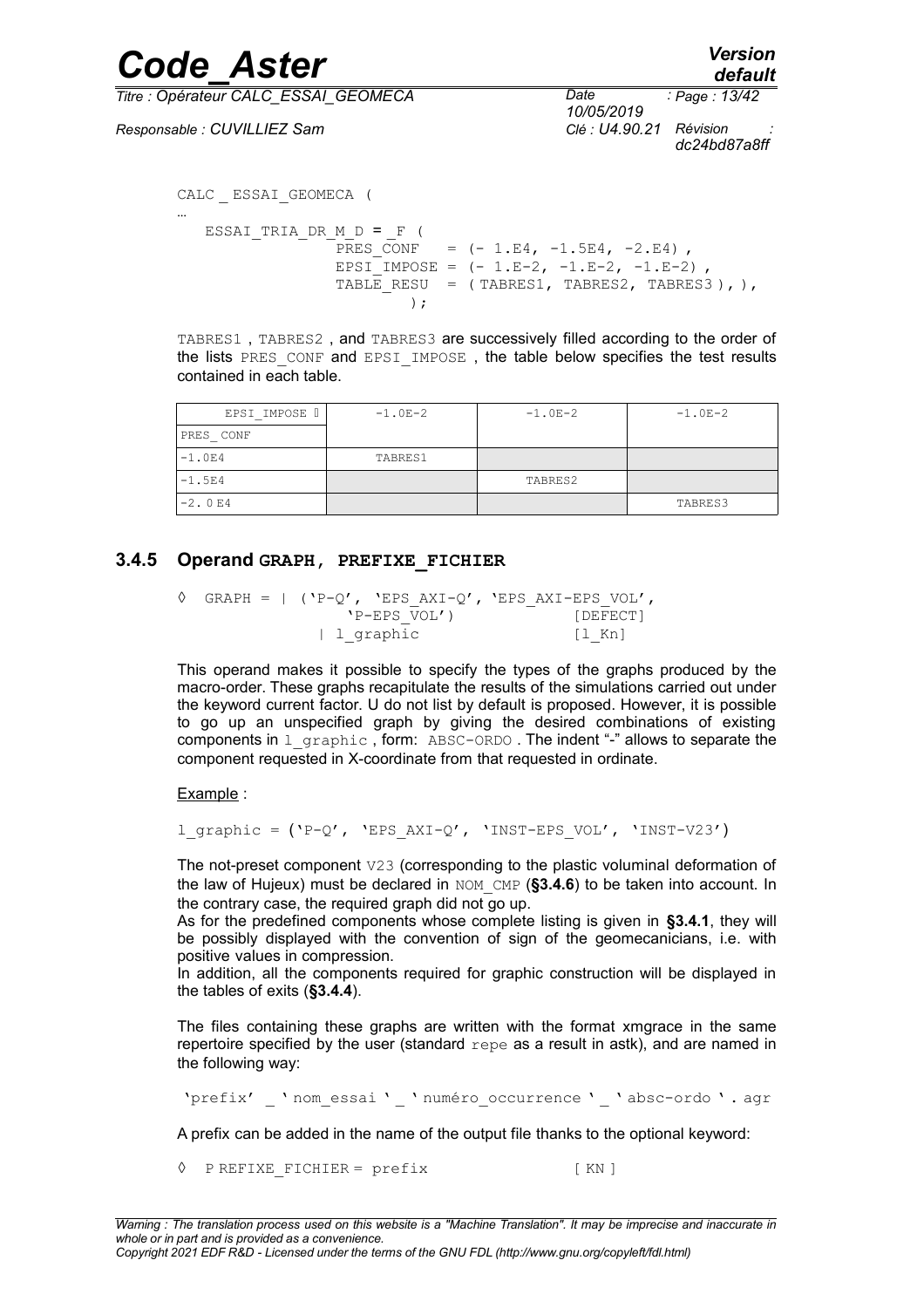| <b>Code Aster</b>                    |                         | <b>Version</b><br>default |
|--------------------------------------|-------------------------|---------------------------|
| Titre : Opérateur CALC ESSAI GEOMECA | Date<br>10/05/2019      | : Page : 14/42            |
| Responsable : CUVILLIEZ Sam          | Clé : U4.90.21 Révision | - 11<br>dc24bd87a8ff      |

#### **3.4.6 Operand NOM\_CMP**

<span id="page-13-0"></span> $\Diamond$  NAME CMP = 1 component [l Kn]

list of the not-preset components requested at exit. They are all the existing components contained in the fields SIGM, EPSI and VARI products by calculation. These not-preset components will be produced with the convention of sign by default, i.e. with negative values in compression. The nonexisting components are ignored.

#### **3.4.7 Operand TABLE\_REF**

<span id="page-13-2"></span>◊ TABLE\_REF = l\_tabreF [l\_table]

This operand makes it possible to inform curves of reference (for example, experimental) tabulées and stored in the form of tables, in order to superimpose them on the curves resulting from the simulations carried out under the keyword current factor. These curves of reference are then included in the files produced by the keyword GRAPH .

Each table contained in the list TABLE\_REF must be created as a preliminary using the operator CREA\_TABLE [U4.33.02], and formatted in the following way:

```
tabref = CREA_TABLE (
   LIST = (F^{\top}(PARA = 'STANDARD', LISTE_K = [typgraph,]),
              F (PARA = 'LEGEND', LISTE K = [malegend,]),
              \overline{F} (PARA = 'X-COORDINATE', LISTE R = l absc),
              \overline{F} (PARA = 'ORDERED', LISTE R = \overline{1} ordo),),);
```
with:

- typgraph a character string whose value belongs obligatorily to the list of values by default of the keyword GRAPH. This value makes it possible to identify the type of graph (and thus the file) to which the curve of reference must be added.
- malegend a character string which contains the legend associated with the curve with reference
- $1$  absc and  $1$  ordo are lists python of real respectively containing the Xcoordinates and the ordinates of the points of the curve of reference. These lists must thus have even cardinal

#### **3.4.8 Operands COLOR, MARKER, STYLE**

<span id="page-13-1"></span>

|  | $\Diamond$ COLOR = 1 color   | $[1 \quad I]$ |
|--|------------------------------|---------------|
|  | $\Diamond$ MARKER = 1 marker | $[1 \quad I]$ |
|  | $\Diamond$ STYLE = 1 style   | $[1 \quad I]$ |

ItS operands accept a list of entireties making it possible respectively to define the color, the type of marker and the style of the curves displayed in the graphs. The data by each entirety is given in documentation on XMGRACE U2.51.01. The length of the list must be equal to that of PRES CONF.

### **3.5 Word key ESSAI\_TRIA\_ND\_M\_D**

<span id="page-13-3"></span>This keyword factor (répétable) makes it possible to carry out a series of simulations of the same triaxial compression test not drained monotonous with imposed deformation (one supposes total saturation) for which one varies the parameters of loading

*Copyright 2021 EDF R&D - Licensed under the terms of the GNU FDL (http://www.gnu.org/copyleft/fdl.html)*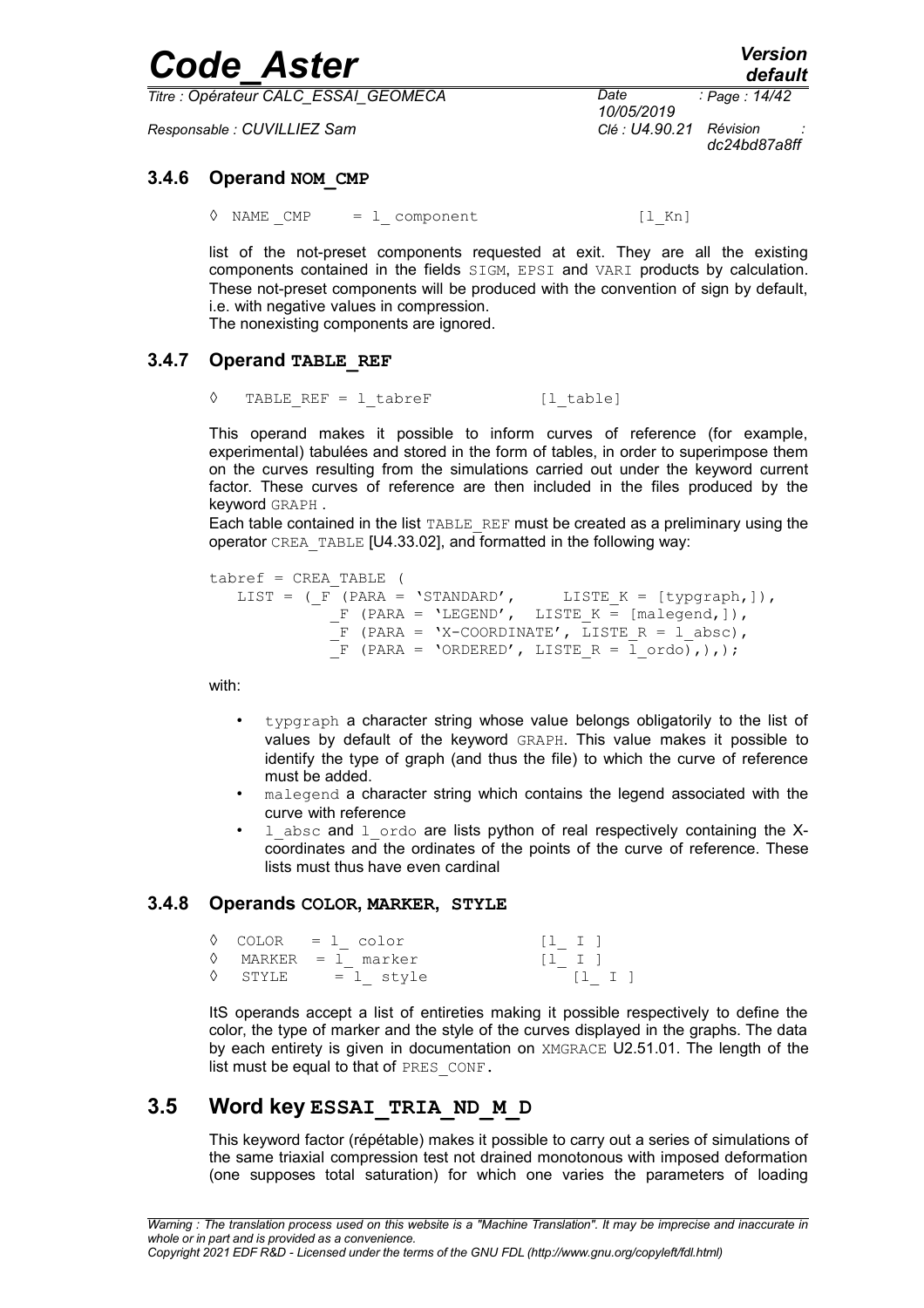*default*

*Page : 15/42*

*Titre : Opérateur CALC\_ESSAI\_GEOMECA Date :*

*Responsable : CUVILLIEZ Sam Clé : U4.90.21 Révision :*

*10/05/2019 dc24bd87a8ff*

(confining pressure and axial deformation imposed), post-to treat the got results and to write them in the form of graphs (with the format xmgrace) and/or of tables.

#### **3.5.1 Convention of sign of the entries and exits**

The convention of sign of the geomecanicians applies to the parameters of entry in constraints or imposed deformations, i.e. that the values are positive S in compression.

This convention applies D E m ême on the variables of predefined exits of which complete listing is the following one:

- INST : moment
- EPS AXI : axial deformation
- EPS LAT : lateral distortion
- EPS VOL : voluminal deformation
- SIG AXI : axial effective constraint
- SIG\_LAT : side effective constraint
- $P$ : average effective constraint
- $Q$ : diverter of the constraints
- PRE EAU : pore water pressure

On the other hand, this convention does not apply to the nonpredefined variables required at exit in  $NOM$  CMP (§ [3.5.7](#page-15-0) ).

#### **3.5.2 Operands PRES\_CONF, EPSI\_IMPOSE, NB\_INST**

| ٠         |                           | PRES CONF = 1 sigma idiotF | [1 R]                                 |
|-----------|---------------------------|----------------------------|---------------------------------------|
| $\bullet$ | EPSI IMPOSE = 1 epsi Impo |                            | $\begin{bmatrix} 1 & R \end{bmatrix}$ |
| ♦         | NB INST                   | $= 100$                    | [DEFECT]                              |
|           |                           | l nbinst                   | $\lceil 1 \rceil$                     |

Idem that with § [3.4.2](#page-10-1) .

#### **3.5.3 Operand BIOT\_COEF**

| $\Diamond$ BIOT COEF =   1 |  |      | [DEFECT] |
|----------------------------|--|------|----------|
|                            |  | biot | [R]      |

Value of the coefficient of Biot.

#### **3.5.4 Operand KZERO**

 $\Diamond$  KZERO = | 1 [DEFECT] | kzero [R]

Idem that with the [§3.4.3.](#page-11-2)

#### **3.5.5 Operand TABLE\_RESU**

◊ TABLE\_RESU = l\_tabres [l\_CO ]

Idem that with § [3.4.4](#page-11-1) .

#### **3.5.6 Operand GRAPH, PREFIXE\_FICHIER**

 $\Diamond$  GRAPH = | ('P-Q', 'EPS AXI-Q', 'EPS\_AXI-PRE\_EAU') [DEFECT] | l\_qraphic [l\_Kn]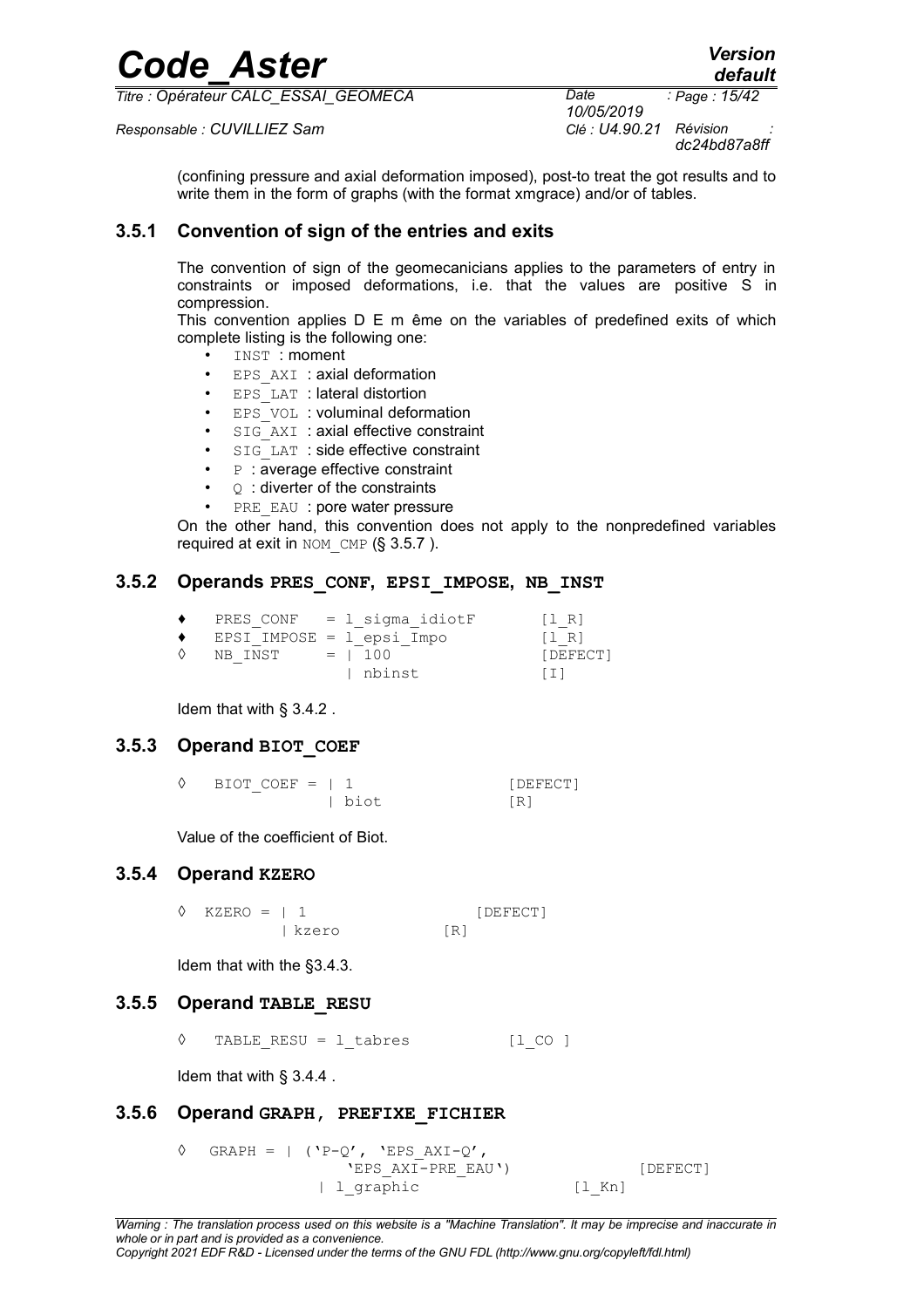<span id="page-15-0"></span>

|       | <b>Code Aster</b>                    |                         | <b>Version</b><br>default |
|-------|--------------------------------------|-------------------------|---------------------------|
|       | Titre : Opérateur CALC_ESSAI_GEOMECA | Date<br>10/05/2019      | : Page: 16/42             |
|       | Responsable : CUVILLIEZ Sam          | Clé : U4.90.21 Révision | dc24bd87a8ff              |
|       | ♦<br>PREFIXE FICHIER = prefix        | KN                      |                           |
|       | Idem that with the §3.4.5.           |                         |                           |
| 3.5.7 | Operand NOM CMP                      |                         |                           |
|       | NAME $CMP = 1$ component<br>♦        | $[1$ Kn]                |                           |
|       | Idem that with the §3.4.6.           |                         |                           |
| 3.5.8 | Operand TABLE REF                    |                         |                           |
|       | ♦<br>TABLE REF = $1$ tabreF          | [1 table]               |                           |
|       | Idem that with §3.4.7.               |                         |                           |
| 3.5.9 | Operands COLOR, MARKER, STYLE        |                         |                           |

|  | $\Diamond$ COLOR = 1 color   | $[1 \quad I]$ |               |  |
|--|------------------------------|---------------|---------------|--|
|  | $\Diamond$ MARKER = 1 marker | $[1 \quad I]$ |               |  |
|  | $\Diamond$ STYLE = 1 style   |               | $[1 \quad 1]$ |  |

Idem that with the [§3.4.8.](#page-13-1)

### **3.6 Word key ESSAI\_CISA\_DR.\_C\_D**

This keyword factor (répétable) makes it possible to carry out a series of simulations of the same drained cyclic shear test with shearing strain imposed for which one varies the parameters of loading (confining pressure, amplitude of shearing strain and many cycles), post-to treat the got results and to write them in the form of graphs (with the format xmgrace) and/or of tables.

#### **3.6.1 Convention of sign of the entries and exits**

The convention of sign of the geomecanicians applies to the parameters of entry in constraints or imposed deformations, i.e. that the values are positive S in compression.

This convention applies DE même on the predefined variables of exit. On the other hand, this convention does not apply to the nonpredefined variables required at exit in NOM CMP (§ [3.6.7](#page-20-0) ).

In this test, one distinguishes the variables from exit predefined of level 2 which corresponds to the variables produced by the test whose complete listing is the following one:

- INST : moment
- GAMMA : deformation of shearing  $y=2\epsilon_{xy}$
- SIG XY : shear stress

And predefined variables of exit of level 1 which corresponds to curves whose points

represent the result of a test (e.g. the curve *G G* max  $-y$ ). L has complete listing

variables of level 1 is the following one:

- G\_SUR\_GMAX : *G G* max
- DAMPING : **damping hysteretic**  $\frac{\Delta W}{\Delta M}$ π*W*

*Copyright 2021 EDF R&D - Licensed under the terms of the GNU FDL (http://www.gnu.org/copyleft/fdl.html)*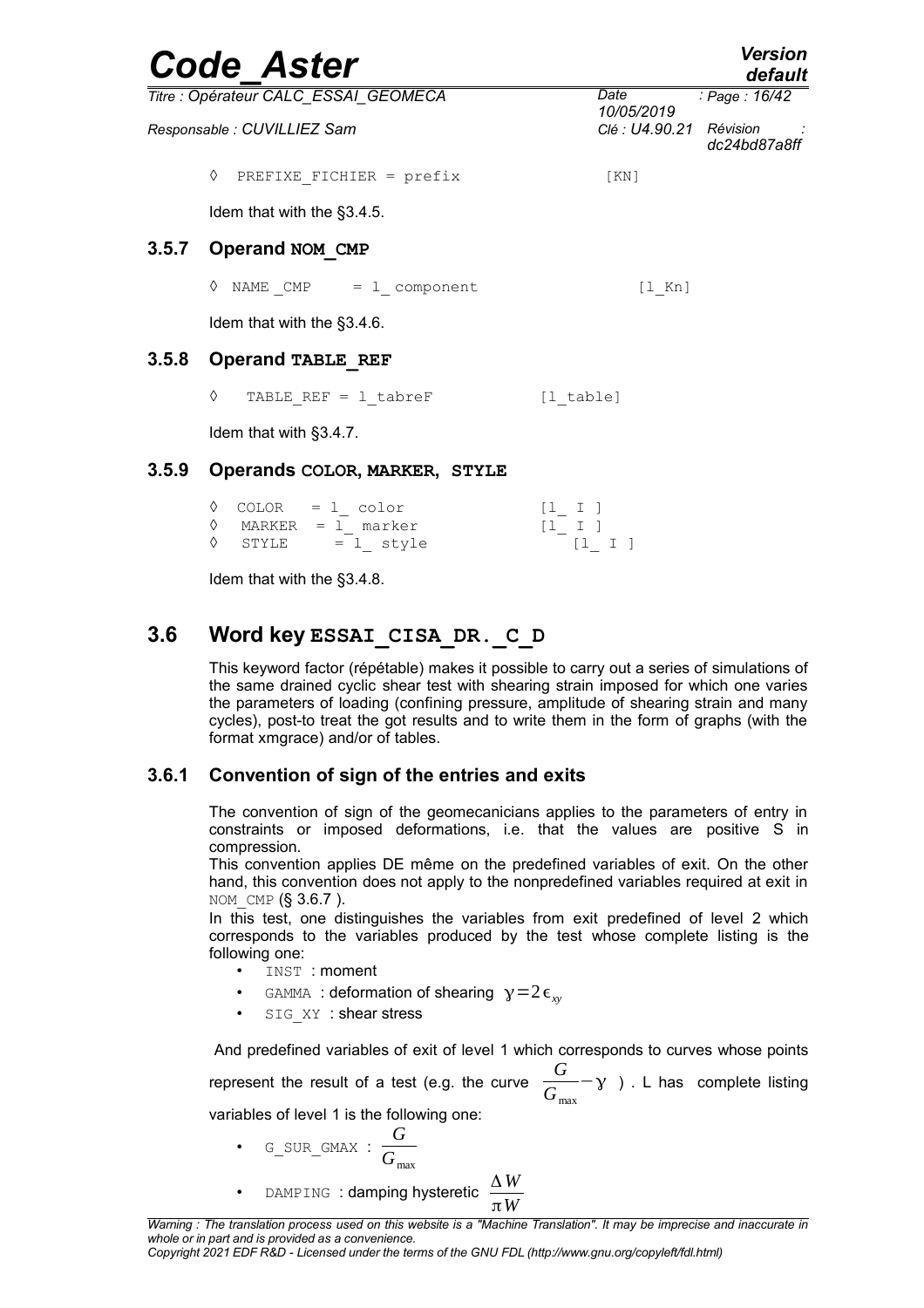*10/05/2019 Page : 17/42*

*Responsable : CUVILLIEZ Sam Clé : U4.90.21 Révision :*

*dc24bd87a8ff*

#### **3.6.2 Operands PRES\_CONF, GAMMA\_IMPOSE, NB\_CYCLE, NB\_INST, TYPE\_CHARGE**

| PRES CONF | = 1 sigma conf               | [1 R]          |
|-----------|------------------------------|----------------|
|           | GAMMA IMPOSE = 1 gamma impo  | R <sub>1</sub> |
| NB CYCLE  | $=$ nbcyc                    |                |
| NB INST   | $=$ 1 2.5                    | [DEFECT]       |
|           | nbinst                       | [I]            |
|           | TYPE CHARGE =   'SINUSOIDAL' | [DEFECT]       |
|           | 'TRIANGULAR'                 | ΚN             |

These operands make it possible to define the loading of each simulation to be carried out under the keyword factor running, like its discretization. Their significance is summarized with the figure [3.6.2-a](#page-16-0) and below detailed:

- PRES CONF allows to define the list of the confining pressures (strictly pOSItives) which will be maintained during each test;
- GAMMA\_IMPOSE allows to define the list of the amplitudes (strictly positive) of shearing strain  $y=2\varepsilon_{xy}$  imposed cyclic loading;
- NB\_CYCLE corresponds to the number of cycles, fixed for all simulations.
- NB INST allows to define the temporal discretization of the loading, and corresponds to the number of steps of loading per quarter of cycle
- TYPE CHARGE indicate the type of desired loading: sinusoidal or triangular;

For each confining pressure PRES CONF, as many simulations are carried out as there are elements in the list  $GAMMA$  IMPOSE. Contrary to the tests TRIA DR M D and TRIA ND M D (see respectively [§3.4](#page-10-2) and [§3.5\)](#page-13-3), these lists are not in bijection and there is on the whole

 $card$  (PRES CONF) $\times card$  (GAMMA IMPOSE) simulations carried out.



#### **3.6.3 Operand GAMMA\_ELAS**

<span id="page-16-0"></span> $\Diamond$  GAMMA ELAS = | 1.E-7 [DEFECT] | gamma\_elas [R]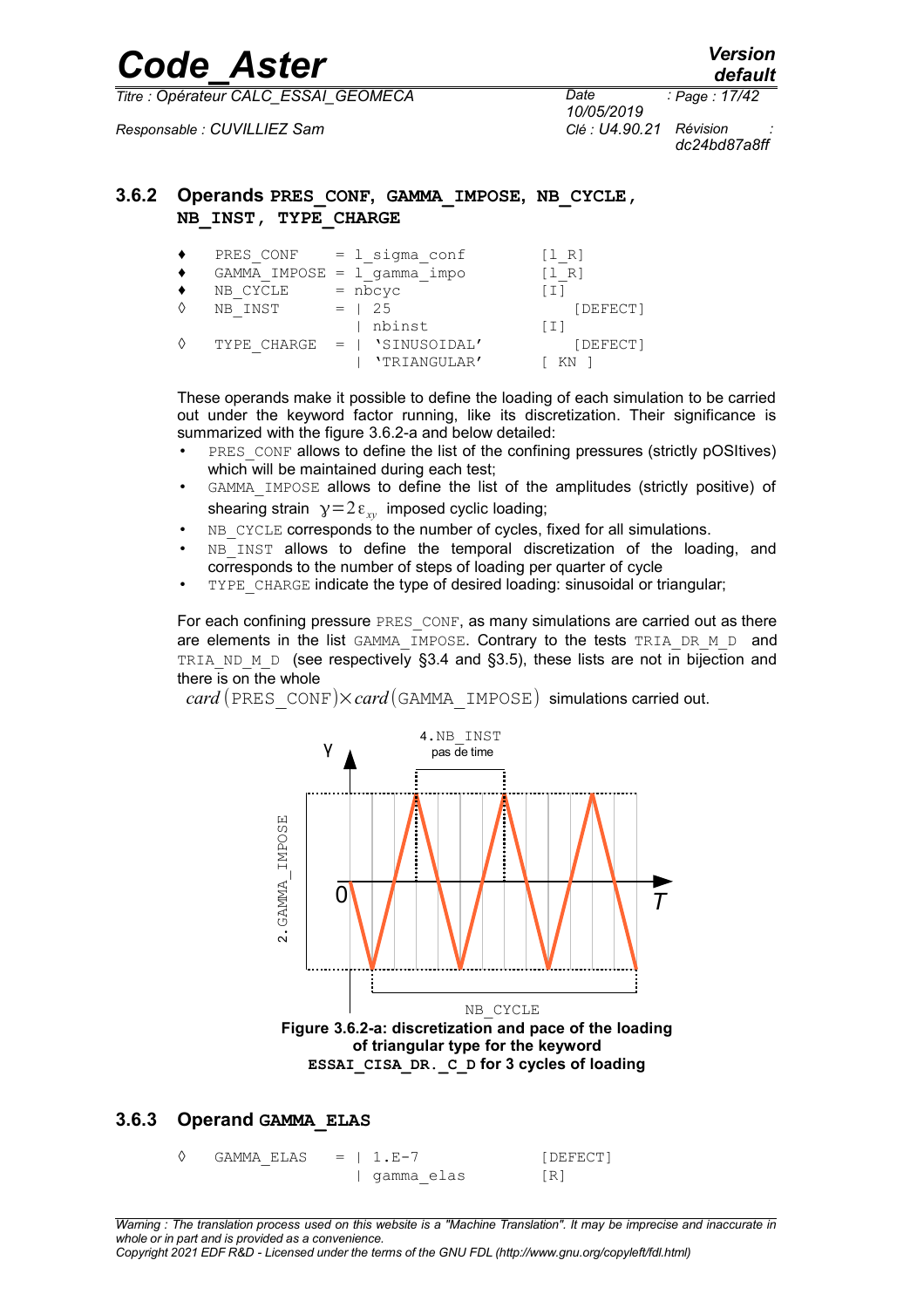| <b>Code Aster</b> | <b>Version</b> |
|-------------------|----------------|
|                   | default        |

*Responsable : CUVILLIEZ Sam Clé : U4.90.21 Révision :*

*10/05/2019 Page : 18/42 dc24bd87a8ff*

For each confining pressure, the modulus of maximum secant rigidity (i.e. healthy material) are given by simulating a slope of imposed shearing strain (in terms of distortion) whose end value is GAMMA\_ELAS. This value must be such as material remains in its field of elasticity (linear or not, according to the relation of behavior used). GAMMA\_ELAS is worth  $1.E-7$  by default, and any value indicated by the user must be lower to him. If the well informed value does not make it possible to remain in the field of elasticity, the code stops in fatal error.

#### **3.6.4 Operand KZERO**

| $\Diamond$ KZERO = 1 1 |         | [DEFECT] |
|------------------------|---------|----------|
|                        | l kzero | [R]      |

Idem that with the [§3.4.3.](#page-11-2)

#### **3.6.5 Operand TABLE\_RESU**

◊ TABLE\_RESU = l\_tabres [l\_CO ]

This operand optional makes it possible to give the list of the names of the concepts produced by the macro-order which will be then of type [table] . The size of this list must check:

 $card(TABLE$  RESU)=*card* (PRES CONF)+ 1

Indeed, each produced table gathers the gross profits of all the simulations carried out for the same confining pressure (PRES CONF), in which each simulation corresponds to a package of contiguous columns whose titles all are indexed by the same entirety (index of the value considered in the list GAMMA\_IMPOSE ). An additional table recapitulating the postprocessings carried out at the conclusion of all simulations is also produced. This table contains for each confining pressure (PRES\_CONF) values of

the modulus of standardized secant rigidity  $\overline{G}$  $\overline{G}_{max}$  and of the rate of depreciation

hysteretic  $\frac{\Delta W}{\Delta M}$  $\frac{m}{\pi W}$  in with respect to the amplitudes of imposed distortion

(GAMMA\_IMPOSE). L'damping hysteretic <sup>Δ</sup> *<sup>W</sup>*  $\frac{m}{\pi}$  for the last simulated cycle Ecalculated

St according to Kohusho [] in the following way (Figure [3.6.5-a\)](#page-18-0) :

- $\Delta$   $W$   $=$   $\int_{C}$   $\delta$   $\sigma_{xy}$  $\delta$   $\gamma$   $\,$  the surface of the last bouvle of hysteresis;
- $W = \Delta \sigma_{xy} \Delta \gamma$  associated elastic energy

This table corresponds in the name of concept given in last position in the list TABLE\_RESU. Extracts of these tables are presented in the example below.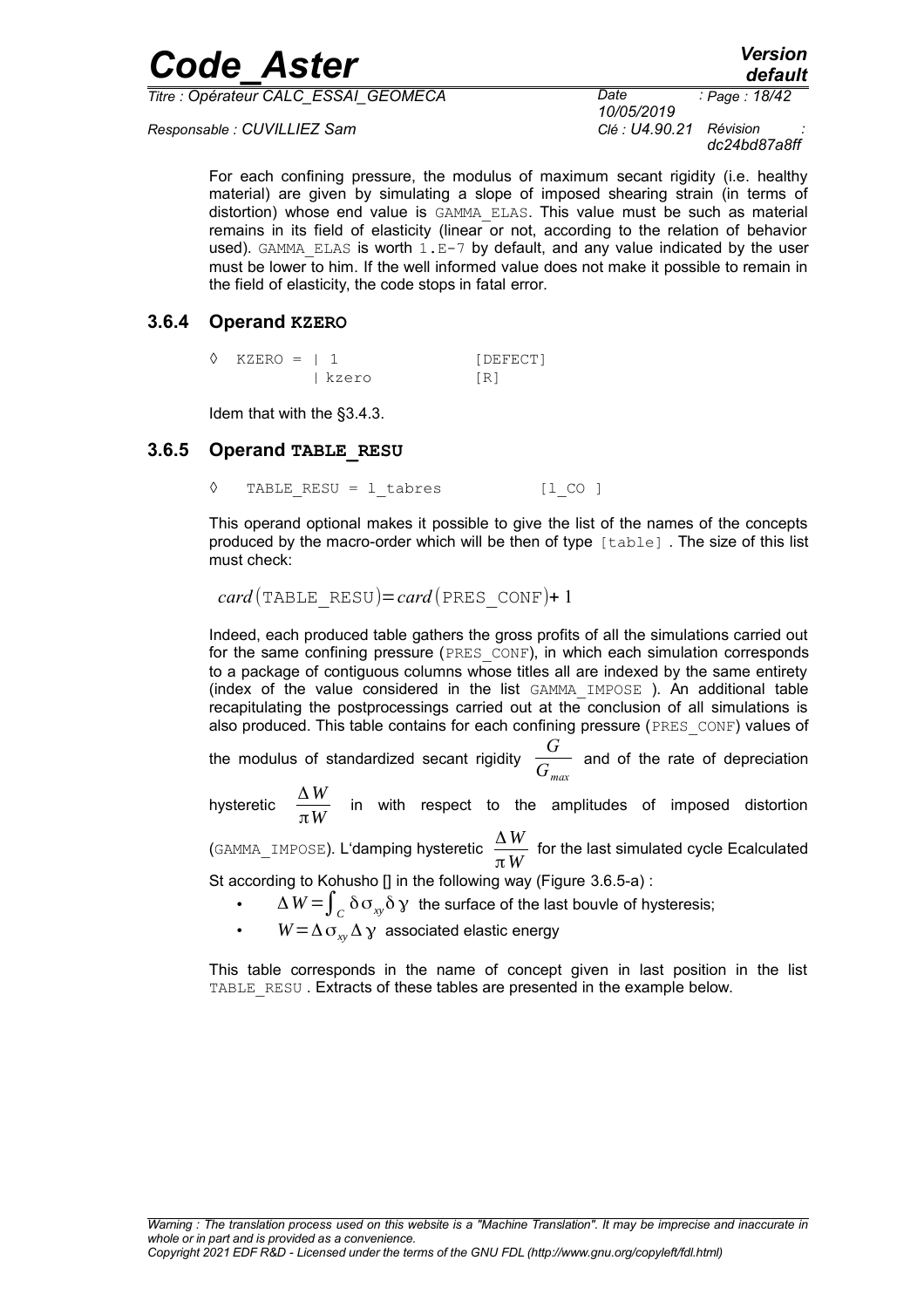*default*

*Titre : Opérateur CALC\_ESSAI\_GEOMECA Date :*

*Responsable : CUVILLIEZ Sam Clé : U4.90.21 Révision :*

*10/05/2019 Page : 19/42 dc24bd87a8ff*



<span id="page-18-0"></span>**Figure 3.6.5-a: Hysteretic definition of damping according to Kokusho []**

#### Example :

```
TABRES1=CO ('TRES1')
TABRES2 =CO ('TRES2')
TABBILA =CO ('TBILA ')
CALC_ESSAI_GEOMECA (
…
   ESSAI_CISA_ DR. _C_ D = _F (<br>PRES CONF = (1.5= (1.E5, 2.05E5,),GAMMA IMPOSE = (1.E-5, 5.E-5, 1.E-4, 1.E-3)NB CYCLE = 3,TABLE RESU = ( TABRES1, TABRES2, TABBILA ), ),
…
);
```
The table below specifies for this example the results of simulations contained in the tables TABRES1 and TABRES2 , as well as the order in which these tables are filled out.

| GAMMA IMPOSE |         |         |         |         |
|--------------|---------|---------|---------|---------|
| PRES CONF    | $1.E-5$ | $5.E-5$ | $1.E-4$ | $1.E-3$ |
| 1.E5         | TABRES1 | TABRES1 | TABRES1 | TABRES1 |
| 2.05E5       | TABRES2 | TABRES2 | TABRES2 | TABRES2 |

An extract of the table below is presented TABRES1 containing the gross profits of the simulations carried out for the first value of PRES CONF (TABRES2 being built same manner, for the second value of PRES CONF ).

```
#
#--------------------------------------------------------------------------------
#
#Resultats rough: ESSAI_CISA_C number 1/PRES_CONF = -1.000000E+05
GAMMA IMPOSE 1 INST 1
... GAMMA_IMPOSE_1_INST_1 GAMMA_1SIG_XY_1 GAMMA_IMPOSE_2_INST_2 GAMMA_2 SIG_XY_2<br>1.00000E-05 0.00000E+00 0.0000E+00 0.00000E+00 5.00000E-05 0.00000E-00 0.0000DE+00 0.0000E+00<br>1.00000E-06 -1.89658E+02... - 1.00000E-07 -3.79
                         0.00000E-01 -8.00000E-07 -7.58633E+01 - 8.00000E-01 -8.00000E-06 -3.79317E+02…<br>
1.20000E+00 -1.20000E-06 -1.13795E+02 - 1.20000E-00 -6.00000E-06 -5.50536E+02…<br>
1.60000E+00 -1.60000E-06 -1.51727E+02 - 1.60000E+00 -8.00000E
 - 1.20000E+00 -1.20000E-06 -1.13795E+02 - 1.20000E+00 -6.00000E-06 -5.50536E+02…
 - 1.60000E+00 -1.60000E-06 -1.51727E+02 - 1.60000E+00 -8.00000E-06 -7.19697E+02…
```
*Warning : The translation process used on this website is a "Machine Translation". It may be imprecise and inaccurate in whole or in part and is provided as a convenience. Copyright 2021 EDF R&D - Licensed under the terms of the GNU FDL (http://www.gnu.org/copyleft/fdl.html)*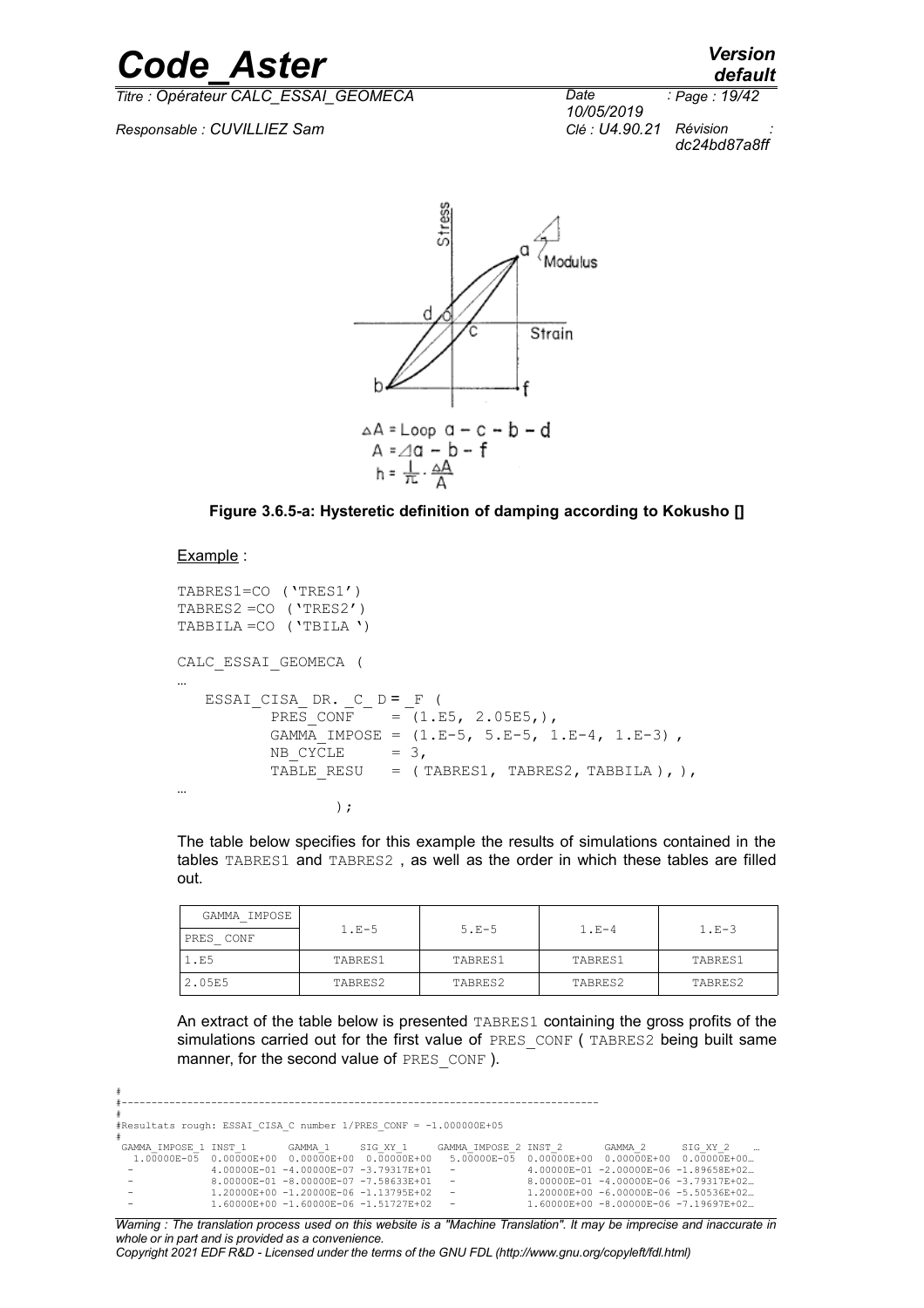*Responsable : CUVILLIEZ Sam Clé : U4.90.21 Révision :*

*default 10/05/2019 Page : 20/42*

*dc24bd87a8ff*

| 2.00000E+00 -2.00000E-06 -1.89658E+02                                          |                          | 2.00000E+00 -1.00000E-05 -8.88778E+02                                          |
|--------------------------------------------------------------------------------|--------------------------|--------------------------------------------------------------------------------|
| 2.40000E+00 -2.40000E-06 -2.27590E+02                                          | $\overline{\phantom{a}}$ | 2.40000E+00 -1.20000E-05 -1.05778E+03                                          |
| 2.80000E+00 -2.80000E-06 -2.65522E+02                                          |                          | 2.80000E+00 -1.40000E-05 -1.22670E+03                                          |
| 3.20000E+00 -3.20000E-06 -3.03453E+02                                          | $\overline{\phantom{a}}$ | 3.20000E+00 -1.60000E-05 -1.39554E+03                                          |
| 3.60000E+00 -3.60000E-06 -3.41385E+02                                          | $\overline{\phantom{a}}$ | 3.60000E+00 -1.80000E-05 -1.56429E+03                                          |
| 4.00000E+00 -4.00000E-06 -3.79317E+02                                          |                          | 4.00000E+00 -2.00000E-05 -1.73297E+03                                          |
| $4.40000E+00 - 4.40000E-06 - 4.15150E+02$                                      |                          | 4.40000E+00 -2.20000E-05 -1.90156E+03                                          |
| 4.80000E+00 -4.80000E-06 -4.49001E+02                                          | $\overline{\phantom{a}}$ | 4.80000E+00 -2.40000E-05 -2.07007E+03                                          |
| 5.20000E+00 -5.20000E-06 -4.82849E+02                                          |                          | 5.20000E+00 -2.60000E-05 -2.23850E+03                                          |
| 5.60000E+00 -5.60000E-06 -5.16693E+02                                          | $\overline{\phantom{a}}$ | 5.60000E+00 -2.80000E-05 -2.40684E+03                                          |
| 6.00000E+00 -6.00000E-06 -5.50535E+02                                          | $\overline{\phantom{a}}$ | 6.00000E+00 -3.00000E-05 -2.57510E+03                                          |
| 6.40000E+00 -6.40000E-06 -5.84374E+02                                          |                          | $6.40000E+00 -3.20000E-05 -2.74327E+03$                                        |
| $6.80000E+00 - 6.80000E-06 - 6.18209E+02$                                      |                          | 6.80000E+00 -3.40000E-05 -2.91136E+03                                          |
| 7.20000E+00 -7.20000E-06 -6.52041E+02                                          | $\overline{\phantom{a}}$ | 7.20000E+00 -3.60000E-05 -3.07937E+03                                          |
| 7.60000E+00 -7.60000E-06 -6.85870E+02                                          |                          | 7.60000E+00 -3.80000E-05 -3.24729E+03                                          |
| 8.00000E+00 -8.00000E-06 -7.19695E+02                                          |                          | 8.00000E+00 -4.00000E-05 -3.41511E+03                                          |
| 8.40000E+00 -8.40000E-06 -7.53517E+02                                          | $\overline{\phantom{a}}$ | 8.40000E+00 -4.20000E-05 -3.58284E+03                                          |
| 8.80000E+00 -8.80000E-06 -7.87336E+02                                          |                          | 8.80000E+00 -4.40000E-05 -3.75049E+03                                          |
| 9.20000E+00 -9.20000E-06 -8.21152E+02                                          |                          | $9.20000E+00 -4.60000E-05 -3.91805E+03$                                        |
| 9.60000E+00 -9.60000E-06 -8.54965E+02                                          | -                        | $9.60000E+00 -4.80000E-05 -4.08436E+03$                                        |
| 1.00000E+01 -1.00000E-05 -8.88774E+02                                          |                          | 1.00000E+01 -5.00000E-05 -4.24698E+03                                          |
| 1.04000E+01 -9.60000E-06 -8.50842E+02                                          |                          | 1.04000E+01 -4.80000E-05 -4.05732E+03                                          |
| 1.08000E+01 -9.20000E-06 -8.12911E+02                                          | $\overline{\phantom{a}}$ | 1.08000E+01 -4.60000E-05 -3.86767E+03                                          |
| 1.12000E+01 -8.80000E-06 -7.74979E+02                                          |                          | 1.12000E+01 -4.40000E-05 -3.67801E+03                                          |
| 1.16000E+01 -8.40000E-06 -7.37047E+02                                          | ۰                        | 1.16000E+01 -4.20000E-05 -3.48835E+03                                          |
| 1.20000E+01 -8.00000E-06 -6.99116E+02                                          | $\overline{\phantom{0}}$ | 1.20000E+01 -4.00000E-05 -3.31514E+03                                          |
| 1.24000E+01 -7.60000E-06 -6.61184E+02                                          |                          | 1.24000E+01 -3.80000E-05 -3.14591E+03                                          |
| 1.28000E+01 -7.20000E-06 -6.23252E+02                                          |                          | 1.28000E+01 -3.60000E-05 -2.97673E+03                                          |
| 1.32000E+01 -6.80000E-06 -5.85321E+02                                          | $\overline{\phantom{a}}$ | 1.32000E+01 -3.40000E-05 -2.80759E+03                                          |
| 1.36000E+01 -6.40000E-06 -5.47389E+02                                          |                          | 1.36000E+01 -3.20000E-05 -2.63849E+03                                          |
| 1.40000E+01 -6.00000E-06 -5.09458E+02                                          |                          | 1.40000E+01 -3.00000E-05 -2.46942E+03                                          |
| 1.44000E+01 -5.60000E-06 -4.71526E+02                                          | $\overline{\phantom{a}}$ | 1.44000E+01 -2.80000E-05 -2.30040E+03                                          |
| 1.48000E+01 -5.20000E-06 -4.33594E+02                                          |                          | 1.48000E+01 -2.60000E-05 -2.13142E+03                                          |
| 1.52000E+01 -4.80000E-06 -3.95663E+02                                          |                          | 1.52000E+01 -2.40000E-05 -1.96247E+03                                          |
| 1.56000E+01 -4.40000E-06 -3.57731E+02                                          | $\overline{\phantom{a}}$ | 1.56000E+01 -2.20000E-05 -1.79357E+03                                          |
| 1.60000E+01 -4.00000E-06 -3.19799E+02                                          | -                        | 1.60000E+01 -2.00000E-05 -1.62471E+03                                          |
| 1.64000E+01 -3.60000E-06 -2.81868E+02                                          |                          | 1.64000E+01 -1.80000E-05 -1.45589E+03                                          |
|                                                                                | $\overline{\phantom{a}}$ |                                                                                |
| 1.68000E+01 -3.20000E-06 -2.43936E+02<br>1.72000E+01 -2.80000E-06 -2.06004E+02 |                          | 1.68000E+01 -1.60000E-05 -1.28711E+03<br>1.72000E+01 -1.40000E-05 -1.11836E+03 |
|                                                                                |                          |                                                                                |
| 1.76000E+01 -2.40000E-06 -1.68073E+02                                          |                          | 1.76000E+01 -1.20000E-05 -9.49666E+02                                          |
| 1.80000E+01 -2.00000E-06 -1.30141E+02<br>1.84000E+01 -1.60000E-06 -9.23287E+01 |                          | 1.80000E+01 -1.00000E-05 -7.81009E+02                                          |
|                                                                                |                          | 1.84000E+01 -8.00000E-06 -6.12391E+02                                          |
|                                                                                |                          | $\cdots$                                                                       |

Ci below, one also presents the contents of the additional table TABBILA , recapitulating postprocessings ( *G*  $\overline{G}_{max}$  and *DAMPING* ) realized at the conclusion of all simulations. Each package of contiguous columns whose titles are indexed by the same entirety (index of the value considered in the list PRES\_CONF ) corresponds to the postprocessings carried out for the same confining pressure.

# #-------------------------------------------------------------------------------- # #Resultats total: ESSAI\_CISA\_C number 1 % #<br>PRES\_CONF\_1 GAMMA\_IMPOSE\_1 G\_SUR\_GMAX\_1 DAMPING\_1 PRES\_CONF\_2 GAMMA\_IMPOSE\_2 G\_SUR\_GMAX\_2 DAMPING\_2<br>-1.00000E+05 1.00000E-05 9.37244E-01 1.79484E-02 -2.00000E+05 1.00000E-05 9.65623E-01 1.30248E-02<br>- 5.00000E-05 8.9584 - 1.00000E-03 2.81687E-01 2.16980E-01 - 1.00000E-03 3.69590E-01 1.89750E-01

#### **3.6.6 Operand GRAPH, PREFIXE\_FICHIER**

| $\Diamond$ GRAPH =   ('GAMMA-SIG XY', 'GAMMA-G SUR GMAX ',<br>'GAMMA-D AMPING ', |                                 |          |
|----------------------------------------------------------------------------------|---------------------------------|----------|
| 'G SUR GMAX - D AMPING ' )<br>  1 graphic                                        | $\lceil$ $\lfloor$ Kn $\rfloor$ | [DEFECT] |
| $\Diamond$ PREFIXE FICHIER = prefix                                              | [KN]                            |          |

Idem that with the § [3.4.5](#page-12-0) , except that contrary to the graphs of level 2 which can be unspecified, the graphs of level 1 are to be selected in the list:

- 'GAMMA-G\_ SUR\_GMAX ' ;
- 'GAMMA-D AMPING ' ;
- 'G\_ SUR\_GMAX D AMPING '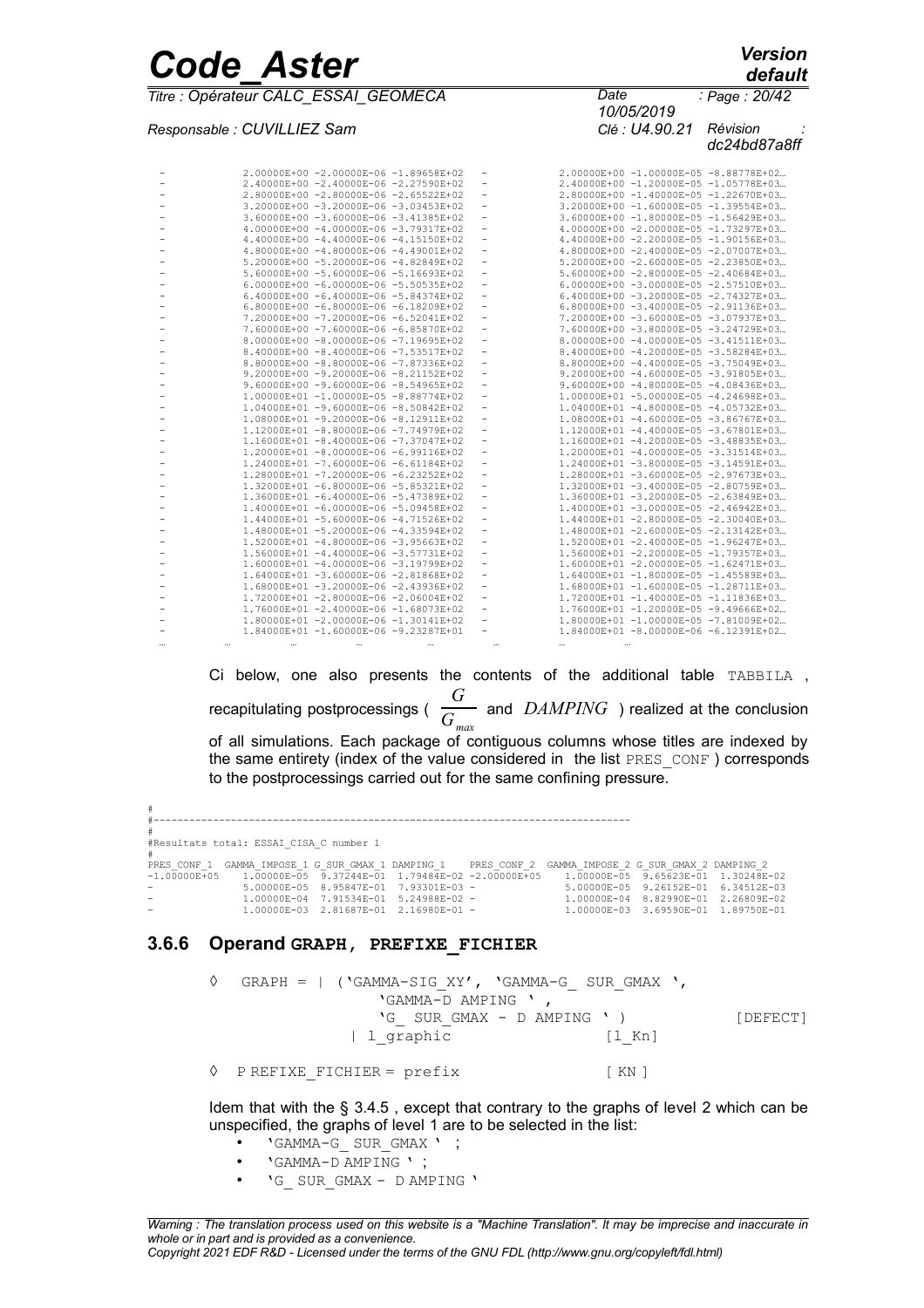*Titre : Opérateur CALC\_ESSAI\_GEOMECA Date :*

*Responsable : CUVILLIEZ Sam Clé : U4.90.21 Révision :*

*10/05/2019 Page : 21/42 dc24bd87a8ff*

#### **3.6.7 Operand NOM\_CMP**

<span id="page-20-0"></span> $\Diamond$  NAME CMP = 1 component [l Kn]

Idem that with the [§3.4.6.](#page-13-0)

#### **3.6.8 Operand TABLE\_REF**

◊ TABLE\_REF = l\_tabreF [l\_table]

Idem that with [§3.4.7.](#page-13-2)

#### **3.6.9 Operands COULEUR\_NIV1, MARQUEUR\_NIV1, STYLE\_NIV1, COULEUR\_NIV2, MARQUEUR\_NIV2, STYLE\_NIV2**

|  | $\Diamond$ COULEUR NIV1 = 1 couleur niv1 | $\begin{bmatrix} 1 & 1 \end{bmatrix}$ |
|--|------------------------------------------|---------------------------------------|
|  | WARQUEUR NIV1 = 1 marker niv1            | $\begin{bmatrix} 1 & 1 \end{bmatrix}$ |
|  | $\Diamond$ STYLE NIV1 = 1 style niv1     | $\begin{bmatrix} 1 & 1 \end{bmatrix}$ |
|  | $\Diamond$ COULEUR NIV2 = 1 couleur niv2 | $[1 \quad I \quad ]$                  |
|  | $\Diamond$ MARQUEUR NIV2 = 1 marker niv2 | $\begin{bmatrix} 1 & 1 \end{bmatrix}$ |
|  | $\Diamond$ STYLE NIV2 = 1 style niv2     | $\begin{bmatrix} 1 & 1 \end{bmatrix}$ |

It S operands accept a list of entireties making it possible respectively to define the color, the type of marker and the style of the curves displayed in the graphs. The data by each entirety is given in documentation on XMGRACE U2.51.01. The length of the list of level 1 must be equal to that of PRES CONF. The length of the list of level 2 must be equal to that of GAMMA\_IMPOSE.

### **3.7 Word key ESSAI\_TRIA\_ND\_C\_F**

This keyword factor (répétable) makes it possible to carry out a series of simulations of the same triaxial compression test not drained (total saturation is supposed) cyclic with imposed force for which one varies the parameters of loading (confining pressure, imposed amplitude of axial constraint effective, and many cycles), post-to treat the got results and to write them in the form of graphs (with the format xmgrace) and/or of tables.

### **3.7.1 Convention of sign of the entries and exits**

The convention of sign of the geomecanicians applies to the parameters of entry in constraints or imposed deformations, i.e. that the values are positive S in compression.

This convention applies D E m ême on the predefined variables of exit. On the other hand, this convention does not apply to the nonpredefined variables required at exit in NOM CMP (§ [3.7.9](#page-28-0) ).

In this test, one distinguishes the variables from exit predefined of level 2 which corresponds to the variables produced by the test of which complete listing is the following one:

- INST : moment
- EPS AXI : deformation axial
- EPS LAT : lateral distortion
- EPS VOL : voluminal deformation
- SIG AXI : constraint effective axial
- SIG\_LAT : side effective constraint
- **P** : average effective constraint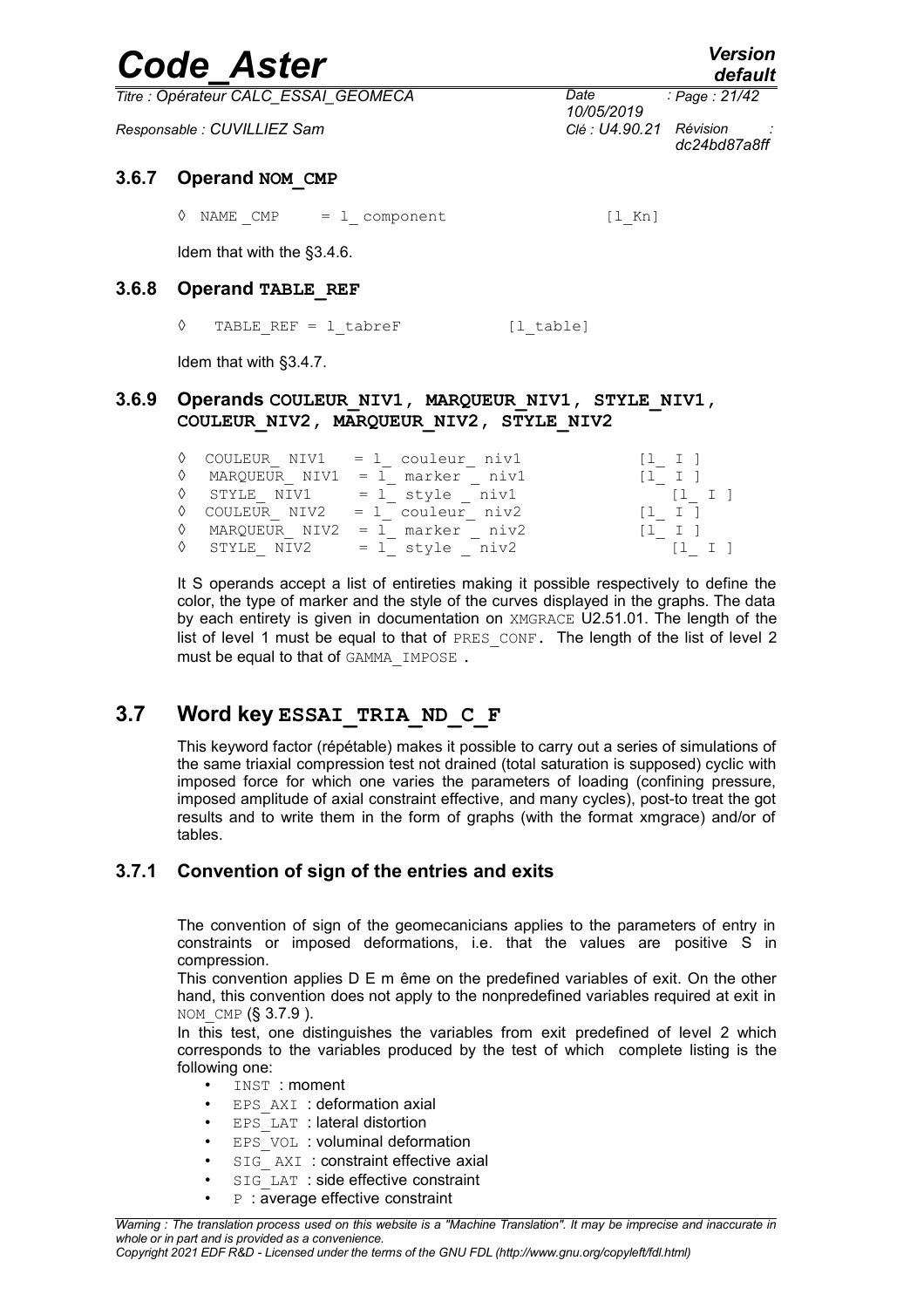*Responsable : CUVILLIEZ Sam Clé : U4.90.21 Révision :*

*Code\_Aster Version default*

> *10/05/2019 Page : 22/42 dc24bd87a8ff*

- $Q$ : diverter of the constraints
- PRE EAU : pore water pressure
- RU : coefficient of pore water pressure equalize with  $r_u = \frac{3}{1+2}$  $1+2 K_0$ Δ*u<sup>w</sup>* σ *' v* ,0

And predefined variables of exit of level 1 which corresponds to curves whose points represent the result of a test (e.g. the curve *CRR*−*Ncyc* ) . L has complete listing variables of level 1 is the following one:

- **NCYCL : many cycles of loading to liquefaction**
- D SIGM : constraint maximum imposed standardized by the initial average

effective constraint *DSIGM*=*CRR*= *Q*max *P'* 0

#### **3.7.2 Operands PRES\_CONF, SIGM\_IMPOSE, NB\_CYCLE, NB\_INST, NB\_INST\_MONO, TYPE\_CHARGE**

| PRES CONF       | = 1 sigma conf               | [1 R]                                 |
|-----------------|------------------------------|---------------------------------------|
|                 | $SIGM$ IMPOSE = 1 sigma impo | $\begin{bmatrix} 1 & R \end{bmatrix}$ |
| NB CYCLE        | $=$ nbcyc                    | [I]                                   |
| NB INST         | 25<br>$=$ $\Box$             | [DEFECT]                              |
|                 | nbinst                       | [I]                                   |
| NB INST MONO=   | 400                          | [DEFECT]                              |
|                 | nbinst mono                  | [I]                                   |
| TYPE CHARGE $=$ | 'SINUSOIDAL'                 | [DEFECT]                              |
|                 | 'TRIANGULAR'                 |                                       |

These operands make it possible to define the loading of each simulation to be carried out under the keyword factor running, like its discretization. Their significance is summarized with the figure [3.7.2-a](#page-22-0) ET detailed below:

- PRES CONF allows to define the list of the confining pressures (strictly pOSItives) which will be maintained during each test;
- SIGM IMPOSE allows to define the list of the amplitudes of axial effective constraint of the cyclic loading imposed (with PRES\_CONF the average constraint). A strictly positive value indicates a first loading in compression, a strictly negative value a first loading in extension ;
- NB CYCLE corresponds to the number of cycles, fixed for all simulations;
- NB INST allows to define the temporal discretization of the loading, and corresponds to the number of steps of loading per quarter of cycle ;
- NB\_INST\_MONO the temporal discretization D makes it possible to definebe loadingS monotonous with deformation imposed after detection of an instability, and corresponds to the number of steps of loading per quarter of cycle. The number of moments must be sufficiently large (>100) for a sufficiently precise detection of the attack of the instruction in force ;
- TYPE CHARGE indicate the type of desired loading: sinusoidal or triangular;

For each confining pressure PRES CONF, as many simulations are carried out as there are elements in the list  $SIGM$  IMPOSE. Contrary to the tests TRIA DR M D and TRIA ND M D (see respectively [§3.4](#page-10-2) and [§3.5\)](#page-13-3), these lists are not in bijection and there is on the whole

 $card$  (PRES CONF) $\times card$  (SIGM IMPOSE) simulations carried out.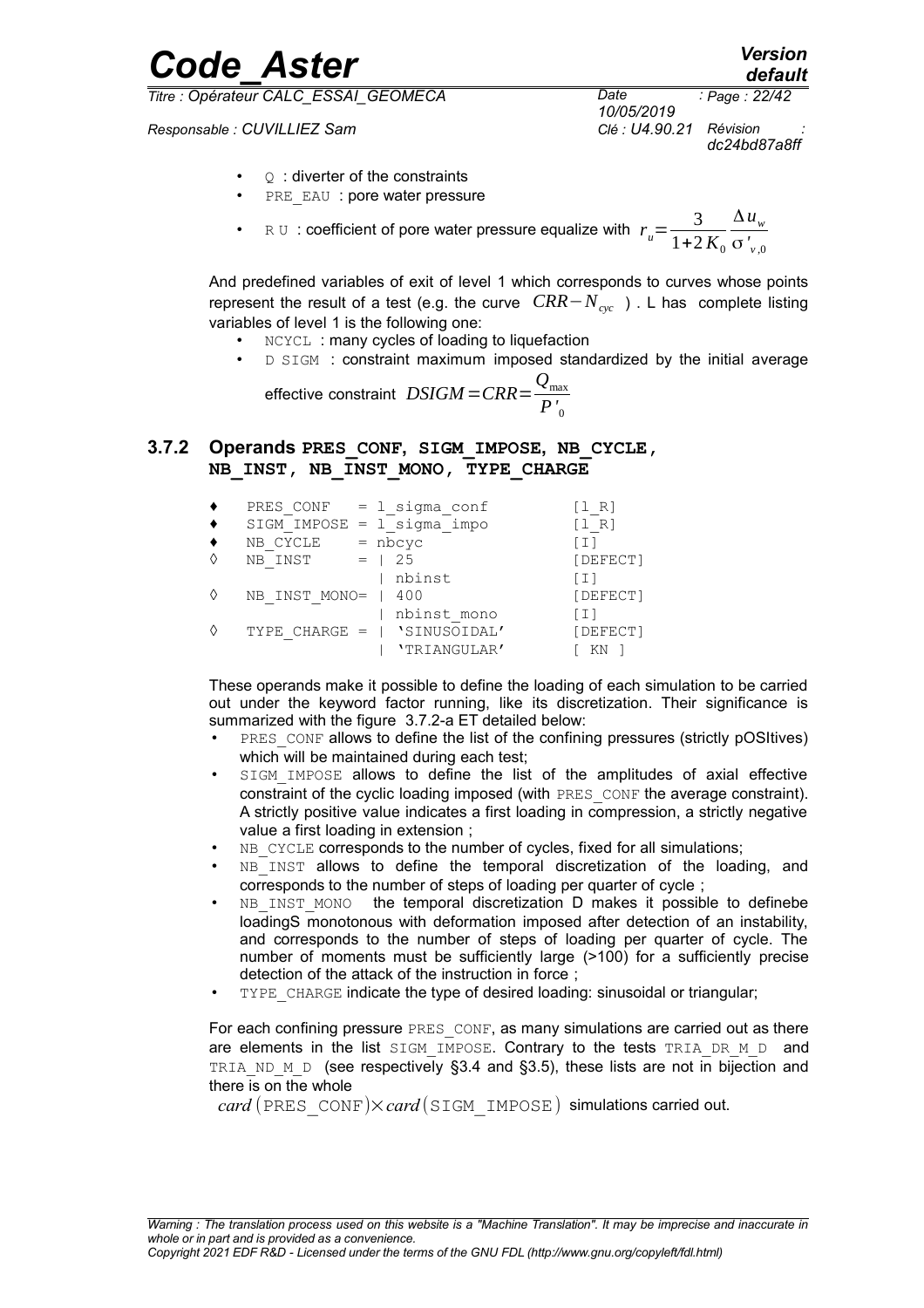

**Note:**

<span id="page-22-0"></span>*For loose sands, control in constraint of the test raises difficulties at the time of the crossing of the two lines of instability, represented blue on the Figure [3.7.2-c.](#page-23-1) Indeed, the imposition of an instruction of maximum constraint higher than the acceptable maximum constraint on the line of instability led either to a divergence, or with a solution distorts (brutal jump of visible constraint on the Figure [3.7.2-c\)](#page-23-1). Indeed, the line of instability represents the place of all the maximum acceptable ones of constraints of a test TRIA\_ND\_M\_D monotonous for various values of initial consolidation (black curve).*

*The problem does not arise for a dense sand, because there are no maximum constraints in this case, as one can see it the black curve of the Figure [3.7.2-b.](#page-23-0)*

*For this test, there thus exists a procedure automatic of management of the unstable situations. It consists in detecting instability and continuing the test in controlled deformation. The criteria of detection are the following: not convergence of calculation*

$$
\frac{\Delta Q}{\Delta P} < 0.25 \text{ and } \frac{\Delta \epsilon_{zz}^{+}}{\Delta \epsilon_{zz}^{-}} > 10
$$

*One continues on the remaining number of cycles per sequence of tests TRIA\_ND\_M\_D monotonous with controlled deformation, at a rate of two tests per cycle* ( $\pm \epsilon_{max}$  *to reach*  $\pm \sigma_{max}$ ). The instruction of maximum deformation  $\epsilon_{max}$ *imposed is of 4%, or 12% if the preceding instruction were insufficient. The list of moments for these tests TRIA\_ND\_M\_D spread out from 0 to 100 seconds per 0.2 seconds temporal step (or 0.1 seconds if the instruction is*  $\epsilon_{\textit{max}} = 12\%$ ).

*The sequence of a test TRIA\_ND\_M\_D with deformation controlled with the other is carried out by a resumption of calculation as from the last moment when the instruction in constraint*  $±σ<sub>max</sub>$  *is reached.* 

*On the Figure [3.7.2-d,](#page-24-0) one shows on an example of sand releases (CAS-test comp012c) the solution obtained with or without the procedure of management of instability.*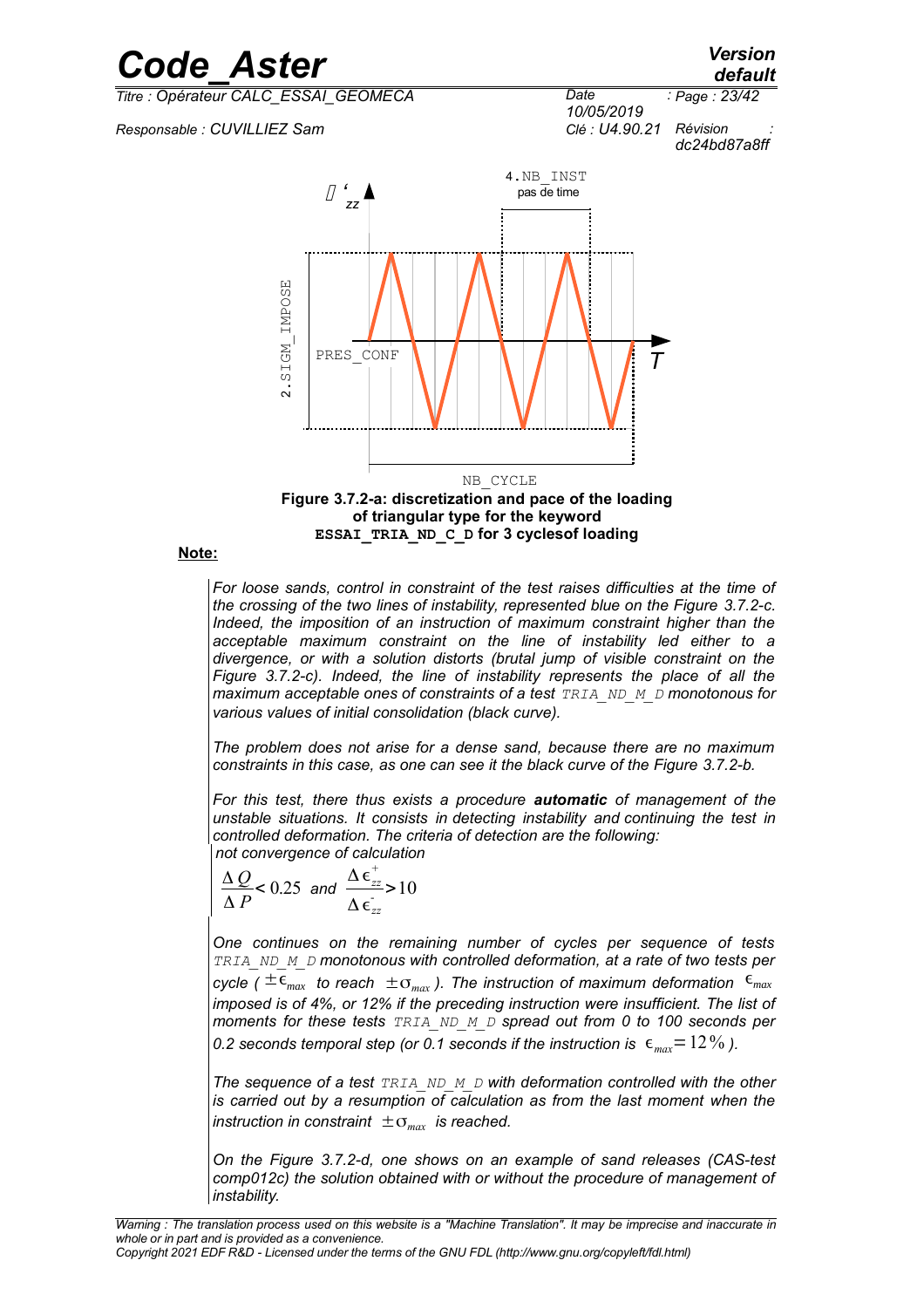*Page : 24/42*



 $Responsible : CUVILLIEZ Sam$ 





<span id="page-23-0"></span>**Figure 3.7.2-b: Result of the tests** *TRIA\_ND\_M\_D* **(black) and** *TRIA\_ND\_C\_F* **(pink) for a dense sand. The state of rupture is represented by the line violet, and the lines of instability are blue.**



<span id="page-23-1"></span>**Figure 3.7.2-c: Result of the tests** *TRIA\_ND\_M\_D* **(black) and** *TRIA\_ND\_C\_F* **(pink) for a loose sand. The state of rupture is represented by the line violet, and the lines of instability are blue.**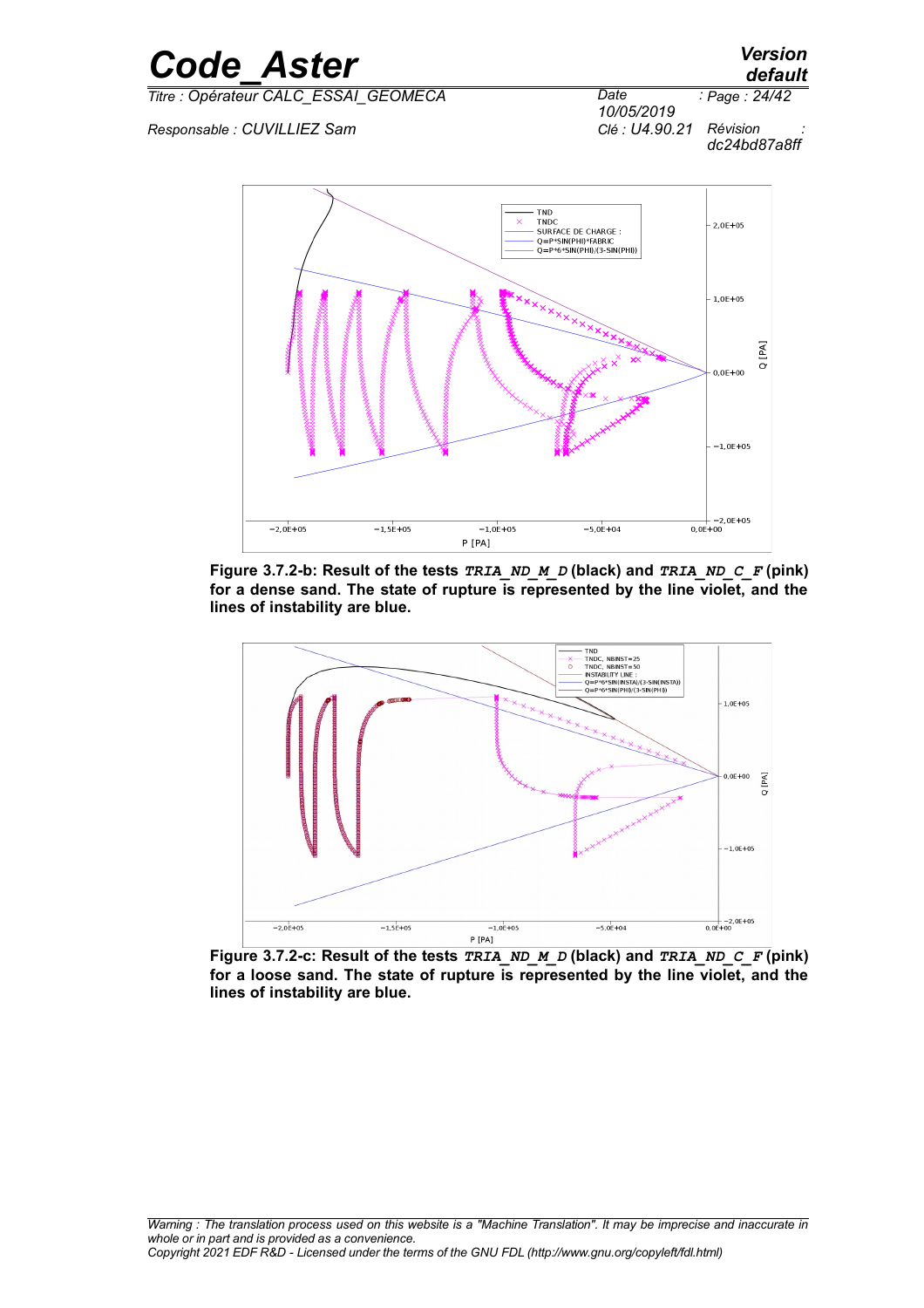

*Responsable : CUVILLIEZ Sam Clé : U4.90.21 Révision :*



*10/05/2019 dc24bd87a8ff*



<span id="page-24-1"></span><span id="page-24-0"></span>**Figure 3.7.2-d: Result of a test** *TRIA\_ND\_C\_F* **for a sand releases with (blue) or without (red) the procedure of management of instability.**

#### **3.7.3 Operand CRIT\_LIQUEFACTION, VALE\_CRIT, ARRET\_LIQUEFACTION**

|   |                              | CRIT LIQUEFACTION = $(\text{VRU MAX}', \text{'EPSI ABSO MAX}',$                                                                                                                                                                                                                                                                                                                      |                                       |
|---|------------------------------|--------------------------------------------------------------------------------------------------------------------------------------------------------------------------------------------------------------------------------------------------------------------------------------------------------------------------------------------------------------------------------------|---------------------------------------|
|   |                              | 'EPSI RELA MAX')                                                                                                                                                                                                                                                                                                                                                                     |                                       |
|   | VALE CRIT                    | = 1 vale                                                                                                                                                                                                                                                                                                                                                                             | $\begin{bmatrix} 1 & R \end{bmatrix}$ |
| ♦ | ARRET LIQUEFACTION =   'YES' |                                                                                                                                                                                                                                                                                                                                                                                      | [DEFECT]                              |
|   |                              | $\overline{1}$ $\overline{1}$ $\overline{1}$ $\overline{1}$ $\overline{1}$ $\overline{1}$ $\overline{1}$ $\overline{1}$ $\overline{1}$ $\overline{1}$ $\overline{1}$ $\overline{1}$ $\overline{1}$ $\overline{1}$ $\overline{1}$ $\overline{1}$ $\overline{1}$ $\overline{1}$ $\overline{1}$ $\overline{1}$ $\overline{1}$ $\overline{1}$ $\overline{1}$ $\overline{1}$ $\overline{$ |                                       |

Maximum value of the criterion of liquefaction, to compare with:  $\left| \frac{u}{P} \right|$ *P*<sub>0</sub>∣

In CRIT\_LIQUEFACTION, one chooses a combination criteria in the following list:

- RU MAX corresponds to the coefficient of liquefaction equal to  $r_u = \frac{3}{1+2}$ Δ*u<sup>w</sup>*
	- $1+2 K_0$ σ*' v* ,0 , necessarily understood enters  $\begin{bmatrix} 0 & 1 \end{bmatrix}$  (Figure [3.7.3-a](#page-25-1) );
- EPSI ABSO MAX corresponds to the threshold in axial deformation said "individual amplitude", positive in compression and negative in extension in the interval  $|-5,5|$   $(%)$  (Figure [3.7.3-b\)](#page-25-0);
- EPSI RELA MAX corresponds to the criterion in amplitude of axial deformation over one period, known as "double amplitude", necessarily positive and lower than 5 % (Figure [3.7.3-b\)](#page-25-0) ;

The list of the values, of the same cardinal, is given in VALE\_CRIT. The order of the criteria must correspond to the order of the digital values.

If several criteria are chosen, liquefaction is stipulated to take place when all the criteria were reached successively. Calculation is arrếté with the last cycle where the last criterion is reached, if it is possible, if  $ARRET LIQUEFACTION = 'YES'.$  If ARRET LIQUEFACTION = 'NOT', the test is continued until the number of cycles indicated in NB CYCLE.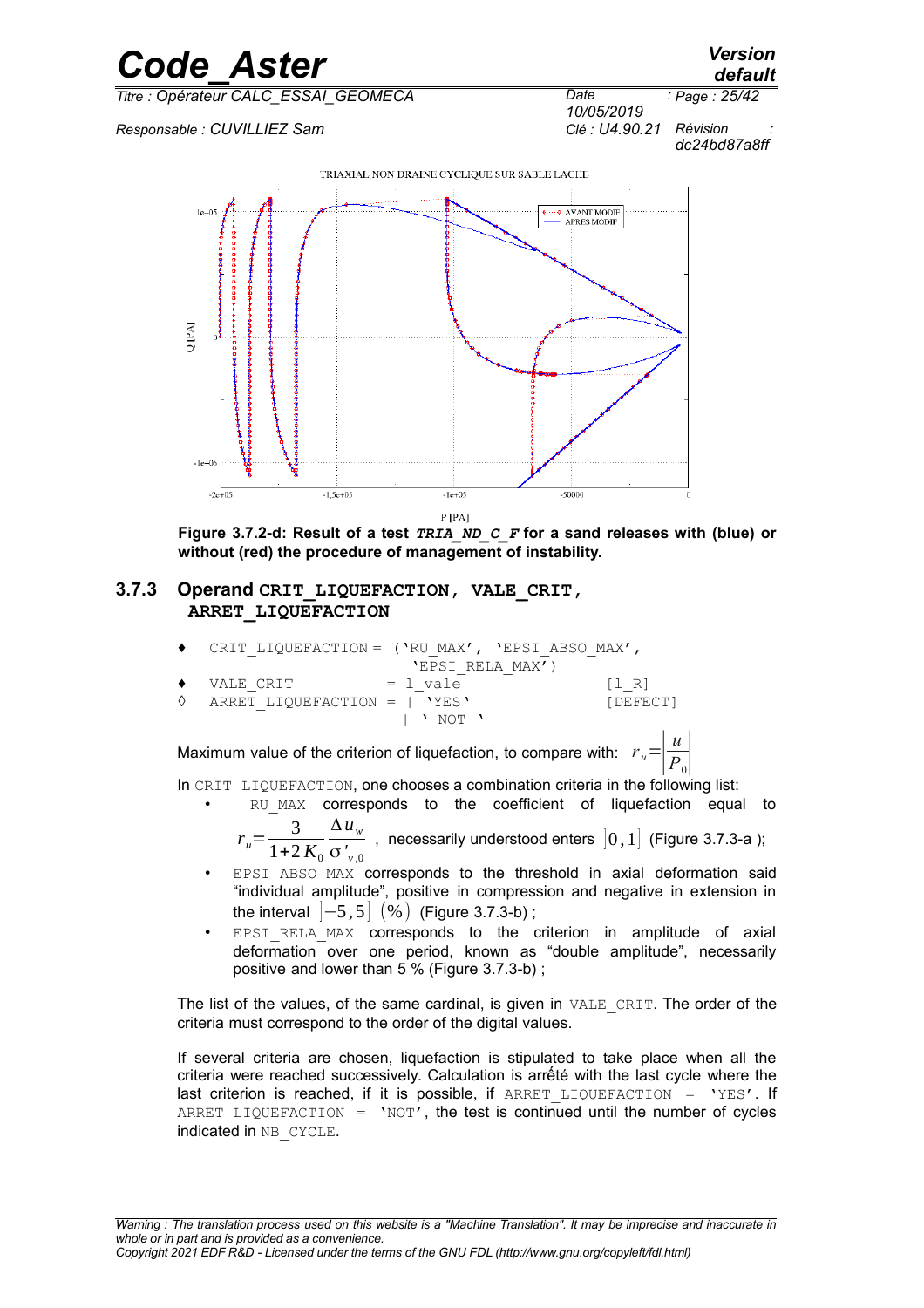

*Responsable : CUVILLIEZ Sam Clé : U4.90.21 Révision :*



<span id="page-25-1"></span>ESSAI\_TRIA\_ND\_C\_F  $1,1$  $1,0$  $0,9$ **MAX:** =0.9  $0,8$  $0,7$  $0,6$  $0, 5$  $\vec{a}$  0.4  $0,3$  $0.2$  $0,1$  $0,0$ Temps [S  $-0,1$  $-0.2$ 10 20  $30$ 40 50 60 70 80 90 100 110 120  $\mathbf{1}$  $\circ$ **Figure 3.7.3-a: Criterion RU\_MAX=0.9 ESSAI TRIA ND C F**  $65 - 03$  $4E-03$  $2E-03$ **OEOO**  $\begin{bmatrix} 8 \\ 4 \\ 1 \\ 2 \end{bmatrix}$  OEOO ABSO MAX=5.E-3 EPSI  $-4E-03$ Temps [S  $-6E - 03$  $\alpha$ 10  $20$ 30 40 50 60 70 80 90 100 110 120  $\mathbf{1}$ **Figure 3.7.3-b: Criteria EPSI\_ABSO\_MAX = 5TH-3 and EPSI\_RELA\_MAX =**  $1E-4$ 

#### **3.7.4 Operand BIOT\_COEF**

<span id="page-25-0"></span>
$$
\begin{array}{ll}\n\lozenge & \text{BIOT\_COEF} = | 1 & \text{[DEFECT]} \\
 & | \text{biot} & \text{[R]}\n\end{array}
$$

Value of the coefficient of Biot.

#### **3.7.5 Operand KZERO**

| $\Diamond$ KZERO = 1 1 |       | [DEFECT] |
|------------------------|-------|----------|
|                        | kzero | [R]      |

Idem that with the [§3.4.3.](#page-11-2)

*default*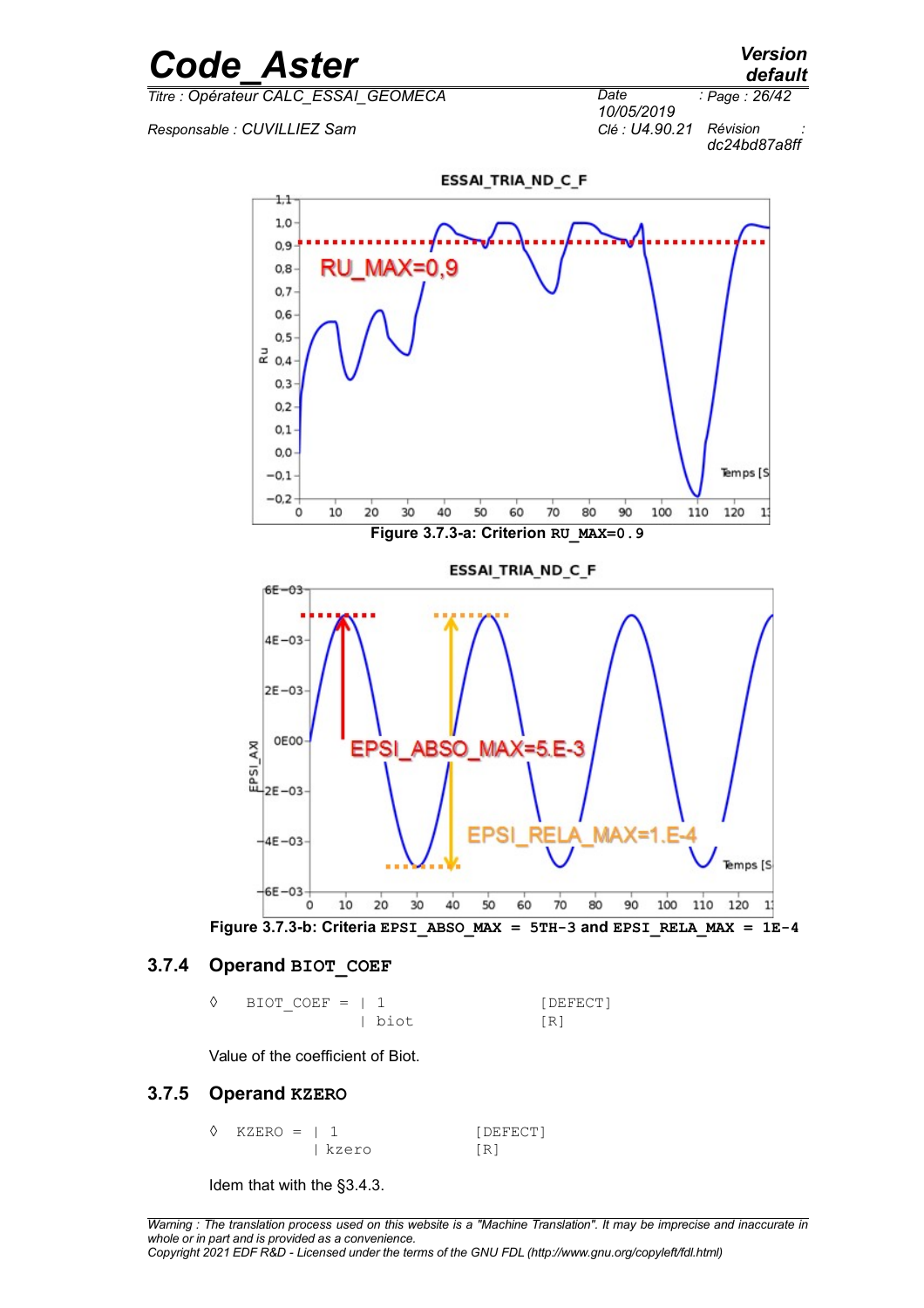*Titre : Opérateur CALC\_ESSAI\_GEOMECA Date :*

*Responsable : CUVILLIEZ Sam Clé : U4.90.21 Révision :*

*10/05/2019 Page : 27/42 dc24bd87a8ff*

#### **3.7.6 Operand UN\_SUR\_K**

UN SUR  $K =$  unsurk  $[R]$ 

Value of the reverse of the module of compressibility of water.

#### **3.7.7 Operand TABLE\_RESU**

◊ TABLE\_RESU = l\_tabres [l\_CO]

This operand optional makes it possible to give the list of the names of the concepts produced by the macro-order which will be then of type [table] . The size of this list must check:

 $card$  (TABLE\_RESU)= $card$  (PRES\_CONF)+1

Indeed, each produced table gathers the gross profits of all the simulations carried out for the same confining pressure (PRES CONF), in which each simulation corresponds to a package of contiguous columns whose titles all are indexed by the same entirety (index of the value considered in the list  $STGM$  IMPOSE ). An additional table recapitulating the postprocessings carried out with the exit of all simulations is also produced. This table contains for each confining pressure (PRES\_CONF) the number of cycles to the end of which the criterion of liquefaction of the ground was reached NCYCL, in with respect to the amplitudes of imposed effective constraint (SIGM\_IMPOSE). Lhas liquefaction is consideredE to take place when all criteria chosen in the paragraph [§3.7.3](#page-24-1) are reached successively.

This table corresponds in the name of concept given in last position in the list TABLE\_RESU. Extracts of these tables are presented in the example below.

Example :

```
TABRES1=CO ('TRES1')
TABRES2=CO ('TRES2')
TABRES3=CO ('TRES3')
TABBILA=CO ('TBILA')
CALC_ESSAI_GEOMECA (
…
   \begin{tabular}{ll} \multicolumn{2}{l}{{\bf ESSAI\_TRIA\_ND\_C\_F}} = \begin{tabular}{ll} = & $\end{tabular} \end{tabular}PRES CONF = (3.E4, 3.25E4, 3.5E4),
         SIGM IMPOSE = (1.E4, 1.IE4, 1.2E4, 1.3E4, 1.6E4)UN SUR K = 1E-12,
         TABLE RESU = (TABLES1, TABLES2, TABLES3, TABLEL) ),
…
) ;
```
The table below specifies for this example the results of simulations contained in the tables TABRES1, TABRES2 and TABRES3, as well as the order in which these tables are filled out.

| SIGM IMPOSE       | 1.54    | 1.1FA   | 1.2E4   | 1.3E4   | 1.6E4   |
|-------------------|---------|---------|---------|---------|---------|
| PRES CONF         |         |         |         |         |         |
| 3.E4              | TABRES1 | TABRES1 | TABRES1 | TABRES1 | TABRES1 |
| 3.25E4            | TABRES2 | TABRES2 | TABRES2 | TABRES2 | TABRES2 |
| 3.5 <sub>E4</sub> | TABRES3 | TABRES3 | TABRES3 | TABRES3 | TABRES3 |

*Warning : The translation process used on this website is a "Machine Translation". It may be imprecise and inaccurate in whole or in part and is provided as a convenience.*

*Copyright 2021 EDF R&D - Licensed under the terms of the GNU FDL (http://www.gnu.org/copyleft/fdl.html)*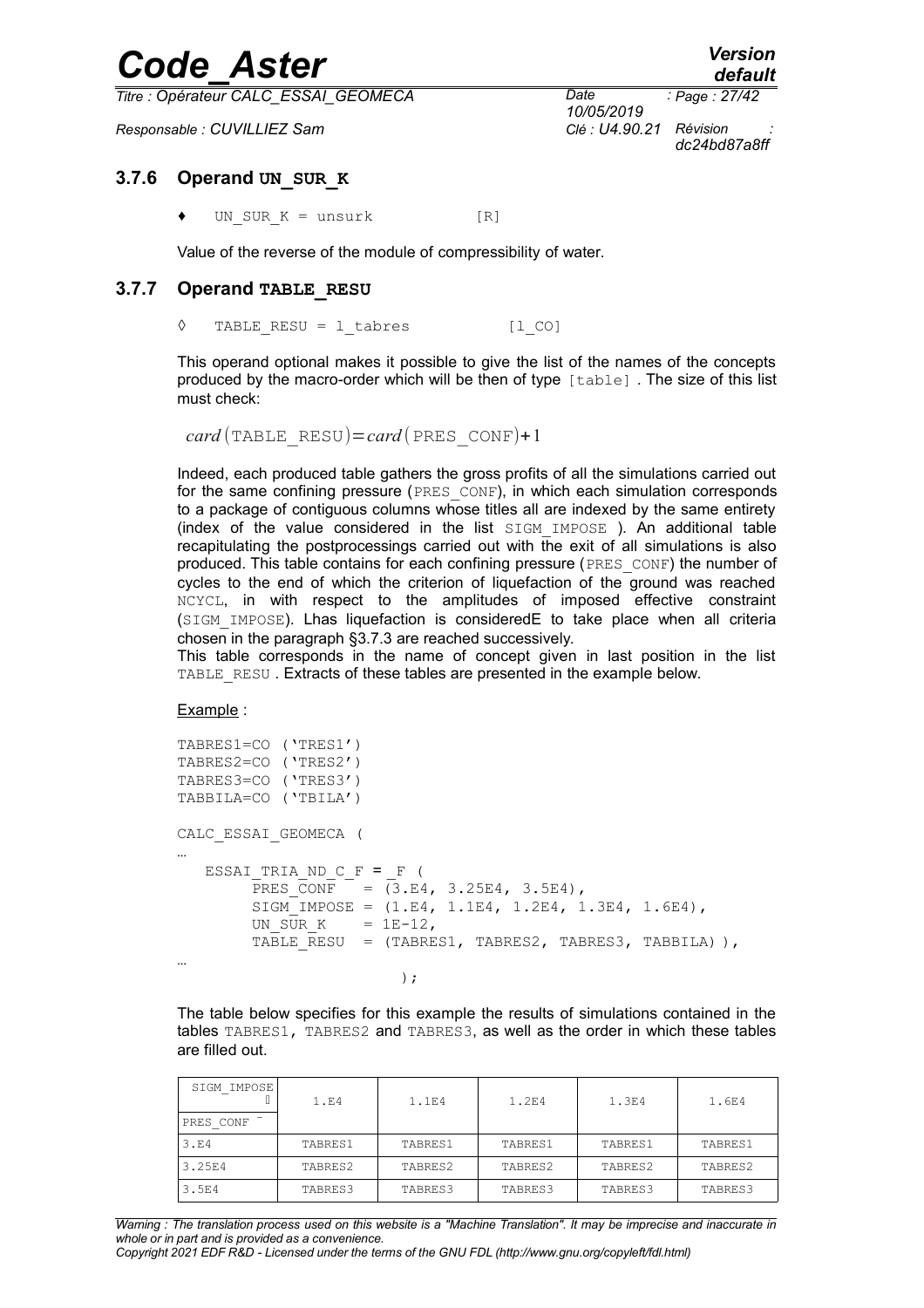| <b>Code Aster</b>                   |                                      |                                                                  |             |                                                                                                |                                                             |                            | <b>Version</b><br>default                                                              |
|-------------------------------------|--------------------------------------|------------------------------------------------------------------|-------------|------------------------------------------------------------------------------------------------|-------------------------------------------------------------|----------------------------|----------------------------------------------------------------------------------------|
|                                     | Titre : Opérateur CALC_ESSAI_GEOMECA |                                                                  |             |                                                                                                |                                                             | 10/05/2019                 | : Page: 28/42                                                                          |
| Responsable : CUVILLIEZ Sam         |                                      |                                                                  |             |                                                                                                |                                                             | Clé : U4.90.21             | Révision<br>dc24bd87a8ff                                                               |
|                                     |                                      |                                                                  |             | simulations carried out for the second value of PRES CONF.                                     |                                                             |                            | An extract of the table below is presented TABRES2 containing the gross profits of the |
|                                     |                                      |                                                                  |             |                                                                                                |                                                             |                            |                                                                                        |
|                                     |                                      | #Resultats rough: ESSAI TND C number 1/PRES CONF = -3.250000E+04 |             |                                                                                                |                                                             |                            |                                                                                        |
| #                                   |                                      |                                                                  |             |                                                                                                |                                                             |                            |                                                                                        |
| SIGM IMPOSE 1 INST 1<br>1.00000E+04 |                                      | EPS AXI 1<br>$0.00000E+00$ $0.00000E+00$ $0.00000E+00$           | EPS LAT 1   | PRE EAU 1<br>$\ldots$ -0.00000E+00                                                             | SIGM IMPOSE 2 INST 2<br>1.10000E+04 0.00000E+00             |                            |                                                                                        |
|                                     |                                      |                                                                  |             | 4.00000E-01 2.37788E-06 -1.18887E-06  -1.33316E+02                                             |                                                             | 4.00000E-01                | $\ddotsc$                                                                              |
|                                     | 8.00000E-01                          |                                                                  |             | 5.27009E-06 -2.63491E-06  -2.66632E+02                                                         | $\frac{1}{2}$                                               | 8.00000E-01                |                                                                                        |
|                                     |                                      |                                                                  |             | 1.20000E+00 8.17434E-06 -4.08697E-06  -3.99948E+02                                             | $\overline{\phantom{a}}$                                    | 1,20000E+00                |                                                                                        |
|                                     | 1,60000E+00                          |                                                                  |             | 1.10910E-05 -5.54522E-06  -5.33263E+02                                                         | $\hspace{0.1mm}-\hspace{0.1mm}$                             | 1,60000E+00                |                                                                                        |
|                                     | 2.00000E+00                          |                                                                  |             | 1.40203E-05 -7.00984E-06  -6.66579E+02                                                         | $\overline{\phantom{a}}$                                    | 2.00000E+00                |                                                                                        |
|                                     | 2.40000E+00<br>2.80000E+00           |                                                                  |             | 1.69628E-05 -8.48101E-06  -7.99895E+02<br>1.99187E-05 -9.95886E-06  -9.33211E+02               | $\hspace{0.1mm}-\hspace{0.1mm}$                             | 2.40000E+00<br>2.80000E+00 |                                                                                        |
|                                     | 3.20000E+00                          | 2.30002E-05 -1.14996E-05                                         |             | $ -1.06631E+03$                                                                                | $\hspace{0.1mm}-\hspace{0.1mm}$                             | 3.20000E+00                | $\ddotsc$                                                                              |
|                                     | 3.60000E+00                          |                                                                  |             | 2.65689E-05 -1.32839E-05  -1.19796E+03                                                         | $\overline{\phantom{a}}$                                    | 3.60000E+00                |                                                                                        |
|                                     | 4.00000E+00                          |                                                                  |             | $3.06705E-05 -1.53346E-05$ $-1.32706E+03$                                                      | $\overline{\phantom{a}}$                                    | 4.00000E+00                |                                                                                        |
|                                     | 4.40000E+00                          | 3.53282E-05 -1.76634E-05                                         |             | $ -1.45247E+03$                                                                                |                                                             | 4.40000E+00                |                                                                                        |
|                                     | 4.80000E+00                          |                                                                  |             | 4.05684E-05 -2.02834E-05  -1.57305E+03                                                         | $\overline{\phantom{a}}$                                    | 4.80000E+00                |                                                                                        |
|                                     | 5.20000E+00<br>5.60000E+00           |                                                                  |             | 4.64193E-05 -2.32088E-05  -1.68756E+03<br>5.29170E-05 -2.64576E-05  -1.79469E+03               | $\hspace{0.1mm}-\hspace{0.1mm}$<br>$\overline{\phantom{a}}$ | 5.20000E+00<br>5.60000E+00 |                                                                                        |
|                                     | 6.00000E+00                          | $6.01011E-05 -3.00496E-05$                                       |             | $ -1.89303E+03$                                                                                | $\overline{\phantom{a}}$                                    | 6.00000E+00                |                                                                                        |
|                                     | 6.40000E+00                          |                                                                  |             | 6.80160E-05 -3.40070E-05  -1.98113E+03                                                         | $\overline{\phantom{a}}$                                    | 6.40000E+00                |                                                                                        |
|                                     | 6.80000E+00                          |                                                                  |             | 7.67173E-05 -3.83576E-05  -2.05731E+03                                                         | $\hspace{0.1mm}-\hspace{0.1mm}$                             | 6.80000E+00                |                                                                                        |
|                                     | 7.20000E+00                          | 8.62682E-05 -4.31330E-05                                         |             | $ -2.11975E+03$                                                                                |                                                             | 7.20000E+00                |                                                                                        |
|                                     | 7.60000E+00                          | 9.67455E-05 -4.83717E-05                                         |             | … -2.16636E+03                                                                                 | $\overline{\phantom{a}}$                                    | 7.60000E+00                | $\ddotsc$                                                                              |
|                                     | 8.00000E+00                          |                                                                  |             | 1.08244E-04 -5.41211E-05  -2.19469E+03                                                         | $\overline{\phantom{a}}$                                    | 8.00000E+00                |                                                                                        |
|                                     | 8.80000E+00                          | 1.34791E-04 -6.73947E-05                                         |             | 8.40000E+00  1.20878E-04 -6.04380E-05   -2.20193E+03<br>$-2.18477E+03$                         | $\overline{\phantom{a}}$<br>$\overline{\phantom{a}}$        | 8.40000E+00<br>8.80000E+00 |                                                                                        |
|                                     | 9.20000E+00                          |                                                                  |             | 1.50170E-04 -7.50842E-05  -2.13899E+03                                                         | $\overline{\phantom{a}}$                                    | 9.20000E+00                |                                                                                        |
|                                     | 9.60000E+00                          |                                                                  |             | $1.67253E-04 -8.36253E-05$ $-2.05939E+03$                                                      | $\overline{\phantom{a}}$                                    | 9.60000E+00                |                                                                                        |
|                                     | 1.00000E+01                          |                                                                  |             | 1.86360E-04 -9.31790E-05  -1.93918E+03                                                         | $\overline{\phantom{a}}$                                    | 1.00000E+01                |                                                                                        |
|                                     |                                      | 1.04000E+01  1.84117E-04 -9.20575E-05                            |             | $ -1.80586E + 03$                                                                              | $\hspace{0.1mm}-\hspace{0.1mm}$                             | 1.04000E+01                |                                                                                        |
|                                     | 1.08000E+01                          |                                                                  |             | 1.81336E-04 -9.06674E-05  -1.67255E+03                                                         | $\overline{\phantom{a}}$                                    | 1.08000E+01                |                                                                                        |
|                                     | 1.12000E+01                          |                                                                  |             | 1.78318E-04 -8.91580E-05  -1.53923E+03                                                         | $\overline{\phantom{a}}$                                    | 1,12000E+01                |                                                                                        |
|                                     | 1.16000E+01                          |                                                                  |             | $1.75296E-04 -8.76474E-05$ $-1.40592E+03$                                                      |                                                             | 1.16000E+01                |                                                                                        |
|                                     | 1.20000E+01                          |                                                                  |             | 1.72272E-04 -8.61353E-05  -1.27260E+03<br>1.24000E+01  1.69244E-04 -8.46217E-05   -1.13928E+03 | $\overline{\phantom{a}}$<br>$\overline{\phantom{a}}$        | 1.20000E+01<br>1.24000E+01 |                                                                                        |
|                                     |                                      | 1.28000E+01  1.66214E-04 -8.31066E-05                            |             | $ -1.00597E+03$                                                                                |                                                             | 1.28000E+01                |                                                                                        |
|                                     |                                      | $\sim$ $\sim$ $\sim$ $\sim$ $\sim$ $\sim$ $\sim$                 | 0.150000.05 |                                                                                                |                                                             | $\bigcap_{n=1}^{\infty}$   |                                                                                        |

|          |                      | $1.32000E+01$ $1.63181E-04$ $-8.15900E-05$ $\ldots$ $-8.72652E+02$ - |          |          | 1.32000E+01 .   |  |
|----------|----------------------|----------------------------------------------------------------------|----------|----------|-----------------|--|
|          |                      | $1.36000E+01$ $1.60145E-04$ $-8.00719E-05$ $-7.39335E+02$ $-$        |          |          | $1.36000E + 01$ |  |
|          |                      | $1.40000E+01$ $1.57105E-04$ $-7.85523E-05$ $$ $-6.06019E+02$ $-$     |          |          | $1.40000E + 01$ |  |
|          |                      | $1.44000E+01$ $1.54063E-04$ $-7.70311E-05$ $$ $-4.72703E+02$ $-$     |          |          | $1.44000E+01$   |  |
|          |                      | $1.48000E+01$ $1.51017E-04$ $-7.55085E-05$ $-3.39387E+02$ $-$        |          |          | $1.48000E + 01$ |  |
|          |                      | $1.520000E+01$ $1.47969E-04$ $-7.39842E-05$ $-2.06071E+02$ $-$       |          |          | $1.52000E + 01$ |  |
|          |                      | $1.56000E+01$ 1.44857E-04 -7.24283E-05 $-7.26273E+01$ -              |          |          | $1.56000E + 01$ |  |
| $\cdots$ | $\cdots$<br>$\cdots$ | $\cdots$<br>$\cdots$                                                 | $\cdots$ | $\cdots$ |                 |  |
|          |                      |                                                                      |          |          |                 |  |

Ci below, one also presents the contents of the additional table TABBILA, recapitulating the postprocessings (many cycles to liquefaction) carried out at the conclusion of all simulations. Each package of contiguous columns whose titles are indexed by the same entirety (index of the value considered in the list PRES\_CONF) corresponds to the postprocessings carried out for the same confining pressure.

| #                |                                        |                                  |             |                                  |             |
|------------------|----------------------------------------|----------------------------------|-------------|----------------------------------|-------------|
| #                |                                        |                                  |             |                                  |             |
|                  | #Resultats total: ESSAI TND C number 1 |                                  |             |                                  |             |
| #<br>PRES CONF 1 | NCYCL 1                                | SIGM IMPOSE 1 PRES CONF 2        | NCYCL 2     | SIGM IMPOSE 2 PRES CONF 3        | NCYCL 3     |
| SIGM IMPOSE 3    |                                        |                                  |             |                                  |             |
| $-3.00000E + 04$ | 1.10000E+01                            | $1.000000E + 04 - 3.25000E + 04$ | 1.50000E+01 | $1.000000E + 04 - 3.50000E + 04$ | 2.10000E+01 |
| 1.00000E+04      |                                        |                                  |             |                                  |             |
|                  | 7.00000E+00                            | $1.10000E+04 -$                  | 1.10000E+01 | $1.10000E+04 -$                  | 1.50000E+01 |
| 1.10000E+04      |                                        |                                  |             |                                  |             |
|                  | $6.00000E + 00$                        | $1.20000E + 04 -$                | 8.00000E+00 | $1.20000E + 04 -$                | 1.10000E+01 |
| 1.20000E+04      |                                        |                                  |             |                                  |             |
|                  | $4.00000E + 00$                        | $1.30000E + 04 -$                | 6.00000E+00 | $1.30000E + 04 -$                | 8.00000E+00 |
| 1.30000E+04      |                                        |                                  |             |                                  |             |
|                  | 3.00000E+00                            | $1.60000E + 04 -$                | 3.00000E+00 | $1.60000E+04 -$                  | 4.00000E+00 |
| 1.60000E+04      |                                        |                                  |             |                                  |             |
|                  |                                        |                                  |             |                                  |             |

#### **3.7.8 Operand GRAPH**

```
\Diamond GRAPH = | ('P-Q', 'SIG AXI-PRE EAU',
 'SIG_AXI-RU', 'EPS_AXI-PRE_EAU',
 'EPS_AXI-Q', 'EPS_AXI-RU',
```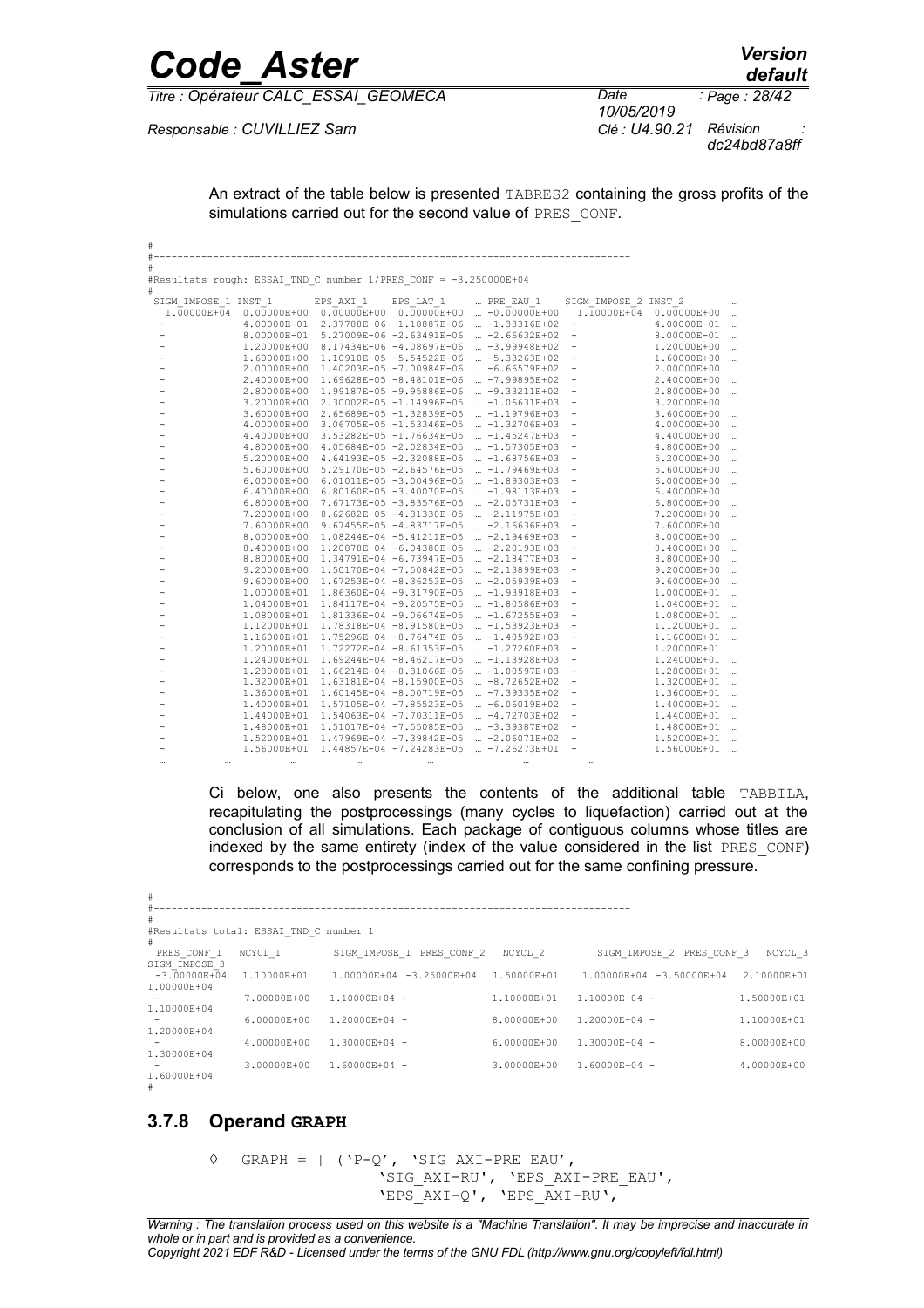| <b>Code Aster</b>                    |                      | <b>Version</b><br>default |
|--------------------------------------|----------------------|---------------------------|
| Titre : Opérateur CALC ESSAI GEOMECA | Date<br>10/05/2019   | : Page : 29/42            |
| Responsable : CUVILLIEZ Sam          | Clé : U4.90.21       | Révision<br>dc24bd87a8ff  |
| 'NCYCL-DSIGM' )<br>1 graphic         | [DEFECT]<br>$[1$ Kn] |                           |
| PREFIXE FICHIER = prefix             | [ KN ]               |                           |

Idem that with the [§3.4.5,](#page-12-0) except that contrary to the graphs of level 2 which can be unspecified, the graphs of level 1 are to be selected in the list:<br> $\bullet \qquad \qquad \text{NCYCL-PSICM}$ • ' NCYCL-DSIGM '

#### **3.7.9 Operand NOM\_CMP**

<span id="page-28-0"></span> $\Diamond$  NAME CMP = l component [l Kn]

Idem that with the [§3.4.6.](#page-13-0)

#### **3.7.10 Operand TABLE\_REF**

TABLE REF =  $l$  tabreF  $[l$  table]

Idem that with [§3.4.7.](#page-13-2)

#### **3.7.11 Operands COULEUR\_NIV1, MARQUEUR\_NIV1, STYLE\_NIV1, COULEUR\_NIV2, MARQUEUR\_NIV2, STYLE\_NIV2**

|  | $\Diamond$ COULEUR NIV1 = 1 couleur niv1 | $\begin{bmatrix} 1 & 1 \end{bmatrix}$ |
|--|------------------------------------------|---------------------------------------|
|  | $\Diamond$ MARQUEUR NIV1 = 1 marker niv1 | $\begin{bmatrix} 1 & 1 \end{bmatrix}$ |
|  | $\Diamond$ STYLE NIV1 = 1 style niv1     | $\begin{bmatrix} 1 & 1 \end{bmatrix}$ |
|  | $\Diamond$ COULEUR NIV2 = 1 couleur niv2 | $[1 \quad I \quad ]$                  |
|  | $\Diamond$ MARQUEUR NIV2 = 1 marker niv2 | $\begin{bmatrix} 1 & 1 \end{bmatrix}$ |
|  | $\Diamond$ STYLE NIV2 = 1 style niv2     | $\begin{bmatrix} 1 & 1 \end{bmatrix}$ |

Idem that with the [§3.4.8.](#page-13-1)

### **3.8 Word key ESSAI\_TRIA\_DR.\_C\_D**

This keyword factor (répétable) makes it possible to carry out a series of simulations of the same cyclic drained triaxial compression test with imposed deformation for which one varies the parameters of loading (confining pressure, axial deformation imposed, and many cycles), post-to treat the got results and to write them in the form of graphs (with the format xmgrace) and/or of tables.

#### **3.8.1 Convention of sign of the entries and exits**

The convention of sign of the geomecanicians applies to the parameters of entry in constraints or imposed deformations, i.e. that the values are positive S in compression.

This convention applies D E m ême on the predefined variables of exit. On the other hand, this convention does not apply to the nonpredefined variables required at exit in NOM CMP (§ [3.8.7](#page-33-0) ).

In this test, one distinguishes the variables from exit predefined of level 2 which corresponds to the variables produced by the test of which complete listing is the following one:

- INST : moment
- EPS AXI : deformation axial
- EPS LAT : lateral distortion
- EPS VOL : voluminal deformation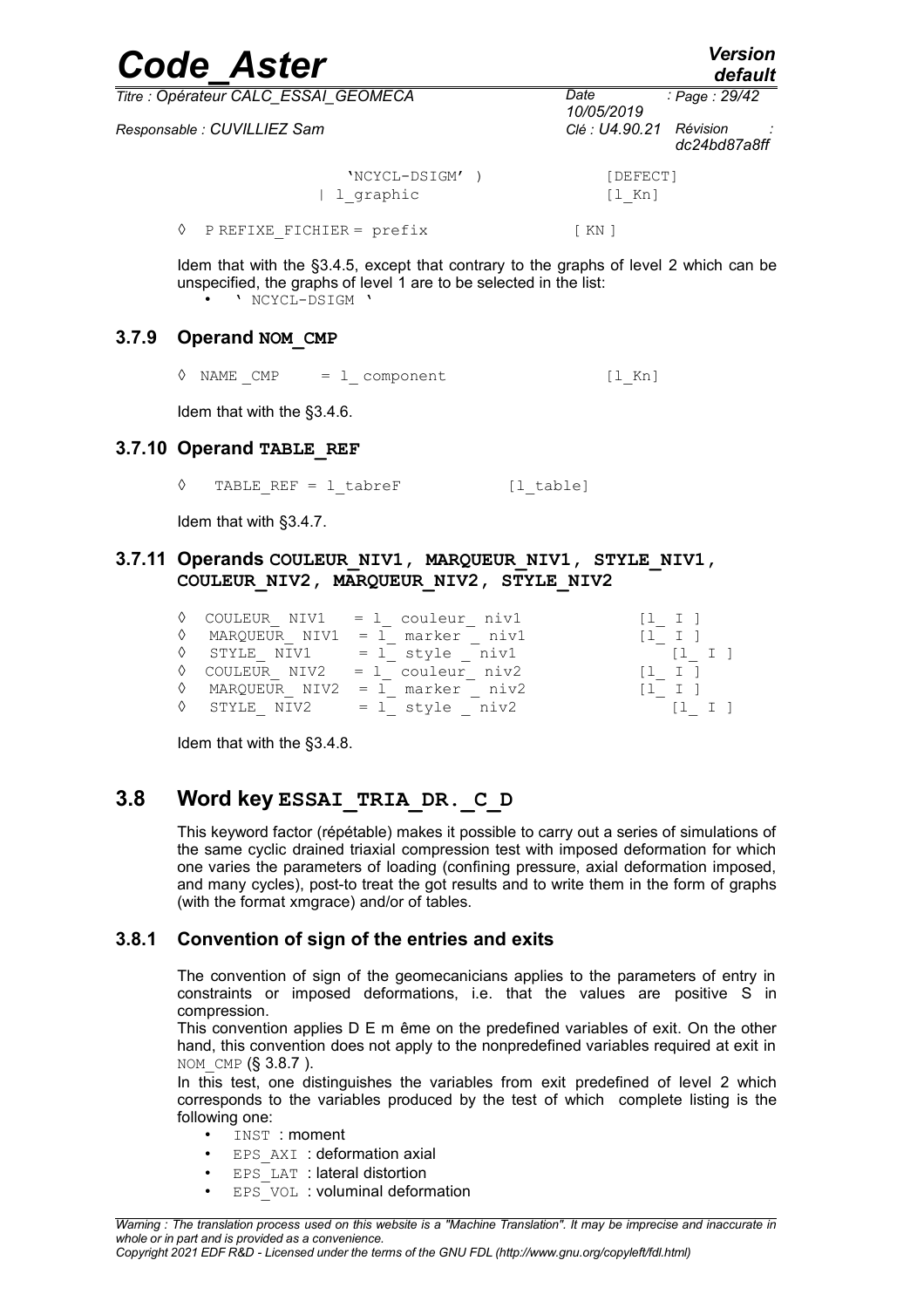*Responsable : CUVILLIEZ Sam Clé : U4.90.21 Révision :*

*10/05/2019 Page : 30/42 dc24bd87a8ff*

- SIG AXI : constraint effective axial
- SIG LAT : side effective constraint
- **P** : average effective constraint
- $\circ$  : diverter of the constraints

And predefined variables of exit of level 1 which corresponds to curves whose points represent the result of a test (e.g. the curve  $\frac{E^*}{E^*}$  $E^*$ <sub>max</sub> −Δϵ*<sup>v</sup>* ) . L has complete listing variables of level 1 is the following one:

• E \_SUR\_ E MAX : *E*\*  $\frac{E^*}{E^*}$  with  $E^* = \frac{|\Delta(\sigma_v - \sigma_h)|}{|\Delta \epsilon_v|}$  $\frac{\partial \varphi}{\partial \xi}$  the apparent module

test;

• DAMPING : **damping hysteretic**  $\frac{\Delta W}{\Delta M}$ π*W*

#### **3.8.2 Operands PRES\_CONF, EPSI\_MAXIMUM, EPSI\_MINI, NB\_CYCLE, NB\_INST**

<span id="page-29-0"></span>

| PRES CONF    | $= 1$ sigma conf             | II RI    |
|--------------|------------------------------|----------|
| EPSI MAXIMUM | $= 1$ epsi maxi impo         | $R^+$    |
| EPSI MINIS   | = 1 epsi mini impo           | [1 R]    |
| NB CYCLE     | $=$ nbcyc                    | ו ב ז    |
| NB INST      | -25                          | [DEFECT] |
|              | nbinst                       | [ I ]    |
|              | TYPE CHARGE =   'SINUSOIDAL' | [DEFECT] |
|              | 'TRIANGULAR'                 |          |
|              |                              |          |

These operands make it possible to define the loading of each simulation to be carried out under the keyword factor running, like its discretization. Their significance is summarized with the figure [3.6.2-a](#page-16-0) and below detailed:

- PRES CONF allows to define the list of the confining pressures (strictly pOSItives) which will be maintained during each test;
- EPSI MAXIMUM and EPSI MINI allowstent to define the list of the deformationS axial maximum and minimal, respectively, imposed cyclic loading. The cardinal of EPSI MAXIMUM must be equal to that of EPSI MINI. The condition Δϵ*v*=*EPSI* \_ *MAXI – EPSI* \_ *MINI* >0 must be respected term in the long term ;
- NB CYCLE corresponds to the number of cycles, fixed for all simulations.
- NB<sup>INST</sup> allows to define the temporal discretization of the loading, and corresponds to the number of steps of loading per quarter of cycle
- TYPE\_CHARGE indicate the type of desired loading: sinusoidal or triangular;

For each confining pressure PRES CONF, as many simulations are carried out as there are elements in the list GAMMA\_IMPOSE. Contrary to the tests TRIA\_DR\_M\_D and TRIA ND M D (see respectively [§3.4](#page-10-2) and [§3.5\)](#page-13-3), these lists are not in bijection and there is on the whole

 $card$  (PRES CONF) $\times card$  (EPSI\_MAXI) simulations carried out.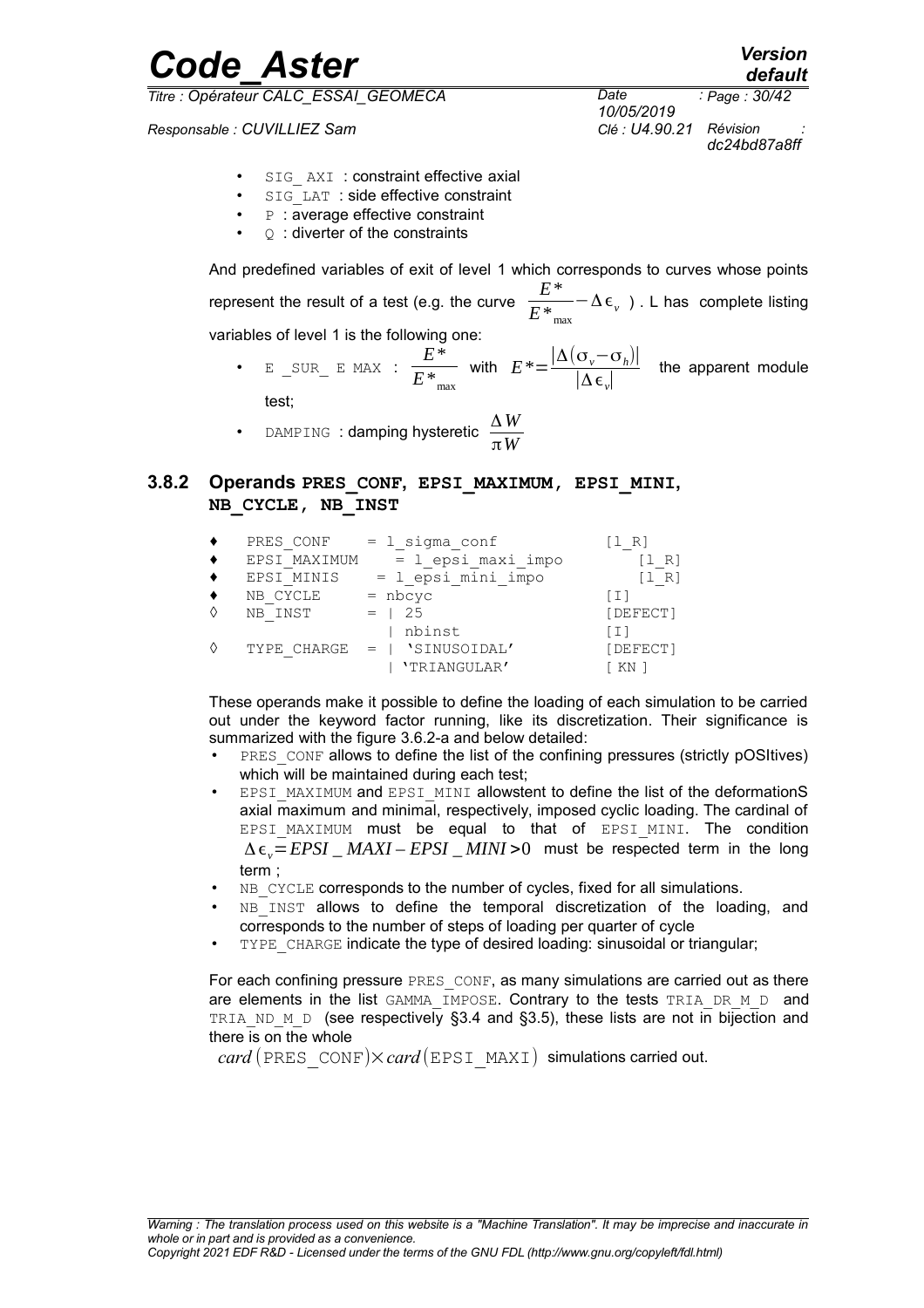*default*

*Titre : Opérateur CALC\_ESSAI\_GEOMECA Date :*

*Responsable : CUVILLIEZ Sam Clé : U4.90.21 Révision :*





#### **3.8.3 Operand EPSI\_ELAS**

| ◊ EPSI ELAS | $= 1. E - 7$ | [DEFECT]          |
|-------------|--------------|-------------------|
|             | epsi elas    | $\lceil R \rceil$ |

For each confining pressure, the cyclic modulus Young are equivalent maximum (i.e. of healthy material) is given by simulating a cycle of alternate loading controlled in axial deformation imposed up to the value EPSI ELAS. This value must be such as material remains in its field of elasticity (linear or not, according to the relation of behavior used). EPSI ELAS is worth  $1.E-7$  by default, and any value indicated by the user must be lower to him. If the well informed value does not make it possible to remain in the field of elasticity, the code stops in fatal error.

#### **3.8.4 Operand KZERO**

| $\Diamond$ KZERO = 1 1 |         | [DEFECT] |
|------------------------|---------|----------|
|                        | l kzero | TR1      |

Idem that with the [§3.4.3.](#page-11-2)

#### **3.8.5 Operand TABLE\_RESU**

◊ TABLE\_RESU = l\_tabres [l\_CO]

This operand optional makes it possible to give the list of the names of the concepts produced by the macro-order which will be then of type [table] . The size of this list must check:

```
card (TABLE_RESU)=card (PRES_CONF)+1
```
Indeed, each produced table gathers the gross profits of all the simulations carried out for the same confining pressure ( PRES CONF ), in which each simulation corresponds to a package of contiguous columns whose titles all are indexed by the same entirety (index of the value considered in the list EPSI\_ MAXIMUM ). An additional table recapitulating the postprocessings carried out at the conclusion of all simulations is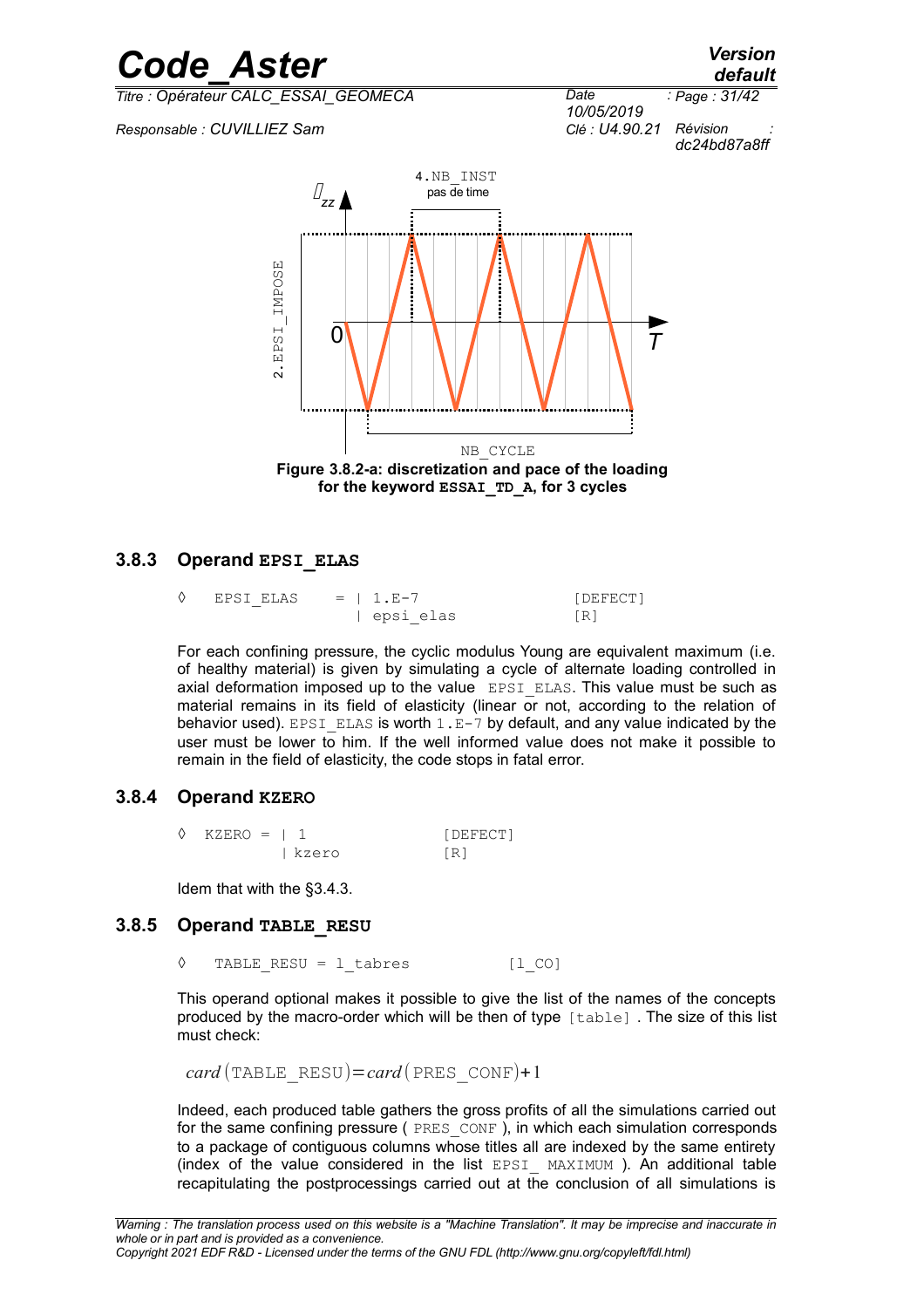# *Code\_Aster Version Titre : Opérateur CALC\_ESSAI\_GEOMECA Date :*

*default*

*Responsable : CUVILLIEZ Sam Clé : U4.90.21 Révision :*

*10/05/2019 Page : 32/42 dc24bd87a8ff*

also produced. This table contains for each confining pressure ( $PRES\ CONF$  ) the values D E:

• module has relative cyclic standardized equivalent *E*\*  $\overline{E^{*}}_{\textrm{\tiny max}}^{*}$  for the last

```
simulated cycle, in with respect to the imposed amplitudes of deformation (
EPSI MAXIMUM ). E^* and E^*_{max} are calculated in the following way:
```

$$
E^* = \frac{|\Delta(\sigma_v - \sigma_h)|}{|\Delta \epsilon_v|}
$$

with  $\Delta \sigma = \sigma_{max} - \sigma_{min}$  and  $\Delta \epsilon_{v} = \epsilon_{v,max} - \epsilon_{v,min}$ ;

• damping hysteretic  $\frac{\Delta W}{\Delta W}$  $\frac{m}{\pi W}$  for the last simulated cycle, in with respect to the imposed amplitudes of deformation ( EPSI\_ MAXIMUM ). *W* Is calculated in the following way:

 <sup>Δ</sup> *<sup>W</sup>* <sup>=</sup>∫*<sup>C</sup>* δ(σ*v*−σ*<sup>h</sup>* ). δ(ϵ*v*−ϵ*<sup>h</sup>* ) the surface of the last bou C of hysteresis

*W*=Δ(σ*v*−σ*<sup>h</sup>* ).Δ(ϵ*v*−ϵ*<sup>h</sup>* ) associated elastic energy

This table corresponds in the name of concept given in last position in the list TABLE\_RESU. Extracts of these tables are presented in the example below.

#### Example :

```
TABRES1=CO ('TRES1')
TABRES2=CO ('TRES2')
TABBILA=CO ('TBILA')
CALC_ESSAI_GEOMECA (
…
  ESSAI TRIA DR C D = F (
      PRES CONF = (3.E4, 5.E4),
      EPSI<sup>M</sup>AXIMUM = (1.E-4, 5.E-4, 1.E-3, 2.E-3, 5.E-3),
      EPSI_MINIS = (- 1.E-4, -5.E-4, -1.E-3, -2.E-3, -5.E-3),NB CYCLE = 3,
      TABLE RESU = (TABLES1, TABLES2, TABLEL), ),
…
) ;
```
The table below specifies for this example the results of simulations contained in the tables TABRES1, TABRES2, as well as the order in which these tables are filled out.

| EPSI IMPOSE | $1. F - 4$ | $5.E-4$ | $1.E-3$ | $2.E-3$ | $5.E-3$ |
|-------------|------------|---------|---------|---------|---------|
| PRES CONF   |            |         |         |         |         |
| 3.E4        | TABRES1    | TABRES1 | TABRES1 | TABRES1 | TABRES1 |
| 5.E4        | TABRES2    | TABRES2 | TABRES2 | TABRES2 | TABRES2 |

An extract of the table below is presented TABRES2 containing the gross profits of the simulations carried out for the second value of PRES\_CONF.

|                                                                            |  | ______________________________             |  |              |                                                                                                                    |
|----------------------------------------------------------------------------|--|--------------------------------------------|--|--------------|--------------------------------------------------------------------------------------------------------------------|
|                                                                            |  |                                            |  |              |                                                                                                                    |
| #Resultats rough: ESSAI TD A number 1/PRES CONF = -5.000000E+04            |  |                                            |  |              |                                                                                                                    |
| EPSI IMPOSE 1 INST 1 UPS AXI 1 UPS LAT 1 U  UPSI IMPOSE 2 INST 2           |  |                                            |  |              |                                                                                                                    |
| $1.00000E-04$ 0.00000E+00 0.00000E+00 0.00000E+00  5.00000E-04 0.00000E+00 |  |                                            |  |              |                                                                                                                    |
|                                                                            |  | $4.00000E-01$ -4.00000E-06 -1.97971E-06  - |  | 4.00000E-01. |                                                                                                                    |
|                                                                            |  |                                            |  |              | Illorojna : The translation process used en this urabeite is a "Mechine Translation" It mou he impresion and inces |

*Warning : The translation process used on this website is a "Machine Translation". It may be imprecise and inaccurate in whole or in part and is provided as a convenience.*

*Copyright 2021 EDF R&D - Licensed under the terms of the GNU FDL (http://www.gnu.org/copyleft/fdl.html)*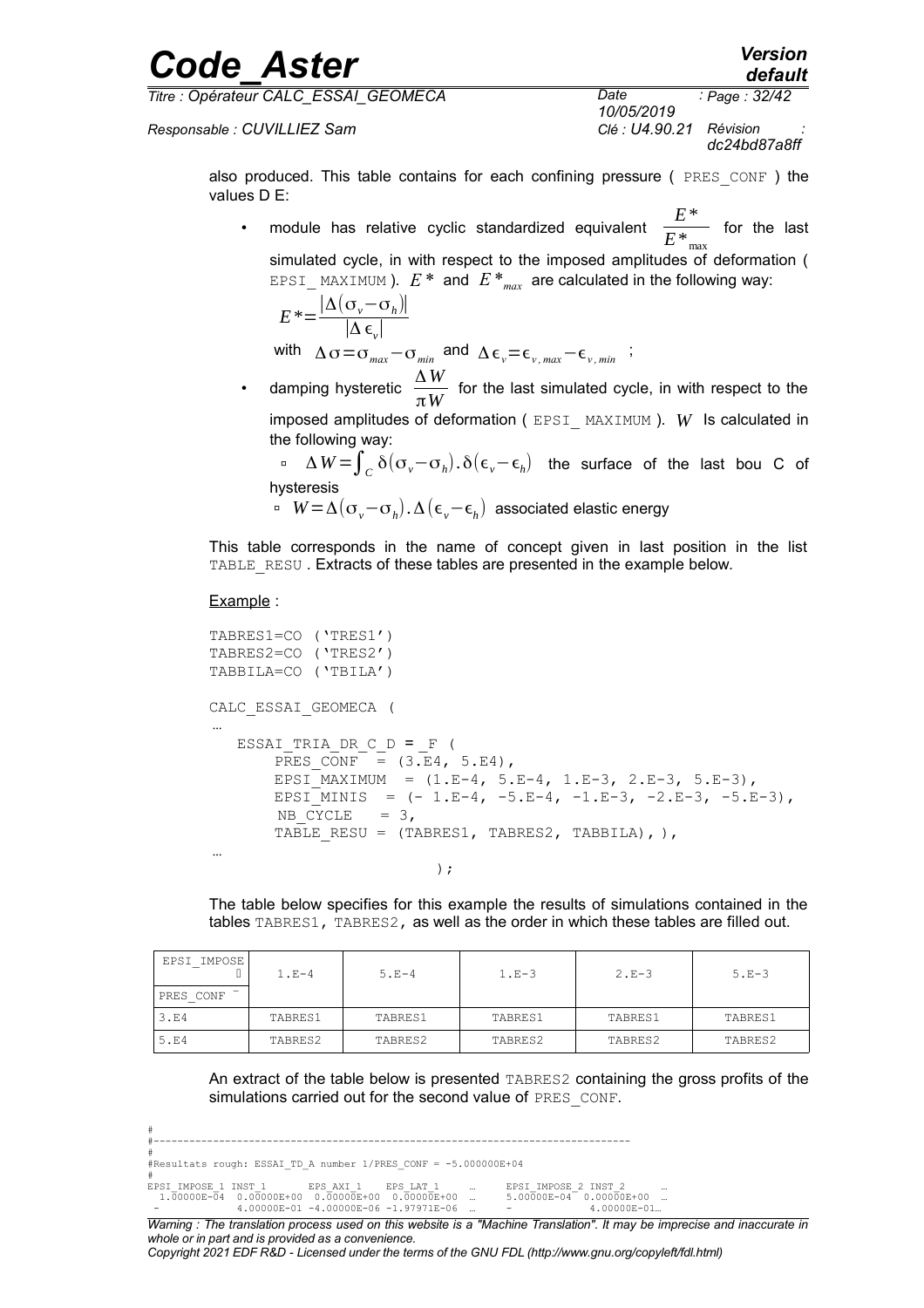*Titre : Opérateur CALC\_ESSAI\_GEOMECA Date :*

*Responsable : CUVILLIEZ Sam Clé : U4.90.21 Révision :*

*10/05/2019 Page : 33/42 dc24bd87a8ff*

|   |      | 8.00000E-01 -8.00000E-06 -3.80754E-06     |              | $\cdots$  |                |      | 8.00000E-01     |
|---|------|-------------------------------------------|--------------|-----------|----------------|------|-----------------|
|   |      | 1.20000E+00 -1.20000E-05 -5.47994E-06     |              | $\ddotsc$ | $\overline{a}$ |      | 1.20000E+00     |
|   |      | 1.60000E+00 -1.60000E-05 -7.15274E-06     |              | $\cdots$  |                |      | 1.60000E+00     |
|   |      | 2.00000E+00 -2.00000E-05 -8.82571E-06     |              | $\ddotsc$ |                |      | 2.00000E+00     |
|   |      | 2.40000E+00 -2.40000E-05 -1.04989E-05     |              | $\ddotsc$ |                |      | 2.40000E+00     |
|   |      | 2.80000E+00 -2.80000E-05 -1.21721E-05     |              | $\ddotsc$ |                |      | 2.80000E+00     |
|   |      | 3.20000E+00 -3.20000E-05 -1.38456E-05     |              | $\ddotsc$ | ۰              |      | 3.20000E+00     |
|   |      | 3.60000E+00 -3.60000E-05 -1.55192E-05     |              | $\ddotsc$ |                |      | 3.60000E+00     |
|   |      | 4.00000E+00 -4.00000E-05 -1.71930E-05     |              | $\ddotsc$ |                |      | 4.00000E+00     |
|   |      | 4.40000E+00 -4.40000E-05 -1.88669E-05     |              | $\ddotsc$ |                |      | 4.40000E+00     |
|   |      | 4.80000E+00 -4.80000E-05 -2.05409E-05     |              | $\ddotsc$ |                |      | 4.80000E+00     |
|   |      | 5.20000E+00 -5.20000E-05 -2.22151E-05     |              | $\cdots$  |                |      | 5.20000E+00     |
|   |      | 5.60000E+00 -5.60000E-05 -2.38895E-05     |              | $\ddotsc$ |                |      | 5.60000E+00     |
|   |      | $6.00000E+00 - 6.00000E-05 - 2.55640E-05$ |              | $\ddotsc$ |                |      | 6.00000E+00     |
|   |      | 6.40000E+00 -6.40000E-05 -2.72385E-05     |              | $\ddotsc$ |                |      | 6.40000E+00     |
|   |      | 6.80000E+00 -6.80000E-05 -2.88926E-05     |              |           |                |      | 6.80000E+00     |
|   |      | 7.20000E+00 -7.20000E-05 -3.04742E-05     |              | $\ddotsc$ |                |      | 7.20000E+00     |
|   |      |                                           |              | $\cdots$  |                |      |                 |
|   |      | 7.60000E+00 -7.60000E-05 -3.19868E-05     |              | $\ddotsc$ |                |      | 7.60000E+00     |
|   |      | 8.00000E+00 -8.00000E-05 -3.34349E-05     |              | $\cdots$  |                |      | 8.00000E+00     |
|   |      | 8.40000E+00 -8.40000E-05 -3.48219E-05     |              | $\ddotsc$ |                |      | 8.40000E+00     |
|   |      | 8.80000E+00 -8.80000E-05 -3.61512E-05     |              | $\ddotsc$ |                |      | 8.80000E+00     |
|   |      | 9.20000E+00 -9.20000E-05 -3.74257E-05     |              | $\ddotsc$ |                |      | 9.20000E+00     |
|   |      | $9.60000E+00 - 9.60000E-05 - 3.86481E-05$ |              | $\ddotsc$ |                |      | 9.60000E+00     |
|   |      | 1.00000E+01 -1.00000E-04 -3.98209E-05     |              | $\ddotsc$ |                |      | 1.00000E+01     |
|   |      | 1.04000E+01 -9.60000E-05 -4.10210E-05     |              |           |                |      | 1.04000E+01     |
|   |      | 1.08000E+01 -9.20000E-05 -4.23186E-05     |              | $\ddotsc$ |                |      | 1.08000E+01     |
|   |      | 1.12000E+01 -8.80000E-05 -4.36541E-05     |              | $\ddotsc$ |                |      | 1.12000E+01     |
|   |      | 1.16000E+01 -8.40000E-05 -4.49913E-05     |              | $\ddotsc$ |                |      | 1.16000E+01     |
|   |      | 1.20000E+01 -8.00000E-05 -4.63303E-05     |              | $\ddotsc$ |                |      | 1.20000E+01     |
|   |      | 1.24000E+01 -7.60000E-05 -4.76712E-05     |              |           |                |      | 1.24000E+01     |
|   |      | 1.28000E+01 -7.20000E-05 -4.90139E-05     |              | $\ddotsc$ |                |      | 1.28000E+01     |
|   |      | 1.32000E+01 -6.80000E-05 -5.03585E-05     |              | $\ddotsc$ |                |      | 1.32000E+01     |
|   |      | 1.36000E+01 -6.40000E-05 -5.17050E-05     |              | $\ddotsc$ |                |      | 1.36000E+01     |
|   |      | 1.40000E+01 -6.00000E-05 -5.30534E-05     |              | $\ddotsc$ |                |      | 1.40000E+01     |
| - |      | 1.44000E+01 -5.60000E-05 -5.44039E-05     |              | $\ddotsc$ | $\overline{a}$ |      | 1.44000E+01     |
|   |      | 1.48000E+01 -5.20000E-05 -5.54605E-05     |              | $\ddotsc$ |                |      | 1.48000E+01     |
|   |      | 1.52000E+01 -4.80000E-05 -5.38679E-05     |              | $\ddotsc$ |                |      | 1.52000E+01     |
|   |      | 1.56000E+01 -4.40000E-05 -5.22783E-05     |              | $\ddotsc$ |                |      | 1.56000E+01     |
|   |      | 1.60000E+01 -4.00000E-05 -5.06917E-05     |              | $\ddotsc$ |                |      | 1.60000E+01     |
| - |      | 1.64000E+01 -3.60000E-05 -4.91081E-05     |              | $\cdots$  | ۰              |      | $1.64000E + 01$ |
|   |      | 1.68000E+01 -3.20000E-05 -4.75276E-05     |              | $\cdots$  |                |      | 1.68000E+01     |
|   |      | 1.72000E+01 -2.80000E-05 -4.59671E-05     |              | $\ddotsc$ |                |      | 1.72000E+01     |
|   |      | 1.76000E+01 -2.40000E-05 -4.44567E-05     |              |           |                |      | 1.76000E+01     |
| ۰ |      | 1.80000E+01 -2.00000E-05 -4.29952E-05     |              |           |                |      | 1.80000E+01     |
|   | <br> |                                           | $\cdots$<br> |           |                | <br> |                 |
|   |      |                                           |              |           |                |      |                 |

Ci below, one also presents the contents of the additional table TABBILA , recapitulating postprocessings *E*\*  $\frac{E^*}{E^*_{\textrm{max}}}$  and  $\frac{\Delta W}{\pi W}$  $\frac{100}{\pi W}$  realized at the conclusion of all simulations. Each package of contiguous columns whose titles are indexed by the same entirety (index of the value considered in the list PRES CONF) corresponds to the postprocessings carried out for the same confining pressure.

# #-------------------------------------------------------------------------------- # #Resultats total: ESSAI\_TD\_A number 1 #<br>PRES\_CONF\_1 EPSI\_IMPOSE\_1 E\_SUR\_EMAX\_1 PRES\_CONF\_2 EPSI\_IMPOSE\_2 E\_SUR\_EMAX\_2<br>-3.00000E+04 1.00000E-04 4.08330E-01 -5.00000E+04 1.00000E-04 4.30922E-01<br>- 1.00000E-03 1.13241E-01 - 1.00000E-03 1.38724E-01<br>- 1.00000E-03 1 1.00000E-03 1.13241E-01 -<br>2.00000E-03 7.38666E-02 -<br>5.00000E-03 4.33285E-02 -1.00000E-03 1.38724E-01<br>2.00000E-03 9.14469E-02<br>5.00000E-03 5.32730E-02

#### **3.8.6 Operand GRAPH, PREFIXE\_FICHIER**

 $\Diamond$  GRAPH = | ('P-O', 'EPS AXI-O', 'EPS VOL-O', 'EPS\_AXI-EPS\_VOL', 'P-EPS\_VOL', ' D EPSI-E SUR EMAX ', ' D EPSI- DAMPING ' ) [DEFECT] | l\_qraphic [l\_Kn] ◊ P REFIXE\_FICHIER = prefix [ KN ]

Idem that with the [§3.4.5,](#page-12-0) except that contrary to the graphs of level 2 which can be unspecified, the graphs of level 1 are to be selected in the list: • ' D EPSI-E\_ SUR\_EMAX '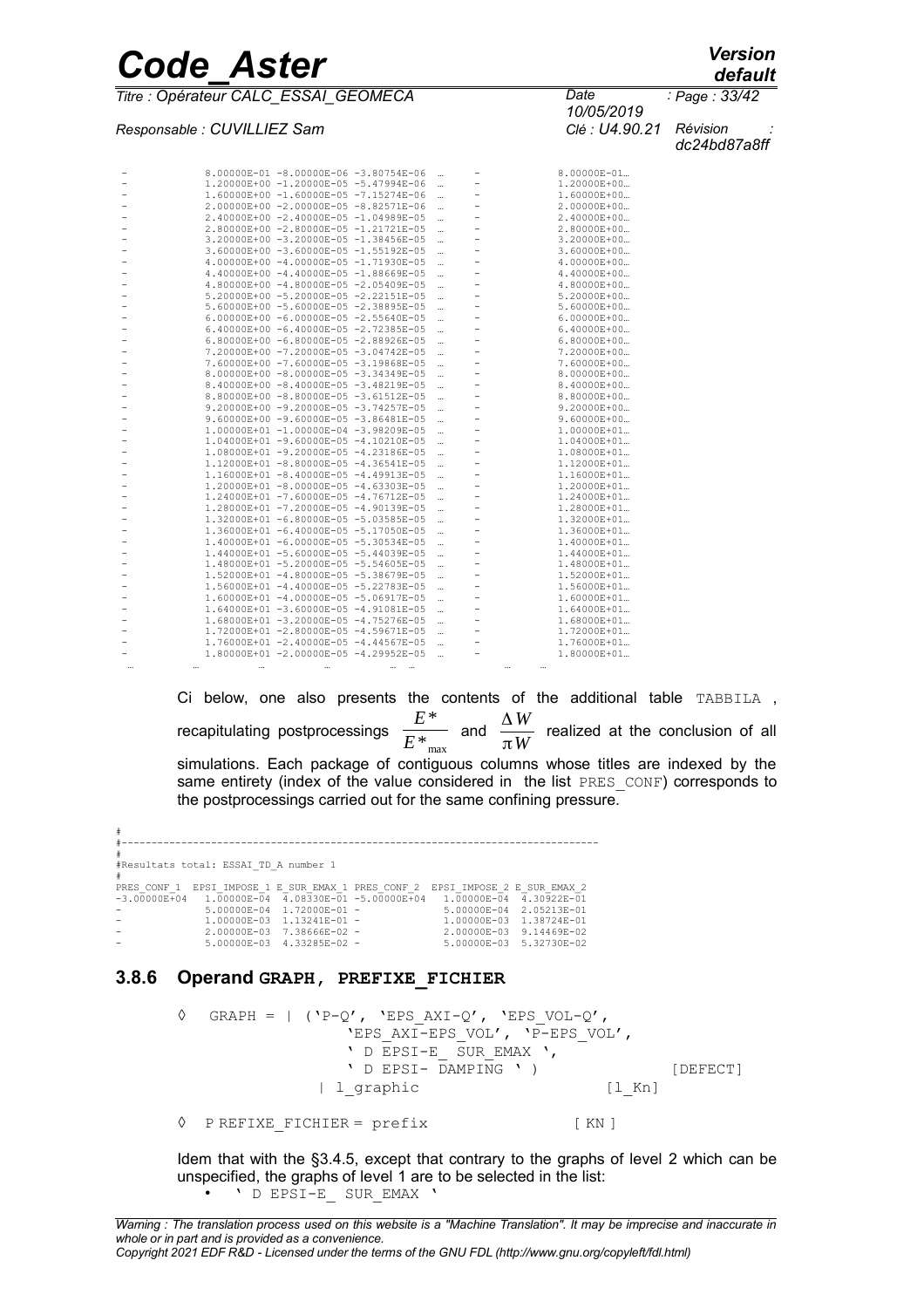<span id="page-33-0"></span>

|       | <b>Code Aster</b>                    |                    | <b>Version</b><br>default |
|-------|--------------------------------------|--------------------|---------------------------|
|       | Titre : Opérateur CALC_ESSAI_GEOMECA | Date<br>10/05/2019 | : Page : 34/42            |
|       | Responsable: CUVILLIEZ Sam           | Clé : U4.90.21     | Révision<br>dc24bd87a8ff  |
|       | ' D EPSI- DAMPING '                  |                    |                           |
| 3.8.7 | Operand NOM CMP                      |                    |                           |
|       | NAME $CMP = 1$ component<br>♦        | [1 Kn]             |                           |
|       | Idem that with the §3.4.6.           |                    |                           |
| 3.8.8 | <b>Operand TABLE REF</b>             |                    |                           |
|       | ♦<br>TABLE REF = $1$ tabreF          | [l table]          |                           |

Idem that with [§3.4.7.](#page-13-2)

#### **3.8.9 Operands COULEUR\_NIV1, MARQUEUR\_NIV1, STYLE\_NIV1, COULEUR\_NIV2, MARQUEUR\_NIV2, STYLE\_NIV2**

|  | $\Diamond$ COULEUR NIV1 = 1 couleur niv1 | $\begin{bmatrix} 1 & 1 \end{bmatrix}$ |
|--|------------------------------------------|---------------------------------------|
|  | $\Diamond$ MARQUEUR NIV1 = 1 marker niv1 | 1 I                                   |
|  | $\Diamond$ STYLE NIV1 = 1 style niv1     | $[1 \quad I]$                         |
|  | $\Diamond$ COULEUR NIV2 = 1 couleur niv2 | $[1 \quad I \quad ]$                  |
|  | $\Diamond$ MARQUEUR NIV2 = 1 marker niv2 | $\begin{bmatrix} 1 & 1 \end{bmatrix}$ |
|  | $\sqrt{2}$ STYLE NIV2 = 1 style niv2     |                                       |

Idem that with the [§3.4.8.](#page-13-1)

### **3.9 Word key ESSAI\_TRIA\_ND\_C\_D**

This keyword factor (répétable) makes it possible to carry out a series of simulations of the same triaxial compression test not drained cyclic with imposed deformation for which one varies the parameters of loading (confining pressure, axial deformation imposed, and many cycles), post-to treat the got results and to write them in the form of graphs (with the format xmgrace) and/or of tables.

### **3.9.1 Convention of sign of the entries and exits**

The convention of sign of the geomecanicians applies to the parameters of entry in constraints or imposed deformations, i.e. that the values are positive S in compression.

This convention applies D E m ême on the predefined variables of exit. On the other hand, this convention does not apply to the nonpredefined variables required at exit in NOM CMP (§ 3.9.10).

In this test, one distinguishes the variables from exit predefined of level 2 which corresponds to the variables produced by the test of which complete listing is the following one:

- INST : moment
- EPS AXI : deformation axial
- $\cdot$  EPS LAT : lateral distortion
- $\cdot$  EPS VOL : voluminal deformation
- SIG AXI : constraint effective axial
- SIG LAT : side effective constraint
- $P$  : average effective constraint
- $\circ$  : diverter of the constraints
- PRE EAU : pore water pressure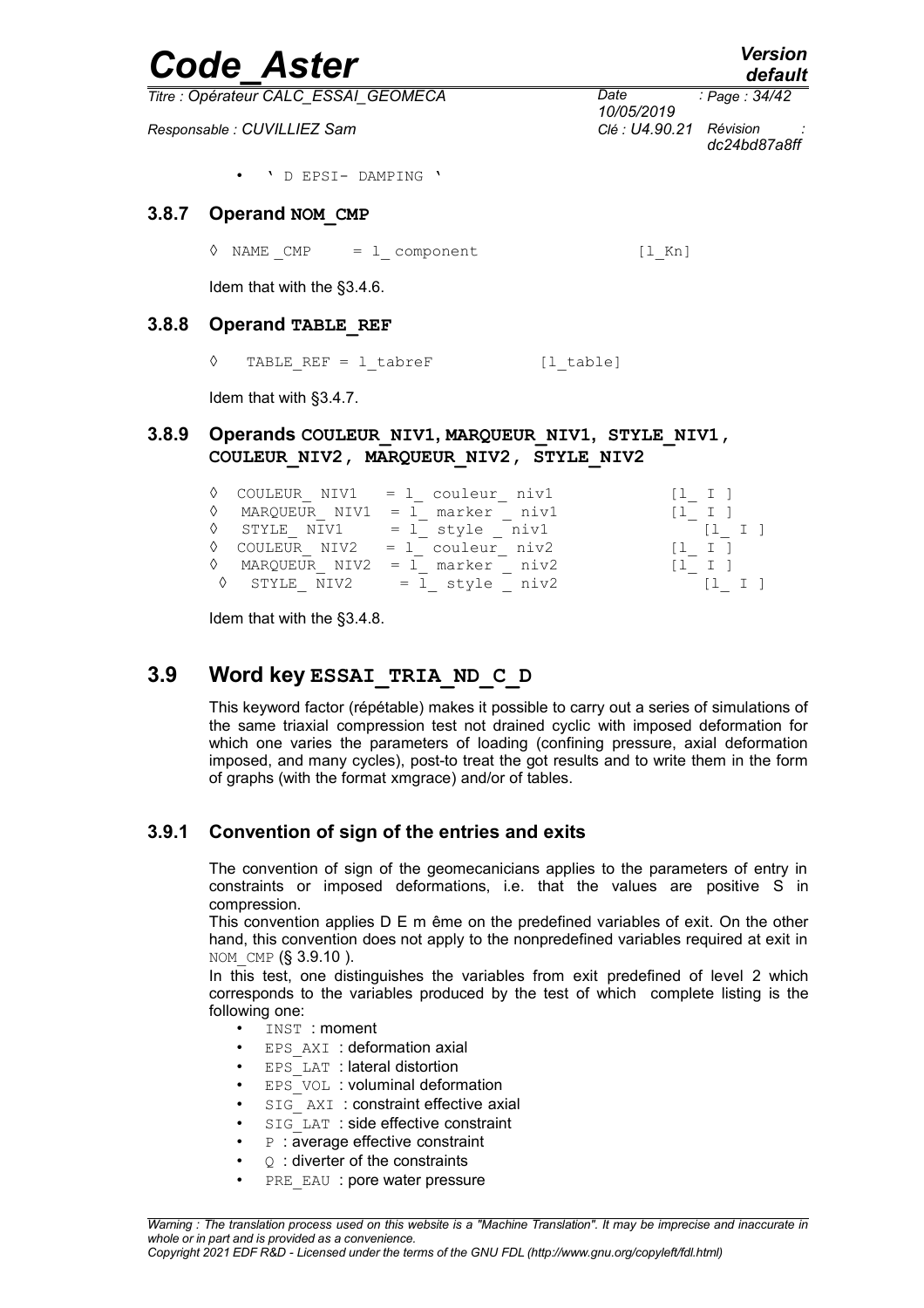*Responsable : CUVILLIEZ Sam Clé : U4.90.21 Révision :*

*Code\_Aster Version default 10/05/2019 Page : 35/42 dc24bd87a8ff*

> • RU : coefficient of pore water pressure equalize with  $r_u = \frac{3}{1+2}$  $1+2 K_0$ Δ*u<sup>w</sup>* σ*' v* ,0

And predefined variables of exit of level 1 which corresponds to curves whose points represent the result of a test (e.g. the curve *CRR*−*Ncyc* ) . L has complete listing variables of level 1 is the following one:

- NCYCL: many cycles of loading to liquefaction
	- DEPSI: amplitude of imposed axial deformation Δϵ*v*=EPSI\_MAX−EPSI\_MIN
- RU MAX : maximum of RU

$$
\bullet \quad \text{E\_ SUR\_EMAX}: \quad \frac{E^*}{E^*_{\text{max}}} \text{ with } \quad E^* = \frac{|\Delta(\sigma_v - \sigma_h)|}{|\Delta \epsilon_v|}
$$

• DAMPING : **damping hysteretic**  $\frac{\Delta W}{\Delta M}$ π*W*

#### **3.9.2 Operands PRES\_CONF, EPSI\_MAXIMUM, EPSI\_MINI, NB\_CYCLE, NB\_INST**

| PRES CONF    | $= 1$ sigma conf   |                         |
|--------------|--------------------|-------------------------|
| EPSI MAXIMUM | = 1 epsi maxi impo | R)                      |
| EPSI MINIS   | = 1 epsi mini impo | R I                     |
| NB CYCLE     | $=$ nbcyc          | $\perp$ $\perp$ $\perp$ |
| NB INST      | 25                 | [DEFECT]                |
|              | nbinst             | ו בו                    |
| TYPE CHARGE  | 'SINUSOIDAL'       | [DEFECT]                |
|              | 'TRIANGULAR'       | KN                      |

<span id="page-34-0"></span>Idem that with the [§3.8.2.](#page-29-0)

#### **3.9.3 Operand EPSI\_ELAS**

| EPSI ELAS | $= 1. E - 7$ | [DEFECT] |
|-----------|--------------|----------|
|           | epsi elas    |          |

Idem that with the [§3.9.3.](#page-34-0)

#### **3.9.4 Operand BIOT\_COEF**

| $\Diamond$ BIOT COEF =   1 |        | [DEFECT]   |
|----------------------------|--------|------------|
|                            | l biot | $\sqrt{R}$ |

Value of the coefficient of Biot.

#### **3.9.5 Operand KZERO**

◊ KZERO = | 1 [DEFECT] | kzero [R]

Idem that with the [§3.4.3.](#page-11-2)

#### **3.9.6 Operand UN\_SUR\_K**

UN SUR  $K =$  unsurk  $[R]$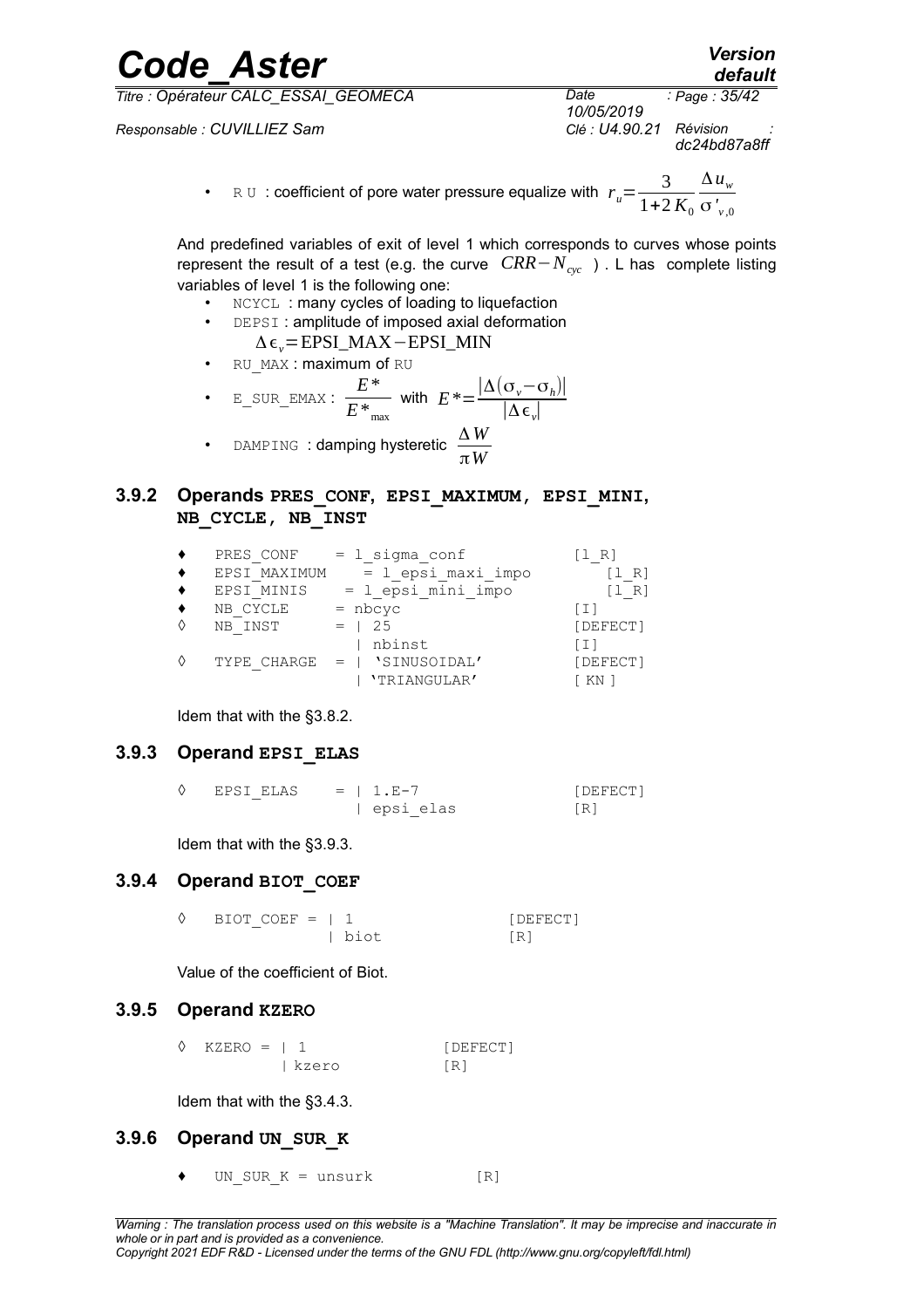| <b>Code Aster</b> | <b>Version</b> |
|-------------------|----------------|
|                   | default        |

*Responsable : CUVILLIEZ Sam Clé : U4.90.21 Révision :*

*10/05/2019 Page : 36/42 dc24bd87a8ff*

Value of the reverse of the module of compressibility of water.

#### **3.9.7 Operand RU\_MAX**

 $\Diamond$  RU MAX = | 0.8 [DEFECT] | crit\_liquefaction [R]

Value of the criterion of liquefaction in RU.

#### **3.9.8 Operand TABLE\_RESU**

◊ TABLE\_RESU = l\_tabres , [l\_CO]

This operand optional makes it possible to give the list of the names of the concepts produced by the macro-order which will be then of type  $\lceil \text{table} \rceil$ . The size of this list must check:

```
card (TABLE_RESU)=card (PRES_CONF)+1
```
Indeed, each produced table gathers the gross profits of all the simulations carried out for the same confining pressure ( PRES CONF ), in which each simulation corresponds to a package of contiguous columns whose titles are all indexed by the same entirety (index of the value considered in the list EPSI\_ MAXIMUM ). An additional table recapitulating the postprocessings carried out at the conclusion of all simulations is also produced. This table contains for each confining pressure ( $PRES\ CONF$  ) the values D E:

• module apparent cyclic standardized equivalent *E*\*  $E^*$ <sub>max</sub> for the last simulated cycle, in with respect to the imposed amplitudes of deformation ( EPSI MAXIMUM ).  $E^*$  and  $E^*_{max}$  are calculated in the following way:

$$
E^* = \frac{|\Delta(\sigma_v - \sigma_h)|}{|\Delta \epsilon_v|}
$$

with  $\Delta \sigma = \sigma_{max} - \sigma_{min}$  and  $\Delta \epsilon_{v} = \epsilon_{v,max} - \epsilon_{v,min}$ ;

• damping hysteretic Δ *W*  $\frac{m}{\pi W}$  for the last simulated cycle, in with respect to the imposed amplitudes of deformation ( EPSI\_ MAXIMUM ). *W* Is calculated in

the following way: <sup>Δ</sup> *<sup>W</sup>* <sup>=</sup>∫*<sup>C</sup>* δ(σ*v*−σ*<sup>h</sup>* ). δ(ϵ*v*−ϵ*<sup>h</sup>* ) the surface of the last bouvle of hysteresis

*W*=Δ(σ*v*−σ*<sup>h</sup>* ).Δ(ϵ*v*−ϵ*<sup>h</sup>* ) associated elastic energy

many cycles to liquefaction NCYCL

This table corresponds in the name of concept given in last position in the list TABLE RESU.

#### **3.9.9 Operand GRAPH, PREFIXE\_FICHIER**

```
◊ GRAPH = | ( 'NCYCL-DEPSI', 'DEPSI-RU_MAX',
                  'DEPSI-E_SUR_EMAX', 'DEPSI-DAMPING',
                  'P-Q', 'EPS_AXI-EPS_VOL'
                 'EPS AXI-Q', 'P-EPS VOL',
                  'EPS_AXI-PRE_EAU', 'EPS_AXI-RU',
                 'P-PRE EAU' ) [DEFECT]
```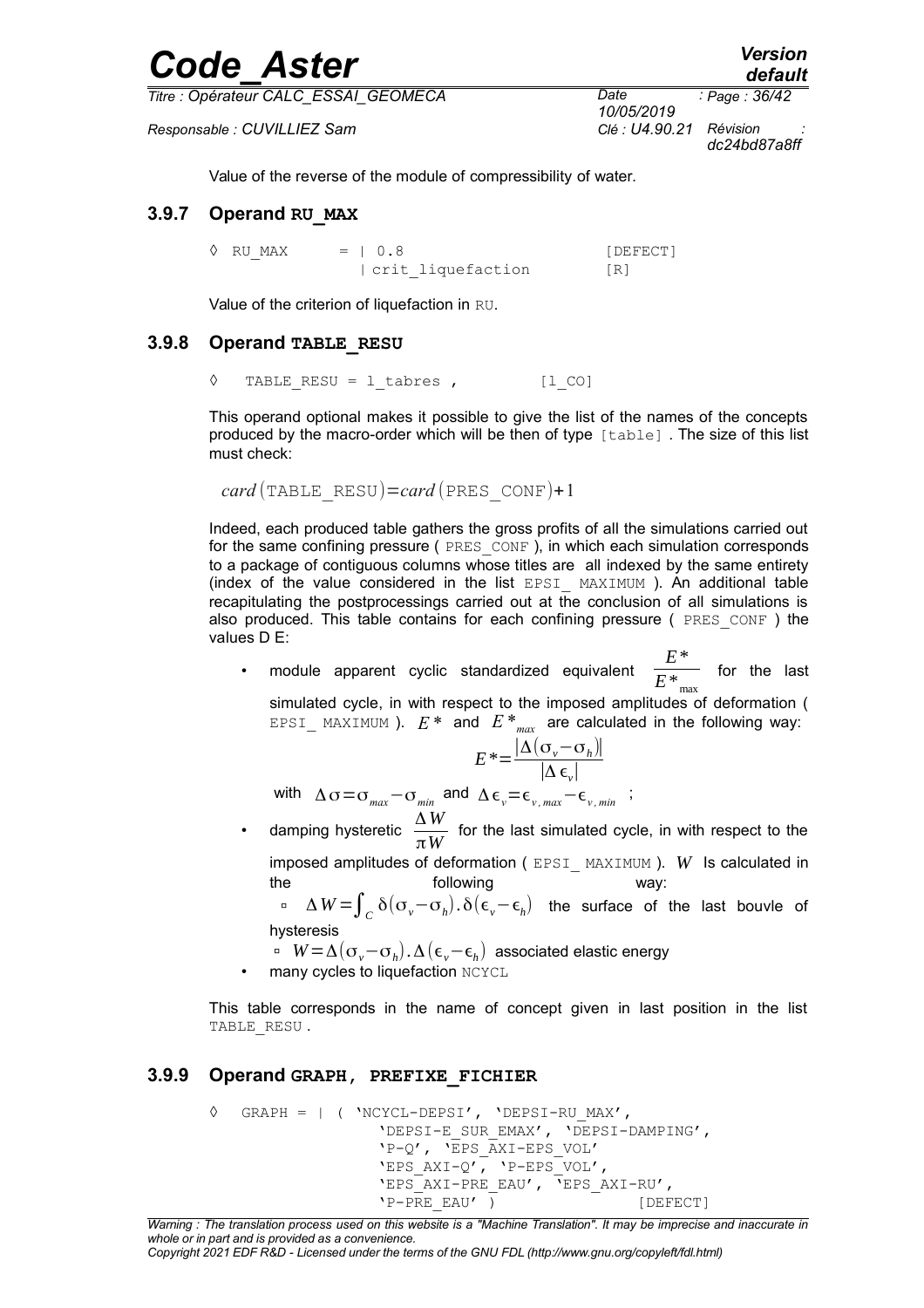| <b>Code Aster</b>                    | <b>Version</b><br>default                  |  |  |
|--------------------------------------|--------------------------------------------|--|--|
| Titre : Opérateur CALC ESSAI GEOMECA | Date<br>: Page : 37/42<br>10/05/2019       |  |  |
| Responsable : CUVILLIEZ Sam          | Révision<br>Clé : U4.90.21<br>dc24bd87a8ff |  |  |
| l graphic                            | $[1$ Kn]                                   |  |  |
| PREFIXE FICHIER = prefix<br>♦        | $\lceil$ KN $\rceil$                       |  |  |

Idem that with the [§3.4.5,](#page-12-0) except that contrary to the graphs of level 2 which can be unspecified, the graphs of level 1 are to be selected in the list:

- ' NCYCL-D EPSI '<br>• ' D FPST-PH MAY
- ' D EPSI-RU\_MAX '
- ' D EPSI-E\_SUR\_EMAX '
- ' D EPSI-DAMPING '

#### **3.9.10 Operand NOM\_CMP**

<span id="page-36-0"></span> $\Diamond$  NAME CMP = 1 component [lKn]

Idem that with the [§3.4.6.](#page-13-0)

#### **3.9.11 Operand TABLE\_REF**

◊ TABLE\_REF = l\_tabreF [l\_table]

Idem that with [§3.4.7.](#page-13-2)

#### **3.9.12 Operands COULEUR\_NIV1, MARQUEUR\_NIV1, STYLE\_NIV1, COULEUR\_NIV2, MARQUEUR\_NIV2, STYLE\_NIV2**

|  | $\Diamond$ COULEUR NIV1 = 1 couleur niv1 | [1 I]                                 |
|--|------------------------------------------|---------------------------------------|
|  | $\Diamond$ MARQUEUR NIV1 = 1 marker niv1 | $\begin{bmatrix} 1 & 1 \end{bmatrix}$ |
|  | $\Diamond$ STYLE NIV1 = 1 style niv1     | $\begin{bmatrix} 1 & 1 \end{bmatrix}$ |
|  | $\Diamond$ COULEUR NIV2 = 1 couleur niv2 | $[1 \quad I \quad ]$                  |
|  | $\Diamond$ MARQUEUR NIV2 = 1 marker niv2 | $\begin{bmatrix} 1 & 1 \end{bmatrix}$ |
|  | $\Diamond$ STYLE NIV2 = 1 style niv2     | $\begin{bmatrix} 1 & 1 \end{bmatrix}$ |

Idem that with the [§3.4.8.](#page-13-1)

### **3.10 Word key ESSAI\_OEDO\_DR.\_C\_F**

This keyword factor (répétable) makes it possible to carry out a series of simulations of the same drained test oedometric Cyclic with imposed force for which one varies the parameters of loading (pressure of initial consolidation isotropic, imposed amplitude of axial constraint effective, and amplitude of axial constraint effective at the end of the discharge), post-to treat the got results and to write them in the form of graphs (with the format xmgrace) and/or of tables.

#### **3.10.1 Convention of sign of the entries and exits**

<span id="page-36-1"></span>The convention of sign of the geomecanicians applies to the parameters of entry in constraints or imposed deformations, i.e. that the values are positive S in compression.

This convention applies D E m ême on the variables of predefined exits of which complete listing for this test is the following one:

- INST : moment
- EPS VOL : voluminal deformation
- SIG AXI : axial effective constraint
- SIG\_LAT : side effective constraint
- $P$  : average effective constraint

*Copyright 2021 EDF R&D - Licensed under the terms of the GNU FDL (http://www.gnu.org/copyleft/fdl.html)*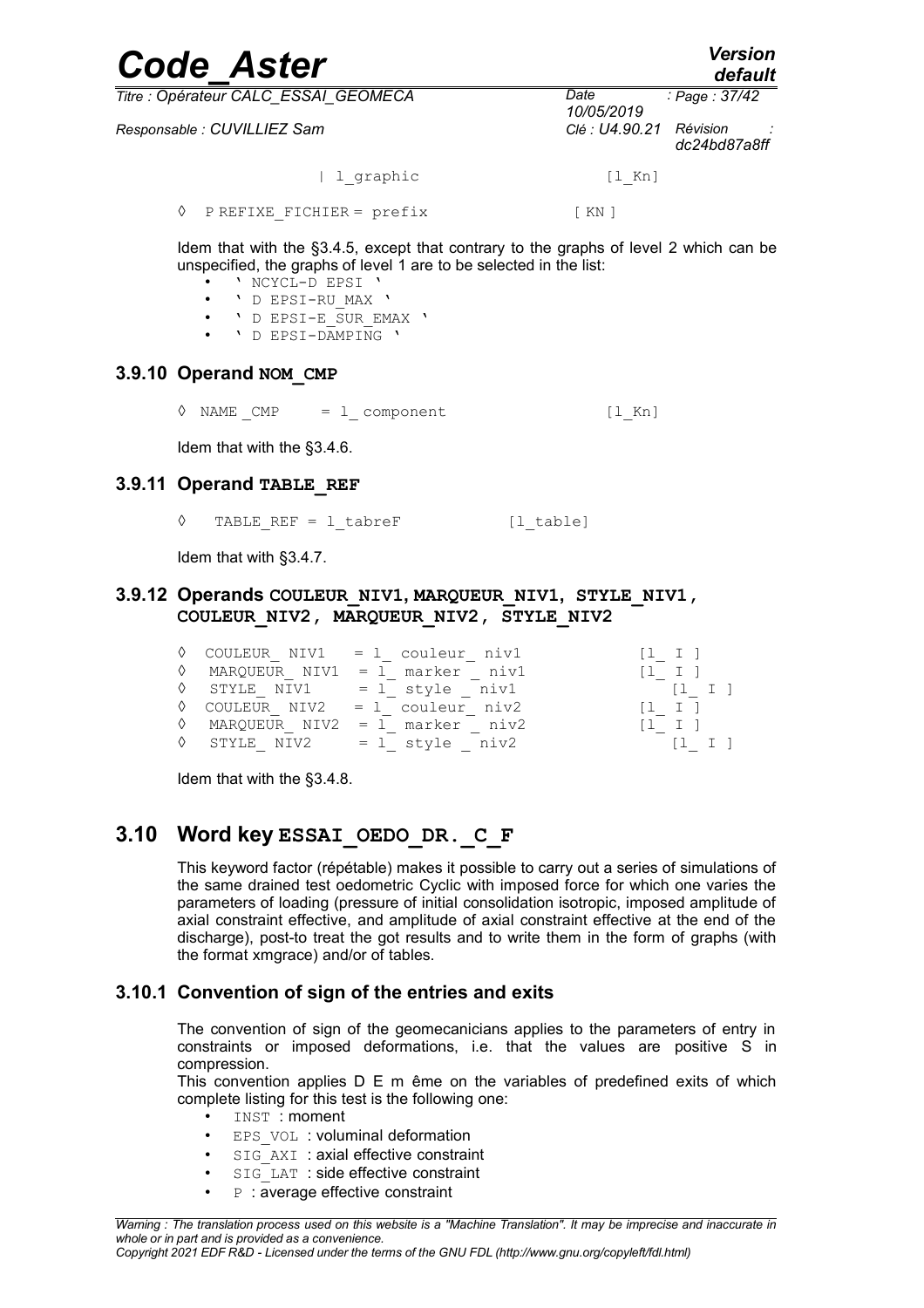| Version |
|---------|
| default |

*Responsable : CUVILLIEZ Sam Clé : U4.90.21 Révision :*

*Code\_Aster Version*

*10/05/2019 Page : 38/42 dc24bd87a8ff*

<span id="page-37-0"></span>On the other hand, this convention does not apply to the nonpredefined variables required at exit in NOM CMP ( $§$  3.10.6).

#### **3.10.2 Operands PRES\_CONF, SIGM\_IMPOSE, SIGM\_DECH, NB\_CYCLE, NB\_INST, TYPE\_CHARGE**

| PRES CONF       | = 1 sigma conf        | $R^2$                  |
|-----------------|-----------------------|------------------------|
| SIGM IMPOSE     | $= 1$ sigma impo      | R.                     |
| SIGM DECH       | $= 1$ sigma discharge | $\perp$ R <sub>1</sub> |
| NB CYCLE        | $=$ nbcyc             | $+1$                   |
| NB INST         | 25<br>$=$ $\Box$      | [DEFECT]               |
|                 | nbinst                | ו ב ז                  |
| TYPE CHARGE $=$ | 'SINUSOIDAL'          | [DEFECT]               |
|                 | 'TRIANGULAR'          | 'KN 1                  |

These operands make it possible to define the loading of each simulation to be carried out under the keyword factor running, like its discretization. Their significance is summarized with the figure [3.10.2-a](#page-38-0) and below detailed:

- PRES\_CONF allows to define the list of the pressures of consolidation verticals initial (strictly positives). The initial average constraint will be thus equal to  $1+2 K_0$ ×PRES\_CONF ;
	- 3
- SIGM\_IMPOSE allows to define the list of imposed values of axial stress (strictly positiveS and supérieures with SIGM DECH);
- SIGM DECH allows to define the list of the values strictly ( positives) of the axial stress of discharge, fixed for all the cycles of loading, with a pressure of initial consolidation given. Lists PRES CONF and SIGM DECH must have the same cardinal;
- NB\_INST allows to define the temporal discretization of the loading, and corresponds to the number of steps of loading per half of cycle;
- TYPE CHARGE indicate the type of desired loading: sinusoidal or triangular;

For each pressure of initial consolidation PRES CONF, and each constraint of discharge SIGM DECH, as many cycles are carried out as there are elements in the list SIGM IMPOSE. Contrary to the tests TRIA DR M D and TRIA ND M D (see respectively [§3.4](#page-10-2) and [§3.5\)](#page-13-3), these lists are not in bijection and there is on the whole  $card(PRES\ CONF)=card(SICM\ DECH)$  simulations carried out, each simulation comprising *card* (SIGM\_IMPOSE) cycles.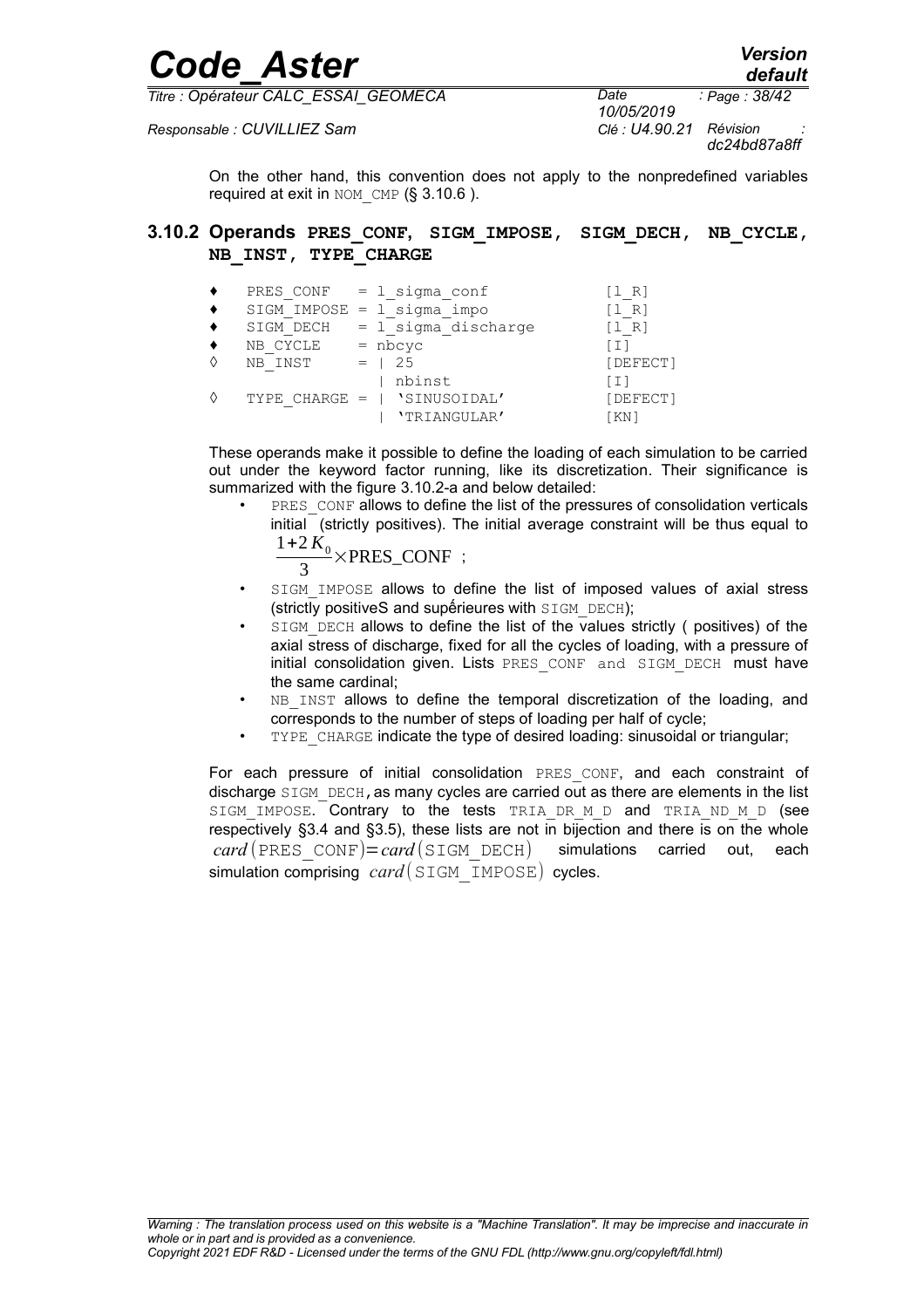*default*

*Titre : Opérateur CALC\_ESSAI\_GEOMECA Date :*

*Responsable : CUVILLIEZ Sam Clé : U4.90.21 Révision :*

*10/05/2019 Page : 39/42 dc24bd87a8ff*

<span id="page-38-0"></span>

#### **3.10.3 Operand KZERO**

| $\Diamond$ KZERO =   1 |       | [DEFECT] |
|------------------------|-------|----------|
|                        | kzero | [R]      |

<span id="page-38-1"></span>Idem that with the [§3.4.3.](#page-11-2)

#### **3.10.4 Operand TABLE\_RESU**

◊ TABLE\_RESU = l\_tabres [l\_CO]

This operand optional makes it possible to give the list of the names of the concepts produced by the macro-order which will be then of type [table] . The size of this list must check:

*card* (TABLE\_RESU)=*card* (PRES\_CONF)

Indeed, each produced table gathers the gross profits of the simulation carried out for the same pressure of initial consolidation ( PRES CONF ) and the same value of constraint at the end of the discharge ( SIGM\_DECH ), each cycle of this simulation corresponds to a value ( SIGM\_IMPOSE).

Example :

```
TABRES1=CO ('TRES1')
TABRES2=CO ('TRES2')
CALC_ESSAI_GEOMECA (
…
ESSAI OEDO DR. C F = F (
      PRES CONF = (1.E5, 2.E5),
     SIGM DECH = (2.E5, 3.E5),
     SIGM IMPOSE = (3.E5, 4.E5, 5.E5),
…
); \sum_{i=1}^{n}
```
The ways of loading are illustrated on the Figure [3.10.4-a.](#page-39-0)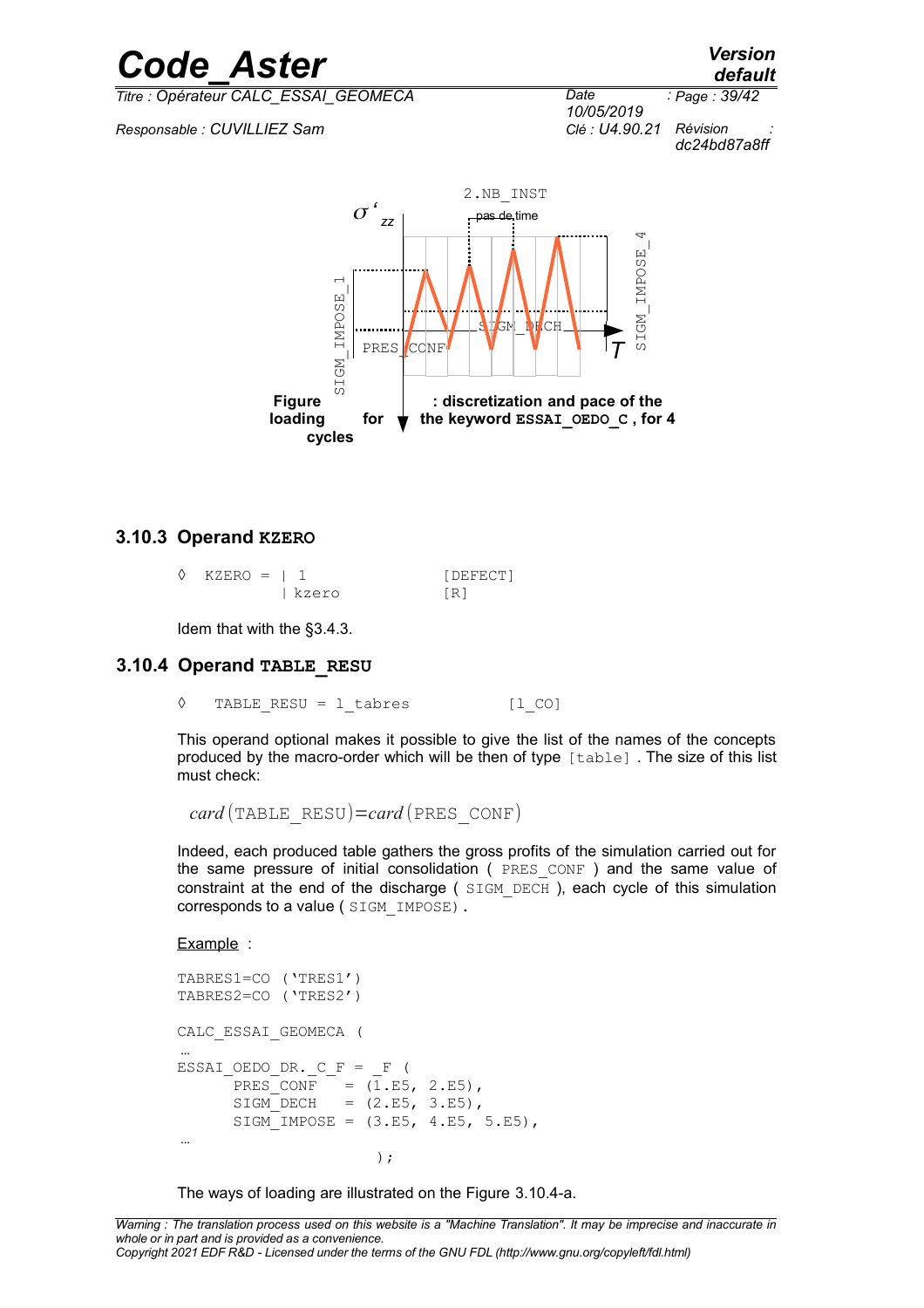*Responsable : CUVILLIEZ Sam Clé : U4.90.21 Révision :*

#



<span id="page-39-0"></span>**Figure 3.10.4-a: Loadings oedometric**

The table below specifies for this example the results of simulations contained in the tables TABRES1 and TABRES2 , as well as the order in which these tables are filled out.

| SIGM IMPOSE |           |         |         |         |  |
|-------------|-----------|---------|---------|---------|--|
| PRES CONF   | SIGM DECH | 3.E5    | 4.E5    | 5.E5    |  |
| 1.E5        | 2.E5      | TABRES1 | TABRES1 | TABRES1 |  |
| 2.E5        | 3.E5      | TABRES2 | TABRES2 | TABRES2 |  |

An extract of the table below is presented TABRES2 containing the gross profits of the simulations carried out for the second value of PRES\_CONF, and of SIGM\_DECH

|                   |                   | ESSAI OEDO C number 1/PRES CONF = $-2.000000E+05/STGM$ DECH = $-3.000000E+05$ |     |           |           |
|-------------------|-------------------|-------------------------------------------------------------------------------|-----|-----------|-----------|
| #                 |                   |                                                                               |     |           |           |
| SIGM IMPOSE 2     | INST <sub>2</sub> | EPS VOL 2                                                                     | P 2 | SIG AXI 2 | SIG LAT 2 |
| $-3.00000E + 0.5$ |                   | $0.00000E+00$ $0.00000E+00$ -2.00000E+05 -2.00000E+05 -2.00000E+05            |     |           |           |
| $-3.00000E + 05$  |                   | 4.00000E-01 -7.39723E-05 -2.01077E+05 -2.12000E+05 -1.95616E+05               |     |           |           |
| $-3.00000E + 0.5$ |                   | 8.00000E-01 -1.75678E-04 -2.02549E+05 -2.24000E+05 -1.91824E+05               |     |           |           |
| $-3.00000E + 05$  |                   | 1.20000E+00 -3.18644E-04 -2.04590E+05 -2.36000E+05 -1.88885E+05               |     |           |           |
| $-3.00000E + 05$  |                   | 1.60000E+00 -4.99908E-04 -2.07143E+05 -2.48000E+05 -1.86714E+05               |     |           |           |
| $-3.00000E+05$    |                   | 2.00000E+00 -7.15464E-04 -2.10149E+05 -2.60000E+05 -1.85224E+05               |     |           |           |
| $-3.00000E+05$    |                   | 2.40000E+00 -9.61164E-04 -2.13554E+05 -2.72000E+05 -1.84332E+05               |     |           |           |
| $-3.00000E + 0.5$ |                   | 2.80000E+00 -1.23276E-03 -2.17306E+05 -2.84000E+05 -1.83959E+05               |     |           |           |
| $-3.00000E + 0.5$ |                   | 3.20000E+00 -1.52656E-03 -2.21361E+05 -2.96000E+05 -1.84041E+05               |     |           |           |
| $-3.00000E + 05$  |                   | 3.60000E+00 -1.83869E-03 -2.25674E+05 -3.08000E+05 -1.84511E+05               |     |           |           |
| $-3.00000E + 0.5$ |                   | 4.00000E+00 -2.16608E-03 -2.30211E+05 -3.20000E+05 -1.85317E+05               |     |           |           |
|                   |                   |                                                                               |     |           |           |
|                   |                   |                                                                               |     |           |           |
|                   |                   |                                                                               |     |           |           |
| $-3.00000E+05$    |                   | 2.00000E+01 -6.04300E-03 -2.76465E+05 -3.00000E+05 -2.64698E+05               |     |           |           |
| $-4.00000E+05$    |                   | 2.04000E+01 -6.11132E-03 -2.80404E+05 -3.16000E+05 -2.62606E+05               |     |           |           |
| $-4.00000E+05$    |                   | 2.08000E+01 -6.19529E-03 -2.81924E+05 -3.32000E+05 -2.56886E+05               |     |           |           |
| $-4.00000E+05$    |                   | 2.12000E+01 -6.28651E-03 -2.83575E+05 -3.48000E+05 -2.51363E+05               |     |           |           |
| $-4.00000E+05$    |                   | 2.16000E+01 -6.39457E-03 -2.85529E+05 -3.64000E+05 -2.46293E+05               |     |           |           |
| $-4.00000E+05$    |                   | 2.20000E+01 -6.51836E-03 -2.87762E+05 -3.80000E+05 -2.41643E+05               |     |           |           |
| $-4.00000E+05$    |                   | 2.24000E+01 -6.65666E-03 -2.90254E+05 -3.96000E+05 -2.37381E+05               |     |           |           |
| $-4.00000E + 0.5$ |                   | 2.28000E+01 -6.80833E-03 -2.92984E+05 -4.12000E+05 -2.33476E+05               |     |           |           |
| $-4.00000E + 0.5$ |                   | 2.32000E+01 -6.97209E-03 -2.95933E+05 -4.28000E+05 -2.29900E+05               |     |           |           |
|                   |                   |                                                                               |     |           |           |
|                   |                   |                                                                               |     |           |           |
|                   |                   |                                                                               |     |           |           |
| $-4.00000E+05$    |                   | 3.96000E+01 -1.01176E-02 -3.27727E+05 -3.16000E+05 -3.33591E+05               |     |           |           |
| $-4.00000E + 0.5$ |                   | 4.00000E+01 -9.76282E-03 -3.20137E+05 -3.00000E+05 -3.30206E+05               |     |           |           |
| $-5.00000E + 0.5$ |                   | 4.04000E+01 -9.84598E-03 -3.24672E+05 -3.20000E+05 -3.27007E+05               |     |           |           |
| $-5.00000E+05$    |                   | 4.08000E+01 -9.94584E-03 -3.26579E+05 -3.40000E+05 -3.19868E+05               |     |           |           |
| $-5.00000E+05$    |                   | 4.12000E+01 -1.00631E-02 -3.28816E+05 -3.60000E+05 -3.13225E+05               |     |           |           |
| $-5.00000E + 05$  |                   | 4.16000E+01 -1.02034E-02 -3.31485E+05 -3.80000E+05 -3.07228E+05               |     |           |           |
|                   |                   |                                                                               |     |           |           |
|                   |                   |                                                                               |     |           |           |

#### **3.10.5 Operand GRAPH, PREFIXE\_FICHIER**

◊ GRAPH = | ('P-EPS\_VOL', 'SIG\_AXI-EPS\_VOL') [DEFECT] | l\_graphic [l\_Kn]

*Code\_Aster Version default*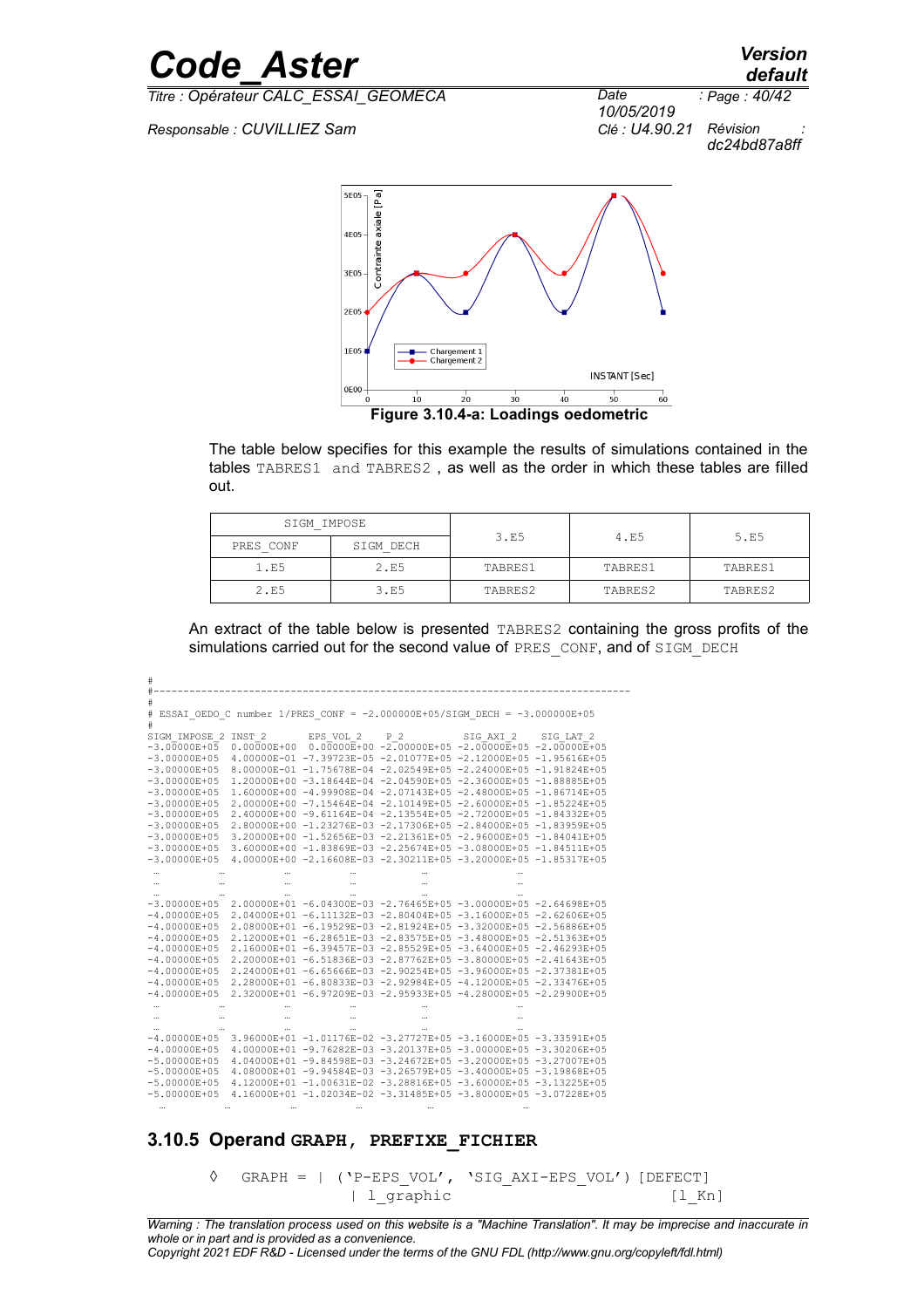<span id="page-40-0"></span>

| <b>Code Aster</b>                    |                         | <b>Version</b><br>default |
|--------------------------------------|-------------------------|---------------------------|
| Titre : Opérateur CALC ESSAI GEOMECA | Date<br>10/05/2019      | : Page: 41/42             |
| Responsable : CUVILLIEZ Sam          | Clé : U4.90.21 Révision | dc24bd87a8ff              |
| ♦<br>PREFIXE FICHIER = prefix        | KN                      |                           |
| Idem that with the §3.4.5.           |                         |                           |
| 3.10.6 Operand NOM CMP               |                         |                           |
| $\Diamond$ NAME CMP = 1 component    | $\lceil 1 \rceil$ Kn    |                           |
| Idem that with the §3.4.6.           |                         |                           |
| 3.10.7 Operand TABLE REF             |                         |                           |
| ♦<br>TABLE REF = $1$ tabreF          | $[1$ table]             |                           |
| Idem that with §3.4.7.               |                         |                           |
| 3.10.8 Operands COLOR, MARKER, STYLE |                         |                           |

|  | $\Diamond$ COLOR = 1 color   |               | $[1 \quad I]$ |  |
|--|------------------------------|---------------|---------------|--|
|  | $\Diamond$ MARKER = 1 marker | $[1 \quad I]$ |               |  |
|  | $\Diamond$ STYLE = 1 style   |               | $[1 \quad I]$ |  |

Idem that with the § [3.4.8](#page-13-1) .

### **3.11 Word key ESSAI\_ISOT\_DR.\_C**

This keyword factor (répétable) makes it possible to carry out a series of simulations of the same test of cyclic drained isotropic compression for which one varies them parameters of loading (pressure of initial isotropic consolidation, amplitude of effective constraint isotropic imposed, and isotropic amplitude of constraint of discharge), postto treat the got results and to write them in the form of graphs (with the format xmgrace) and/or of tables.

#### **3.11.1 Convention of sign of the entries and exits**

Idem that with the [§3.10.1.](#page-36-1)

#### **3.11.2 Operands PRES\_CONF, SIGM\_IMPOSE, SIGM\_DECH, NB\_CYCLE, NB\_INST, TYPE\_CHARGE**

|               | PRES CONF $= 1$ sigma conf     | $R^+$                     |
|---------------|--------------------------------|---------------------------|
|               | $SIGM$ IMPOSE = $l$ sigma impo | R.                        |
| SIGM DECH     | $= 1$ sigma discharge          | $^{\circ}$ R <sub>1</sub> |
| CYCLE<br>NB   | $=$ nbcyc                      | ſΙ.                       |
| NB INST       | 25                             | [DEFECT]                  |
|               | nbinst                         | $\top$ $\bot$             |
| TYPE CHARGE = | 'SINUSOIDAL'                   | [DEFECT]                  |
|               | 'TRIANGULAR'                   | KN]                       |

Idem that with the [§3.10.2](#page-37-0) with  $K_0=1$ .

#### **3.11.3 Operand TABLE\_RESU**

◊ TABLE\_RESU = l\_tabres [l\_CO]